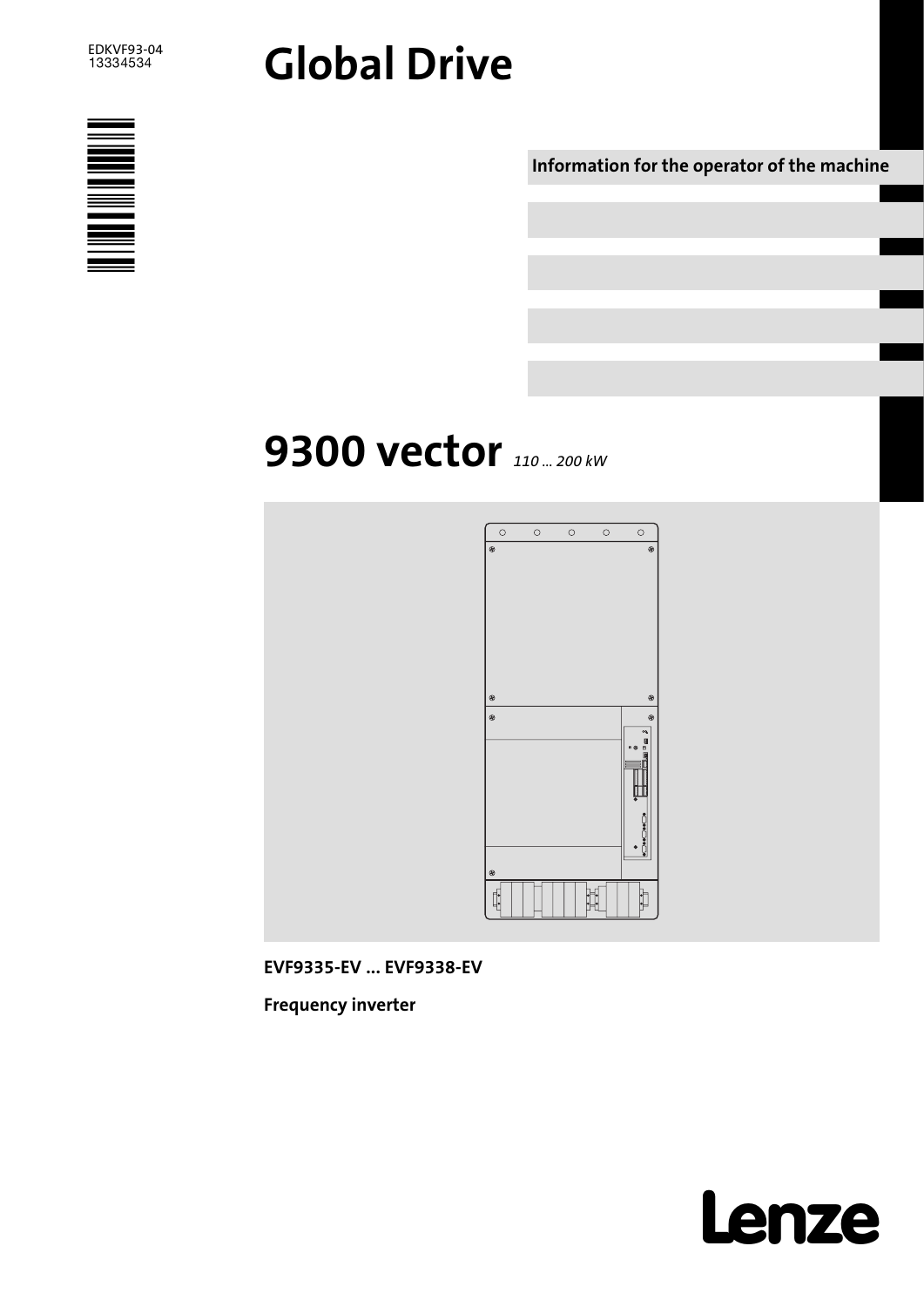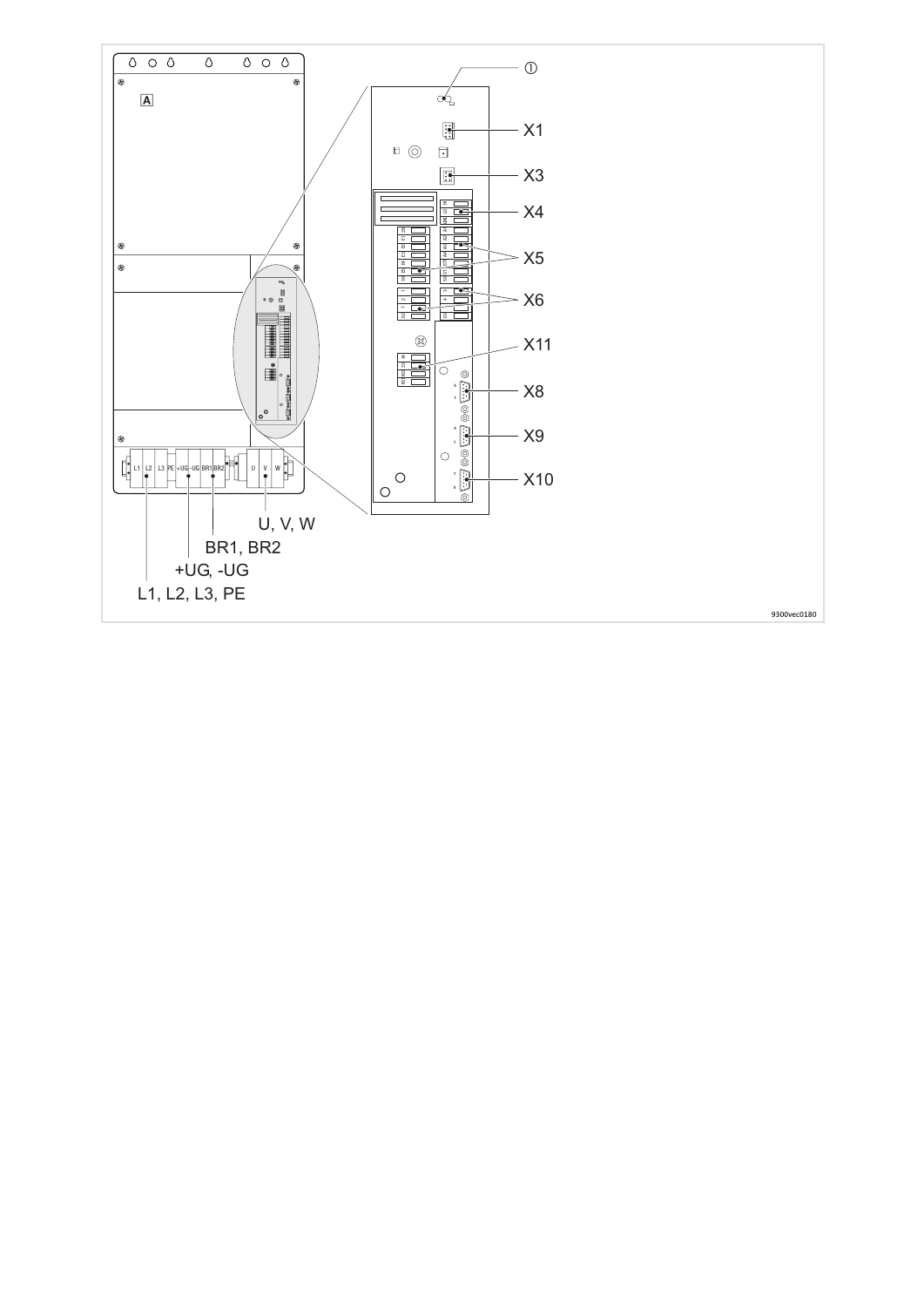## Key for overview

| <b>Position</b>         | <b>Description</b>             |
|-------------------------|--------------------------------|
| $\overline{\mathbf{A}}$ | 9300 vector frequency inverter |

## Connections and interfaces

| <b>Position</b> | <b>Description</b>                                                                                                                      |
|-----------------|-----------------------------------------------------------------------------------------------------------------------------------------|
| L1, L2, L3, PE  | Mains connection                                                                                                                        |
| +UG, -UG        | DC supply (only for the variants V210, V240, V270, V300)                                                                                |
| BR1, BR2        | Connection of brake resistor (only for the variants V210, V240, V270, V300)                                                             |
| U, V, W, PE     | Motor connection                                                                                                                        |
| X1              | AIF interface (automation interface)<br>slot for communication module (e.g. keypad XT EMZ9371BC)                                        |
| X3              | Jumper for setting the analog input signal at X6/1, X6/2                                                                                |
| X4              | Terminal strip for connection of system bus (CAN)                                                                                       |
| X5              | Terminal strips for connection of digital inputs and outputs                                                                            |
| X6              | Terminal strips for connection of analog inputs and outputs                                                                             |
| X8              | Sub-D connector (male) for connection of incremental encoder with TTL level or sin/cos encoder and KTY ther-<br>mal sensor of the motor |
| X9              | Sub-D connector (male) for connection of digital frequency input signal                                                                 |
| X10             | Sub-D connector (female) for connection of digital frequency output signal                                                              |
| X11             | Terminal strip for connection of relay output $K_{SR}$ for "safe standstill"                                                            |

## Status displays

| <b>Position</b> | <b>LED</b> red         | LED green              | <b>Operating status</b>                               |
|-----------------|------------------------|------------------------|-------------------------------------------------------|
| $\circled{0}$   | Off                    | On                     | Controller is enabled                                 |
|                 | On                     | On                     | Mains is switched on and automatic start is inhibited |
|                 | Off                    | <b>Blinking slowly</b> | Controller is inhibited                               |
|                 | Off                    | On                     | Motor data identification is active                   |
|                 | Blinking quickly       | Off                    | Undervoltage or overvoltage                           |
|                 | <b>Blinking slowly</b> | Off                    | <b>Active fault</b>                                   |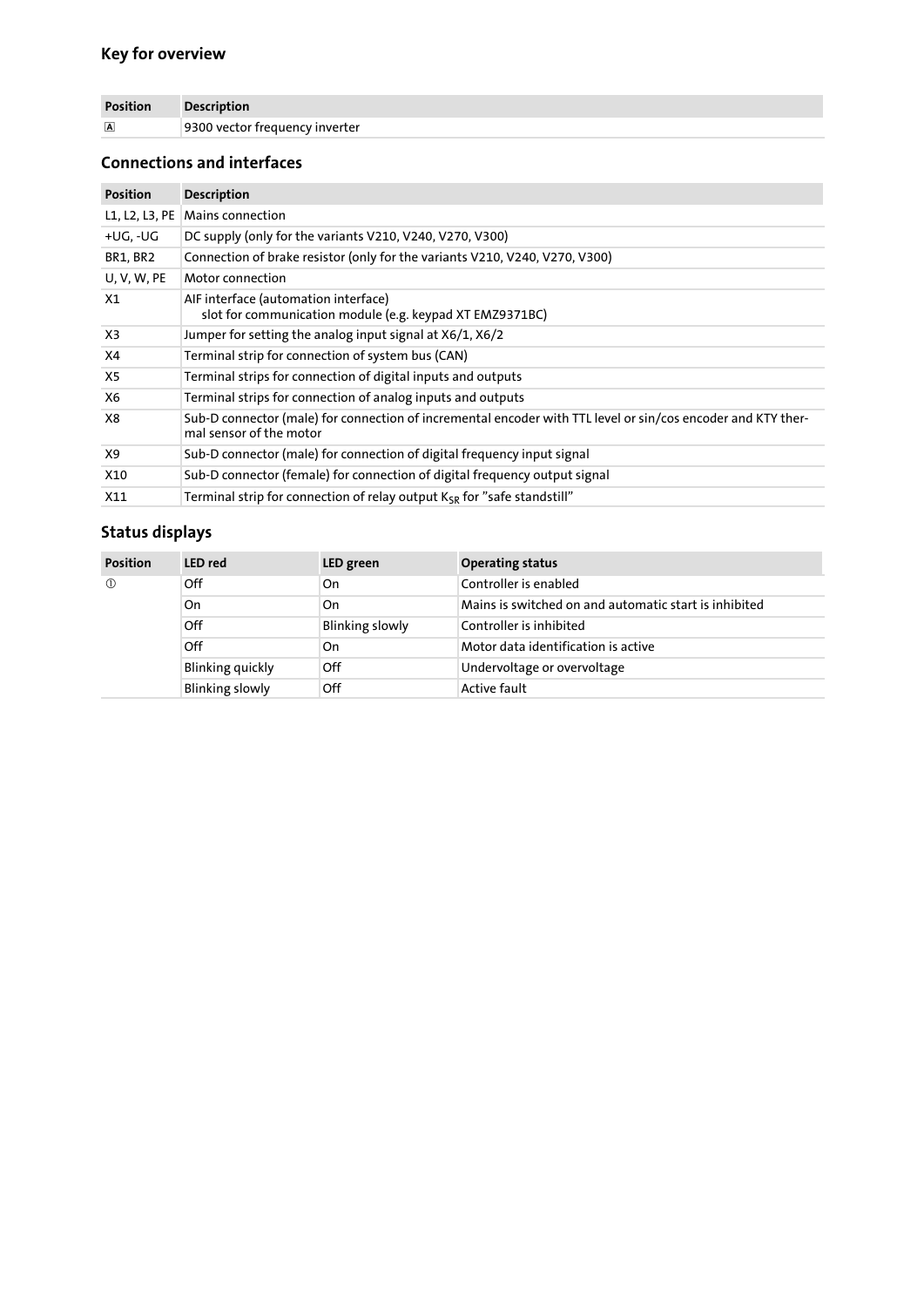## i Contents

| $\mathbf{1}$   |     |       |                                                            | 5              |
|----------------|-----|-------|------------------------------------------------------------|----------------|
|                | 1.1 |       |                                                            | 5              |
|                | 1.2 |       |                                                            | 5              |
|                | 1.3 |       |                                                            | 6              |
|                | 1.4 |       |                                                            | $\overline{7}$ |
|                | 1.5 |       |                                                            | 8              |
|                |     |       |                                                            |                |
| $\overline{2}$ |     |       |                                                            | 9              |
|                | 2.1 |       | General safety and application notes for Lenze controllers | 9              |
|                | 2.2 |       |                                                            | 13             |
| 3              |     |       |                                                            | 14             |
|                | 3.1 |       | Parameter setting with the XT EMZ9371BC keypad             | 14             |
|                |     | 3.1.1 | General data and operating conditions                      | 14             |
|                |     | 3.1.2 |                                                            | 15             |
|                |     | 3.1.3 | Display elements and function keys                         | 15             |
|                |     | 3.1.4 | Changing and saving parameters                             | 17             |
|                |     | 3.1.5 |                                                            | 19             |
|                |     | 3.1.6 | Transferring parameters to other standard devices          | 20             |
|                |     | 3.1.7 |                                                            | 22             |
|                |     | 3.1.8 |                                                            | 23             |
|                |     | 3.1.9 |                                                            | 24             |
| 4              |     |       |                                                            | 26             |
|                | 4.1 |       |                                                            | 26             |
|                |     | 4.1.1 |                                                            | 26             |
|                |     | 4.1.2 |                                                            | 27             |
|                | 4.2 |       |                                                            | 28             |
|                |     |       | 4.2.1 Status display via LEDs at the controller            | 28             |
|                |     | 4.2.2 | Fault analysis with the history buffer                     | 29             |
|                | 4.3 |       |                                                            | 30             |
|                | 4.4 |       | <b>Fault elimination</b>                                   | 31             |
|                |     | 4.4.1 |                                                            | 31             |
|                |     | 4.4.2 |                                                            | 32             |
|                | 4.5 |       |                                                            | 35             |
|                |     | 4.5.1 |                                                            | 35             |
|                |     | 4.5.2 |                                                            | 40             |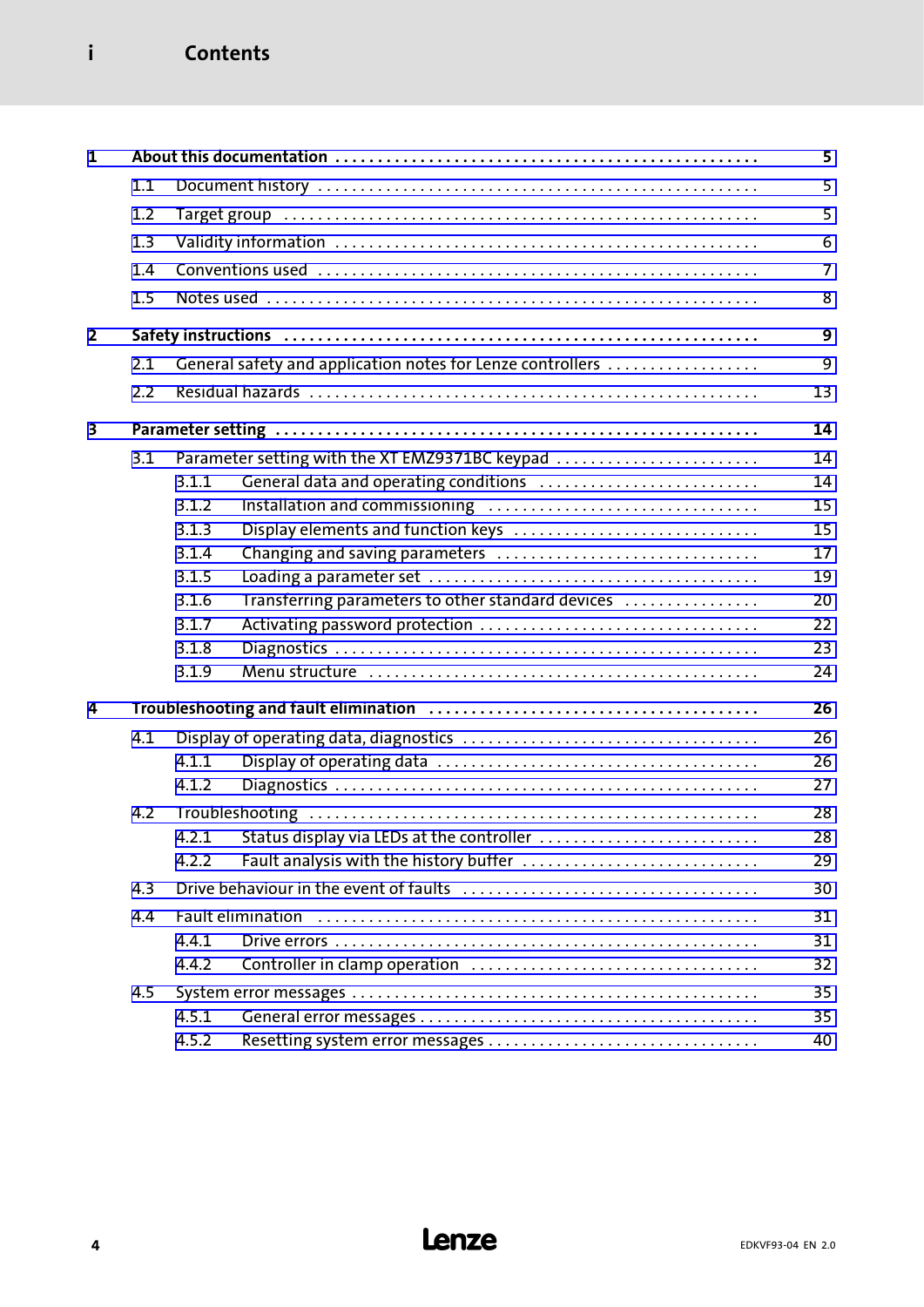## <span id="page-4-0"></span>1 About this documentation

## $\begin{array}{|c|c|}\n\hline\n\textbf{1} & \text{Note!}\n\end{array}$

This documentation contains all the information required by the machine operator to run the drive controllers of the 9300 vector series installed in your machine/system.

You may make further use of the information contained in this documentation without asking Lenze for permission if you do not change the contents.

#### 1.1 Document history

#### What is new / what has changed?

| Materialnummer<br>Version |     | <b>Beschreibung</b> |                  |                                                      |
|---------------------------|-----|---------------------|------------------|------------------------------------------------------|
| 13334534                  | 2.0 | 04/2010             | TD <sub>23</sub> | Neuauflage wegen Neuorganisation des<br>Unternehmens |
| 13238412                  | 1.0 | 07/2007             | TD19             | Erstausgabe                                          |



## $\Box$  $\Box$  Tip!

Documentation and software updates for further Lenze products can be found on the Internet in the "Services & Downloads" area under http://www.Lenze.com

#### 1.2 Target group

This documentation is intended for qualified personnel according to IEC 364.

Qualified, skilled personnel are persons who have the qualifications necessary for the work activities to be undertaken during the assembly, installation, comissioning, and operation of the product.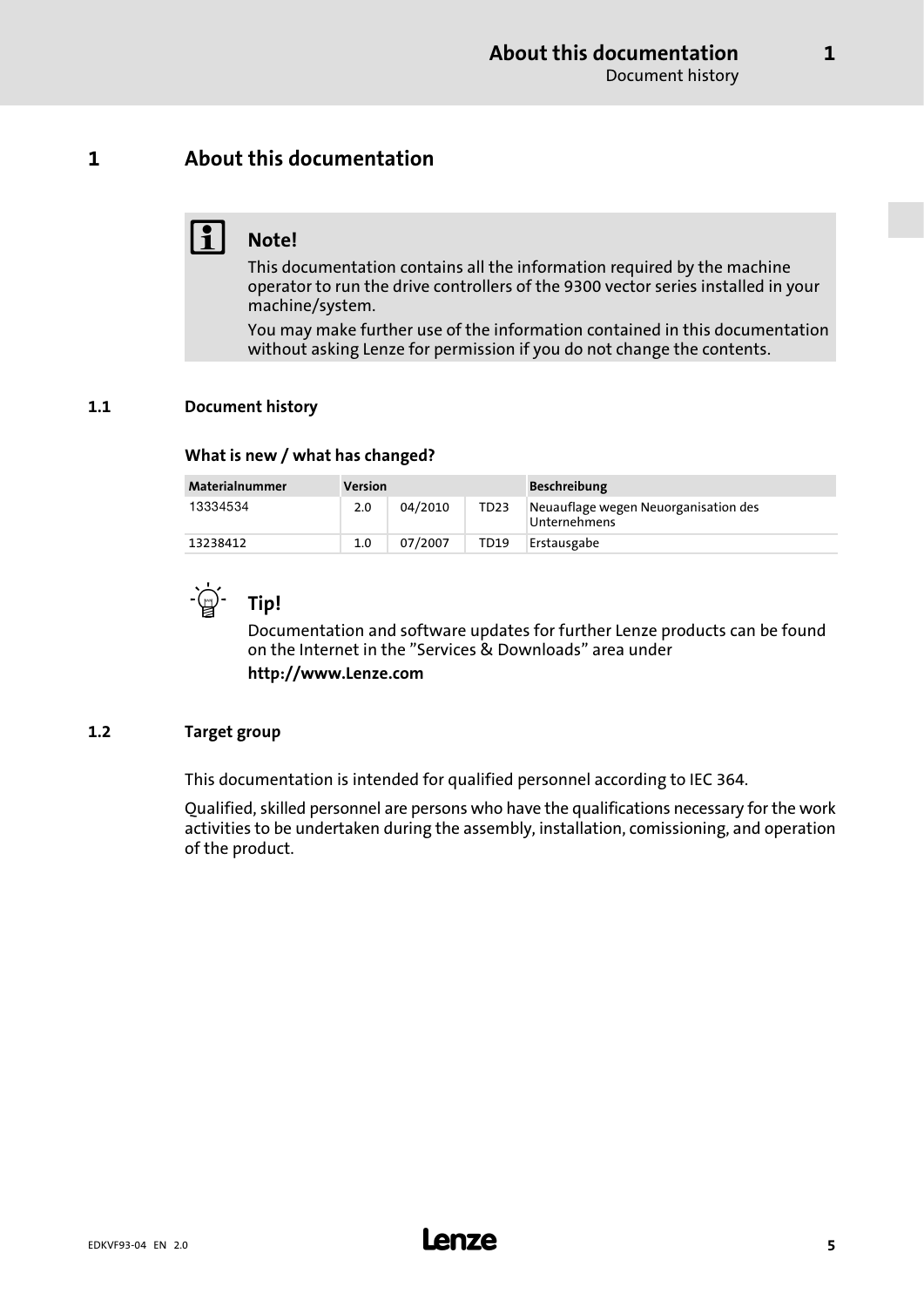#### <span id="page-5-0"></span>About this documentation [1](#page-4-0)

Validity information

#### 1.3 Validity information

#### $\odot$ **2** 3 **Nameplate** Type EVF  $93xx - x$  V Vxx 1x 7x EVF  $93xx - x$  V Vxx Vx 6x Controller type EVF Frequency inverter Type no. / power 400 V 500 V 9335 110 kW 132 kW 9336 132 kW 160 kW 9337 162 kW 200 kW 9338 200 kW 250 kW Lenze-Strasse 1<br>
Made in EC Made in EC Design Inverter  $\overline{\mathbb{O}}$  $Id.-Nc$ T. E Built−in unit Prod.-No.: Ser.-No.:  $\mathcal{Q}$ Type: Input:  $\circled{3}$ **Output** Version 0045042000129567000005 **1** 933 . 933 . 943 V Vector−controlled frequency inverter Variant **Integrated RFI filter A** Integrated brake transistor – 400 V – – V030 400 V + –  $V060$  400 V – • V110 400 V + - $V210$  400 V / 500 V – – – V240 400 V / 500 V · –  $V270$  400 V / 500 V – • V300 400 V / 500 V ·  $\bullet$ Hardware version Software version

#### ... 9300 vector frequency inverters as of nameplate data: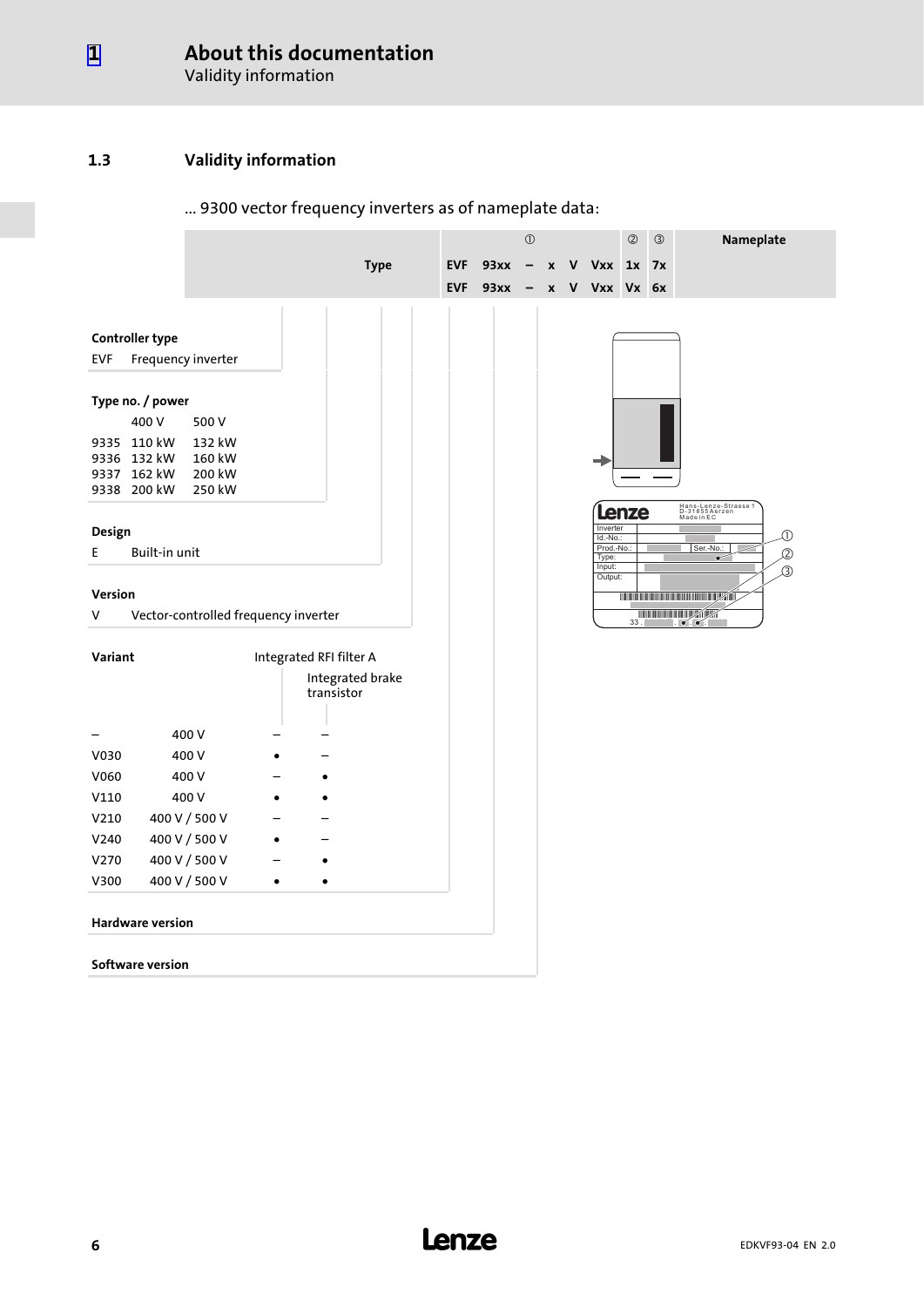#### <span id="page-6-0"></span>1.4 Conventions used

This documentation uses the following conventions to distinguish between different types of information:

| <b>Type of information</b> | <b>Identification</b> | Examples/notes                                                                                                                |  |  |  |
|----------------------------|-----------------------|-------------------------------------------------------------------------------------------------------------------------------|--|--|--|
| Spelling of numbers        |                       |                                                                                                                               |  |  |  |
| Decimal separator          | language-dependen     | In each case, the signs typical for the target<br>language are used as decimal separators.<br>For example: 1234.56 or 1234,56 |  |  |  |
| Warnings                   |                       |                                                                                                                               |  |  |  |
| UL warnings                | ⊕                     |                                                                                                                               |  |  |  |
| UR warnings                | w                     | Are only given in English.                                                                                                    |  |  |  |
| Text                       |                       |                                                                                                                               |  |  |  |
| Program name               | $\mathcal{P}$         | PC software                                                                                                                   |  |  |  |
|                            |                       | For example: »Engineer«, »Global Drive<br>Control« (GDC)                                                                      |  |  |  |
| Icons                      |                       |                                                                                                                               |  |  |  |
| Page reference             | ◫                     | Reference to another page with additional<br>information<br>For instance: $\Box$ 16 = see page 16                             |  |  |  |

[1](#page-4-0)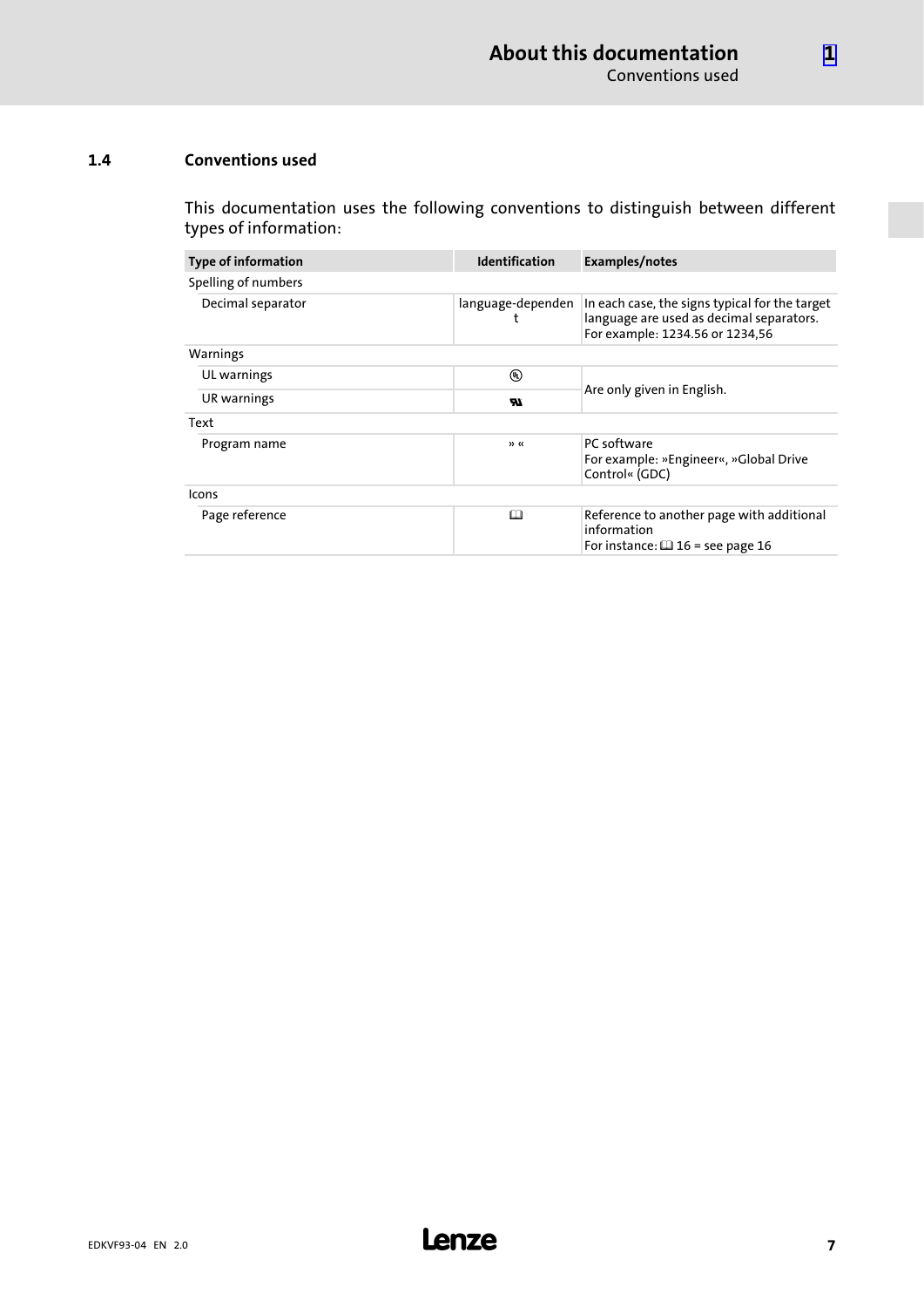Notes used

#### <span id="page-7-0"></span>1.5 Notes used

The following pictographs and signal words are used in this documentation to indicate dangers and important information:

#### Safety instructions

Structure of safety instructions:

|      | Danger!<br>(characterises the type and severity of danger)<br><b>Note</b><br>(describes the danger and gives information about how to prevent dangerous<br>situations) |                                                                                                                                                                                                           |  |  |
|------|------------------------------------------------------------------------------------------------------------------------------------------------------------------------|-----------------------------------------------------------------------------------------------------------------------------------------------------------------------------------------------------------|--|--|
|      | Pictograph and signal word                                                                                                                                             | Meaning                                                                                                                                                                                                   |  |  |
|      | Danger!                                                                                                                                                                | Danger of personal injury through dangerous electrical voltage.<br>Reference to an imminent danger that may result in death or<br>serious personal injury if the corresponding measures are not<br>taken. |  |  |
|      | Danger!                                                                                                                                                                | Danger of personal injury through a general source of danger.<br>Reference to an imminent danger that may result in death or<br>serious personal injury if the corresponding measures are not<br>taken.   |  |  |
| STOP | Stop!                                                                                                                                                                  | Danger of property damage.<br>Reference to a possible danger that may result in property<br>damage if the corresponding measures are not taken                                                            |  |  |

#### Application notes

| Pictograph and signal word                             | <b>Meaning</b>                                 |
|--------------------------------------------------------|------------------------------------------------|
| <u>L</u><br>Note!                                      | Important note to ensure troublefree operation |
| $-\underline{\overleftrightarrow{\mathbb{Q}}}$<br>Tip! | Useful tip for simple handling                 |
| $\mathbf{G}$                                           | Reference to another documentation             |

damage if the corresponding measures are not taken.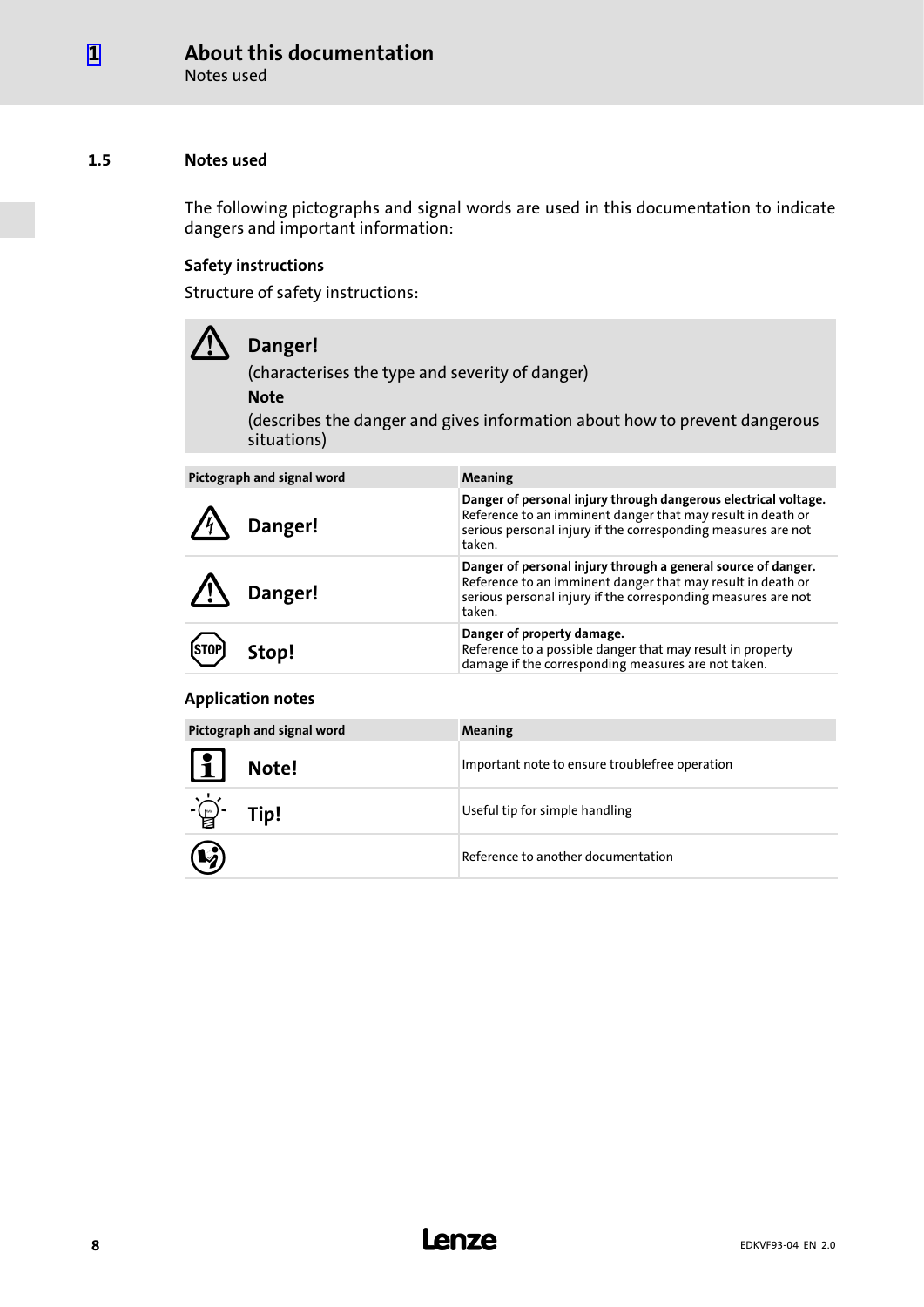## <span id="page-8-0"></span>2 Safety instructions

#### 2.1 General safety and application notes for Lenze controllers

(in accordance with Low−Voltage Directive 2006/95/EC)

#### For your personal safety

Disregarding the following safety measures can lead to severe injury to persons and damage to material:

- $\triangleright$  Only use the product as directed.
- $\blacktriangleright$  Never commission the product in the event of visible damage.
- $\blacktriangleright$  Never commission the product before assembly has been completed.
- $\triangleright$  Do not carry out any technical changes on the product.
- $\triangleright$  Only use the accessories approved for the product.
- $\triangleright$  Only use original spare parts from Lenze.
- $\triangleright$  Observe all regulations for the prevention of accidents, directives and laws applicable on site.
- $\blacktriangleright$  Transport, installation, commissioning and maintenance work must only be carried out by qualified personnel.
	- Observe IEC 364 and CENELEC HD 384 or DIN VDE 0100 and IEC report 664 or DIN VDE 0110 and all national regulations for the prevention of accidents.
	- According to the basic safety information, qualified, skilled personnel are persons who are familiar with the assembly, installation, commissioning, and operation of the product and who have the qualifications necessary for their occupation.
- $\triangleright$  Observe all specifications in this documentation.
	- This is the condition for safe and trouble−free operation and the achievement of the specified product features.
	- The procedural notes and circuit details described in this documentation are only proposals. It is up to the user to check whether they can be transferred to the particular applications. Lenze Automation GmbH does not accept any liability for the suitability of the procedures and circuit proposals described.
- ► Lenze controllers (frequency inverters, servo inverters, DC speed controllers) and the accessory components can include live and rotating parts − depending on their type of protection − during operation. Surfaces can be hot.
	- Non−authorised removal of the required cover, inappropriate use, incorrect installation or operation create the risk of severe injury to persons or damage to material assets.
	- For more information, please see the documentation.
- $\blacktriangleright$  High amounts of energy are produced in the controller. Therefore it is required to wear personal protective equipment (body protection, headgear, eye protection, ear protection, hand guard).

# EDKVF93−04 EN 2.0 **Lenze**

2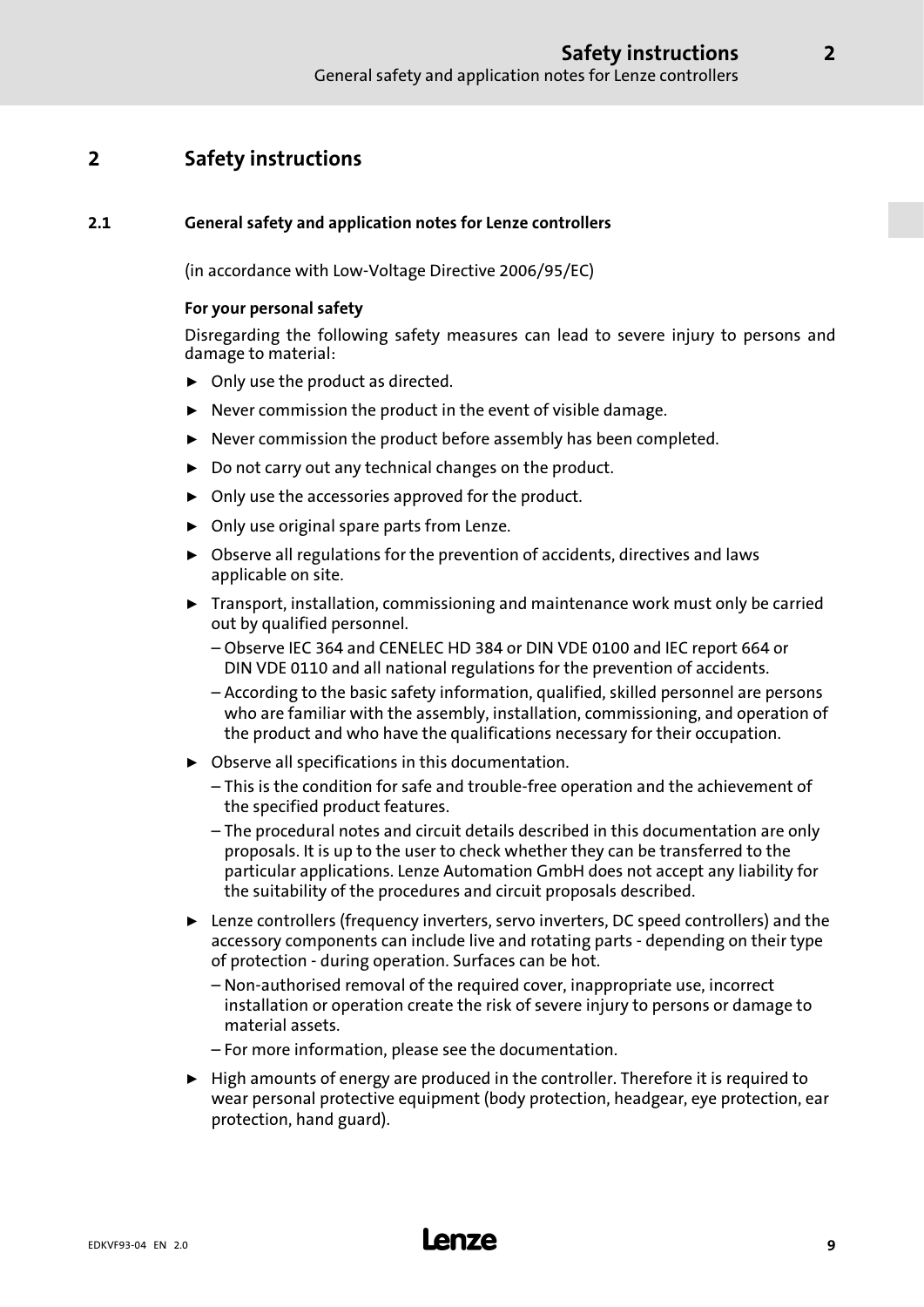#### Application as directed

Controllers are components which are designed for installation in electrical systems or machines. They are not to be used as domestic appliances, but only for industrial purposes according to EN 61000−3−2.

When controllers are installed into machines, commissioning (i.e. starting of the operation as directed) is prohibited until it is proven that the machine complies with the regulations of the EC Directive 98/37/EC (Machinery Directive); EN 60204 must be observed.

Commissioning (i.e. starting of the operation as directed) is only allowed when there is compliance with the EMC Directive (2004/108/EC).

The controllers meet the requirements of the Low−Voltage Directive 2006/95/EC. The harmonised standard EN 61800−5−1 applies to the controllers.

The technical data and supply conditions can be obtained from the nameplate and the documentation. They must be strictly observed.

Warning: Controllers are products which can be installed in drive systems of category C2 according to EN 61800−3. These products can cause radio interferences in residential areas. In this case, special measures can be necessary.

#### Transport, storage

Please observe the notes on transport, storage, and appropriate handling.

Observe the climatic conditions according to the technical data.

#### Installation

The controllers must be installed and cooled according to the instructions given in the corresponding documentation.

The ambient air must not exceed degree of pollution 2 according to EN 61800−5−1.

Ensure proper handling and avoid excessive mechanical stress. Do not bend any components and do not change any insulation distances during transport or handling. Do not touch any electronic components and contacts.

Controllers contain electrostatically sensitive devices which can easily be damaged by inappropriate handling. Do not damage or destroy any electrical components since this might endanger your health!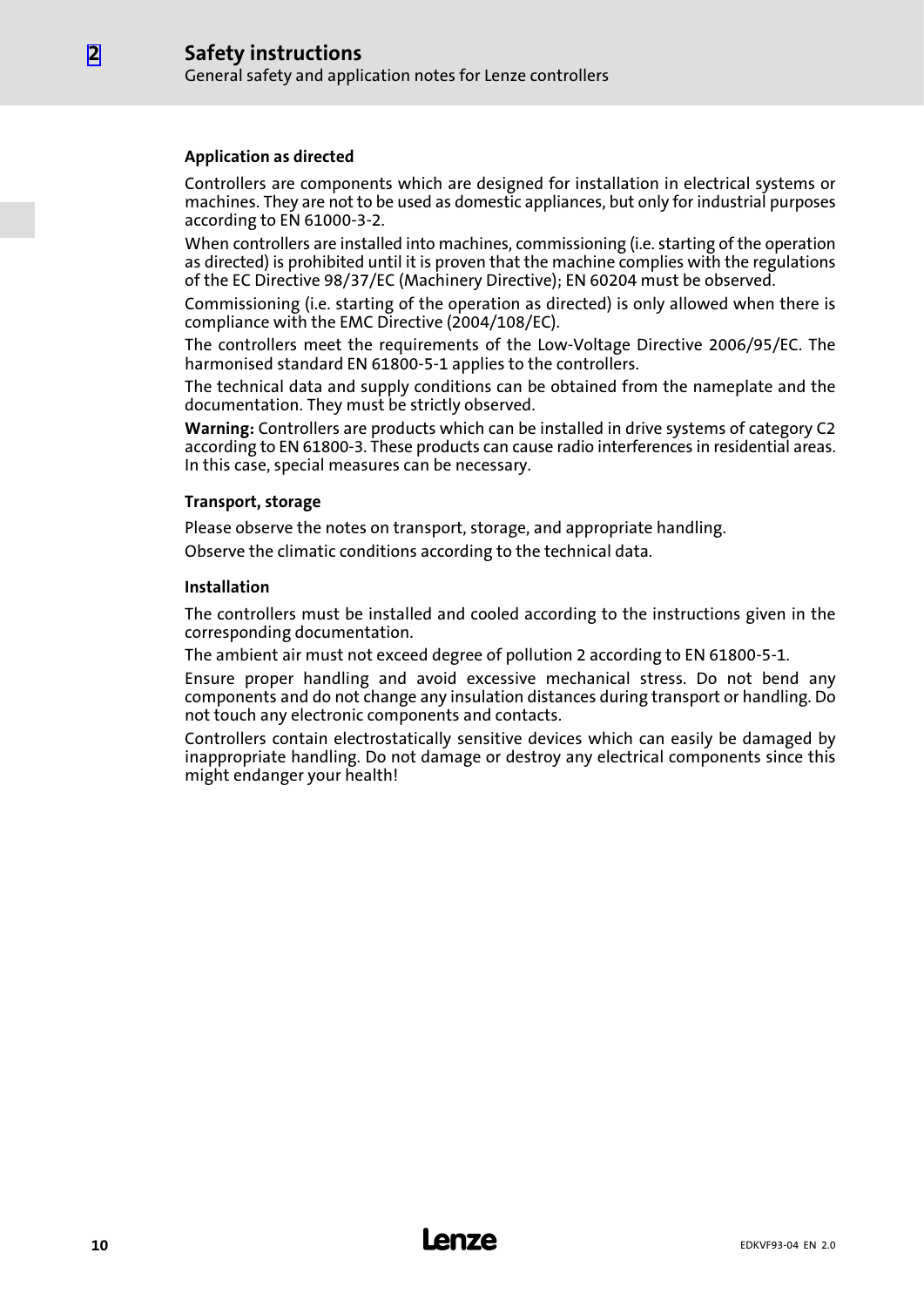#### Electrical connection

When working on live controllers, observe the applicable national regulations for the prevention of accidents (e.g. VBG 4).

The electrical installation must be carried out according to the appropriate regulations (e.g. cable cross−sections, fuses, PE connection). Additional information can be obtained from the documentation.

The documentation contains information on the installation according to EMC (shielding, earthing, arrangement of filters, and installation of the cables). Also observe this information with regard to drive controllers labelled with CE marking. The manufacturer of the system or machine is responsible for the compliance of the limit values required in connection with EMC legislation. In order to observe the limit values for radio interference emissions effective at the installation site, you have to mount the drive controllers into housings (e. g. control cabinets). The housings have to enable an EMC−compliant structure. Particularly observe that, for instance, control cabinet doors preferably are metallically connected to the housing in a circumferential manner. Reduce openings or apertures through the housing to a minimum.

Lenze controllers can cause a DC current in the PE conductor. If a residual current device (RCD) is used for the protection in the case of direct or indirect contact on a three−phase supplied controller, only one residual current device of type B is permissible on the current supply side of the controller. If the controller is supplied with one phase, also a residual current device (RCD) of type A may be used. Apart from the use of a residual current device (RCD) also other protective measures can be used, like for instance isolation from the environment by double or reinforced insulation or isolation from the supply system by a transformer.

#### Operation

If necessary, systems including controllers must be equipped with additional monitoring and protection devices according to the valid safety regulations (e.g. law on technical equipment, regulations for the prevention of accidents). The controllers can be adapted to your application. Please observe the corresponding information given in the documentation.

After the controller has been disconnected from the supply voltage, all live components and power connections must not be touched immediately because capacitors can still be charged. Please observe the corresponding stickers on the controller.

All protection covers and doors must be shut during operation.

Notes for UL−approved systems with integrated controllers: UL warnings are notes that only apply to UL systems. The documentation contains special UL notes.

#### Safety functions

Special controller variants support safety functions (e.g. "safe torque off", formerly "safe standstill") according to the requirements of appendix I No. 1.2.7 of the EC Directive "Machinery" 98/37/EC, EN 954−1 category 3 and EN 1037. Strictly observe the notes on the safety functions given in the documentation on the respective variants.

#### Maintenance and servicing

The controllers do not require any maintenance if the prescribed operating conditions are observed.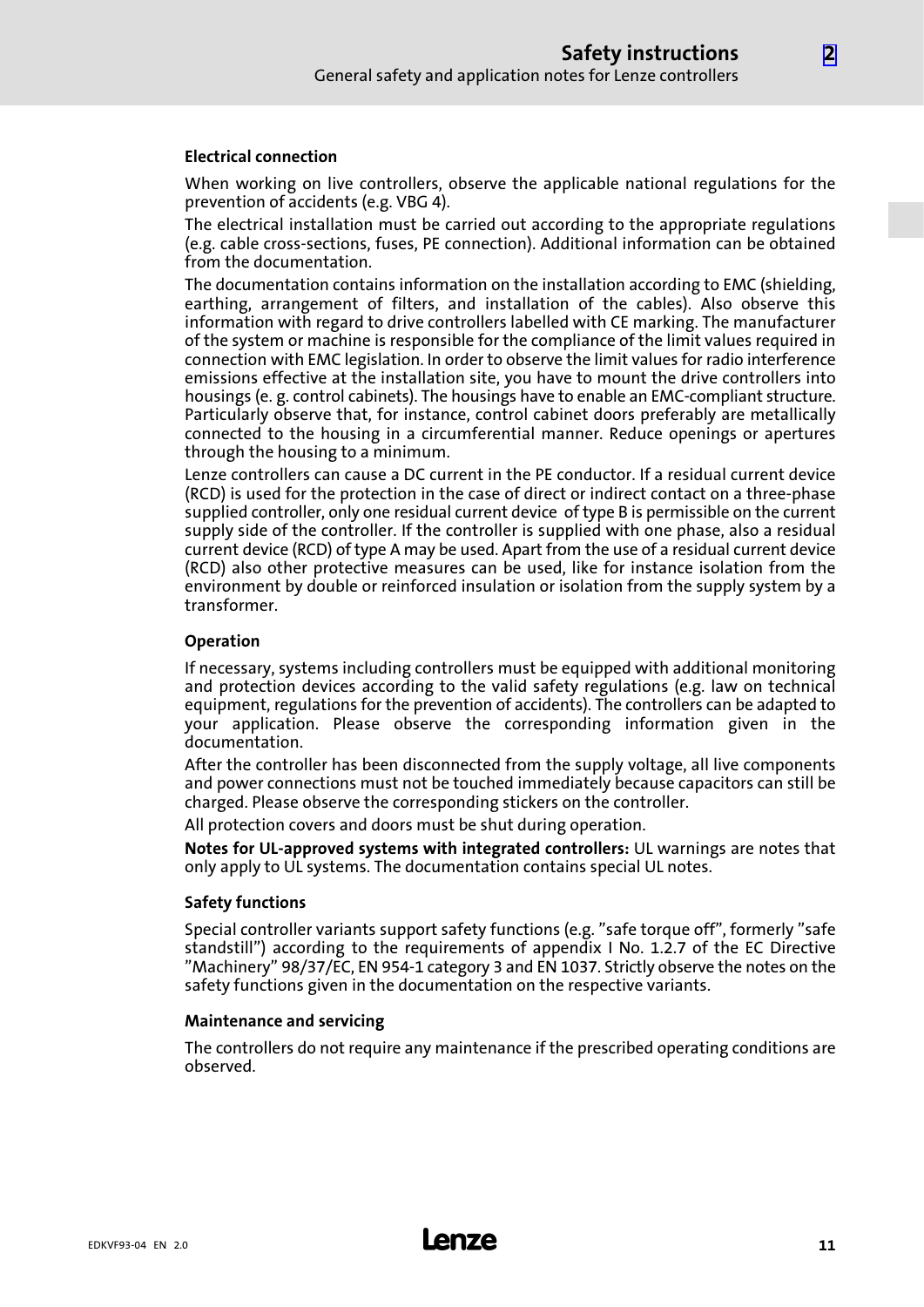General safety and application notes for Lenze controllers

### **Disposal**

Recycle metals and plastics. Dispose of printed circuit board assemblies according to the state of the art.

The product−specific safety and application notes given in these instructions must be observed!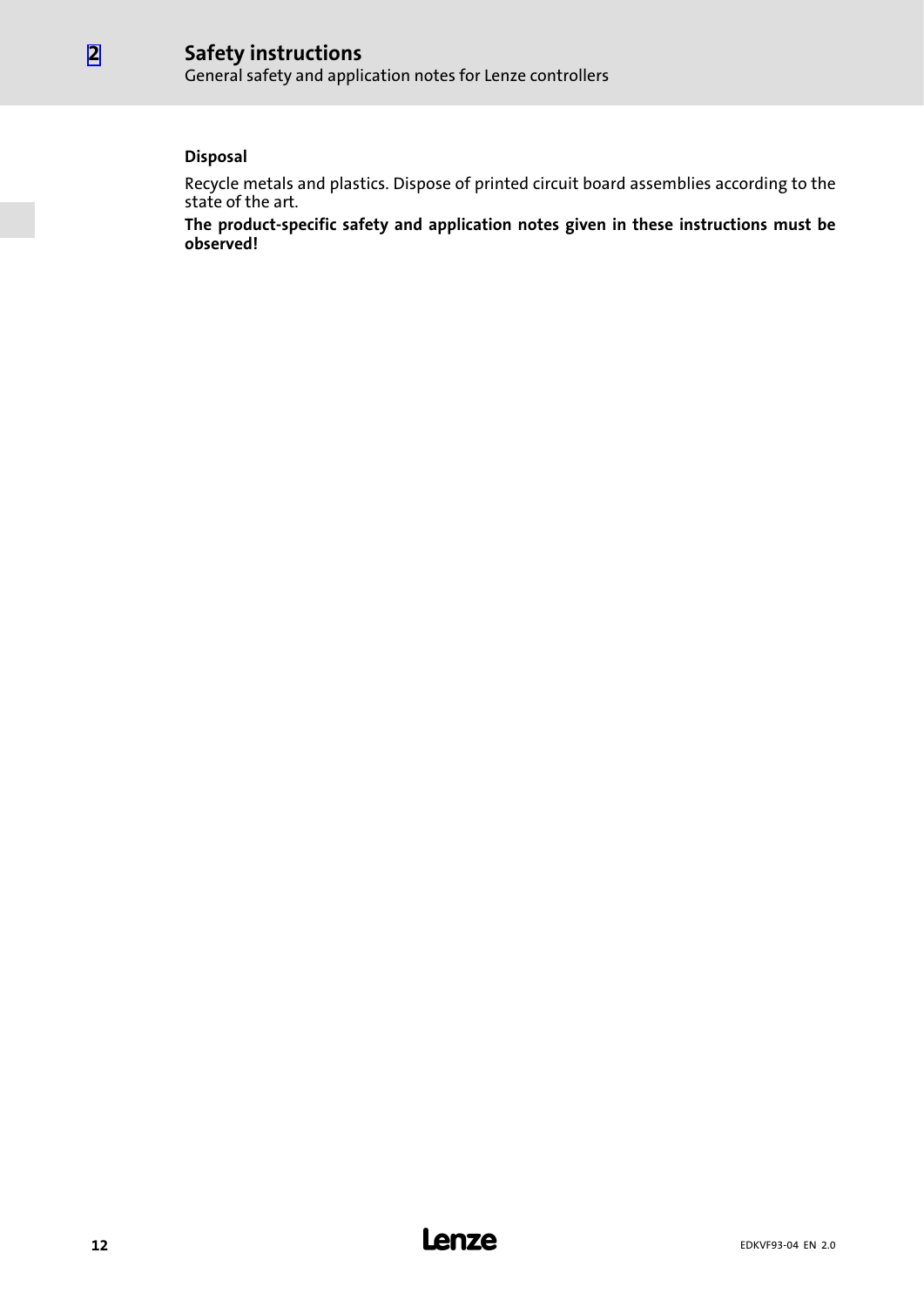[2](#page-8-0)

#### <span id="page-12-0"></span>2.2 Residual hazards

#### Protection of persons

- $\triangleright$  Before working on the controller, check that no voltage is applied to the power terminals:
	- The power terminals U, V, W, +U<sub>G</sub>, -U<sub>G</sub>, BR1, BR2 and 101 ... 104 remain live for at least five minutes after disconnecting from the mains.
	- The power terminals L1, L2, L3, U, V, W, +U<sub>G</sub>, -U<sub>G</sub>, BR1, BR2 and 101 ... 104 remain live when the motor is stopped.
- $\triangleright$  The leakage current to earth (PE) is >3.5 mA. EN 50178 requires a fixed installation.
- $\blacktriangleright$  The heatsink of the controller has an operating temperature of > 80 °C: – Direct skin contact causes burns.
- $\triangleright$  During the parameter set transfer, the control terminals of the controller can assume undefined states.
	- For this reason, the connectors X5 and X6 have to be unplugged before the transfer is executed. This ensures that the controller is inhibited and all control terminals are in the defined state "LOW".

#### Device protection

- $\blacktriangleright$  Frequent mains switching (e.g. inching mode via mains contactor) can overload and destroy the input current limitation of the controller.
	- Thus, at least five minutes have to pass between two switch−on processes.
	- In case of frequent, safety−related disconnections use the "safe torque off" safety function (STO).

#### Motor protection

- $\blacktriangleright$  Certain drive controller settings can overheat the connected motor:
	- E. g. long−time operation of the DC injection brake.
	- Long−time operation of self−ventilated motors at low speeds.

#### Protection of the machine/system

- ▶ Drives can reach dangerous overspeeds (e. g. setting of high output frequencies in connection with motors and machines not suitable for this purpose):
	- The drive controllers do not provide protection against such operating conditions. For this purpose, use additional components.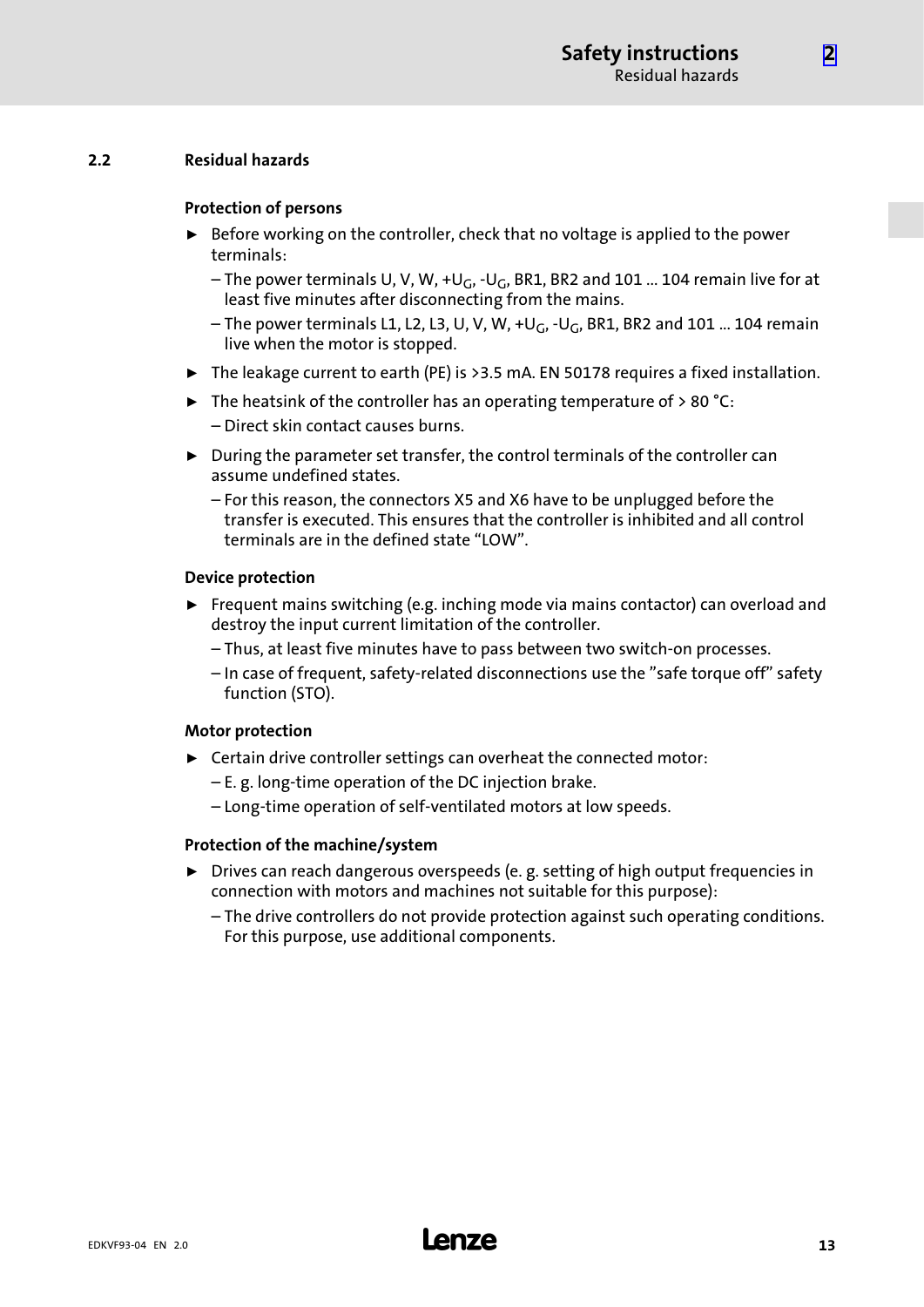Parameter setting with the XT EMZ9371BC keypad General data and operating conditions

## <span id="page-13-0"></span>3 Parameter setting

#### 3.1 Parameter setting with the XT EMZ9371BC keypad

#### Description

The keypad is available as an accessory. A full description of the keypad can be obtained from the Instructions included in the keypad delivery.

#### Plugging in the keypad

It is possible to plug the keypad into the AIF interface or remove it during operation.

As soon as the keypad is supplied with voltage, it carries out a self−test. The keypad is ready for operation if it is in display mode.

#### 3.1.1 General data and operating conditions

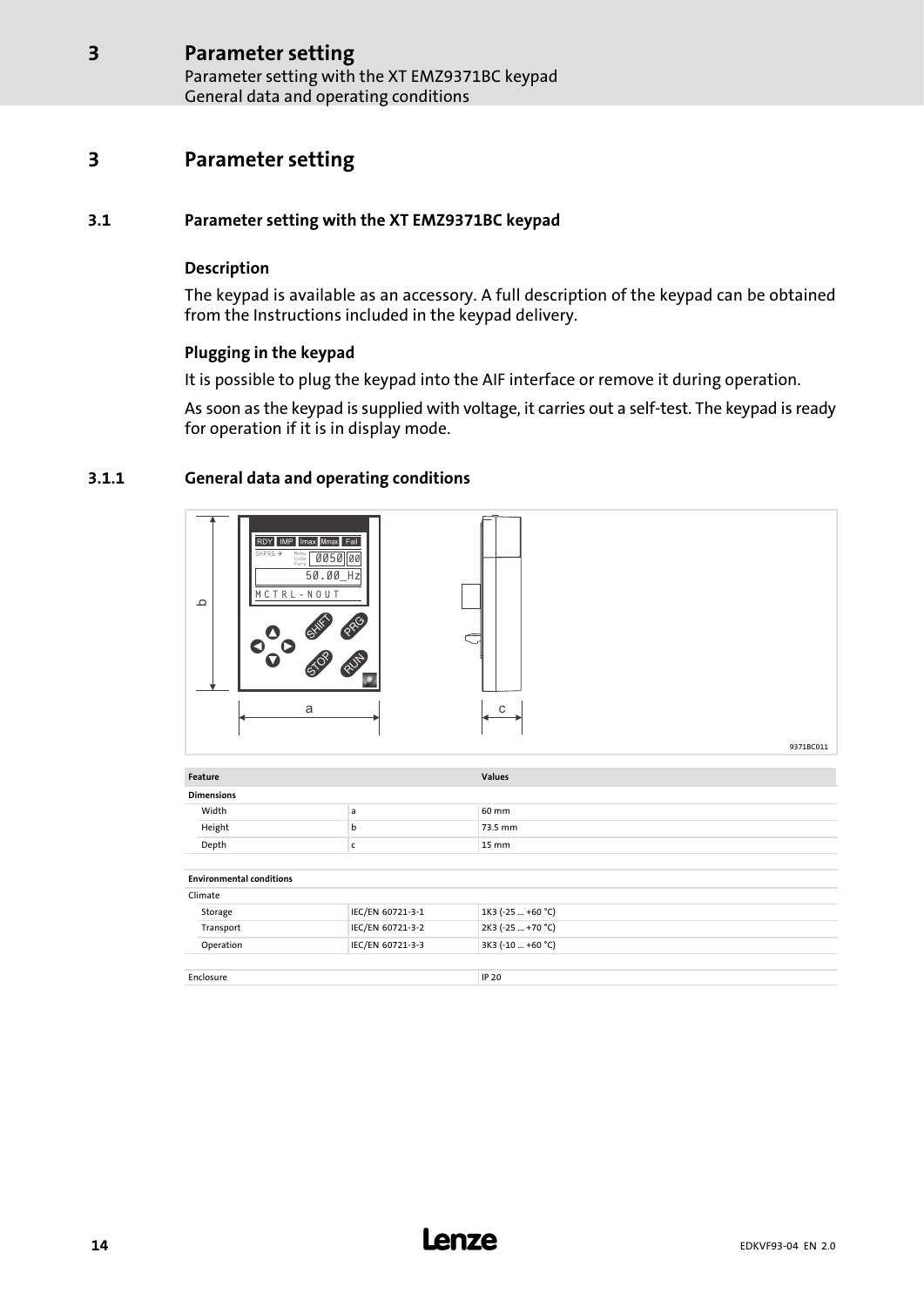#### <span id="page-14-0"></span>3.1.2 Installation and commissioning



- The keypad can be connected/disconnected during operation.
- As soon as the keypad is supplied with voltage, it carries out a short self−test.
- The operation level indicates when the keypad is ready for operation:
- A Current state of the standard device
- Memory location 1 of the user menu (C0517):
- Code number, subcode number, and current value
- Active fault message or additional status message
- Actual value in % of the status display defined in C0004
- <sup>4</sup> **CEO** must be pressed to leave the operation level

#### 3.1.3 Display elements and function keys



Fig. 3−2 Display elements and function keys of the XT EMZ9371BC keypad

#### Displays

| A Status displays of standard device |                     |                    |  |
|--------------------------------------|---------------------|--------------------|--|
| <b>Display</b>                       | Meaning             | <b>Explanation</b> |  |
| <b>RDY</b>                           | Ready for operation |                    |  |

[3](#page-13-0)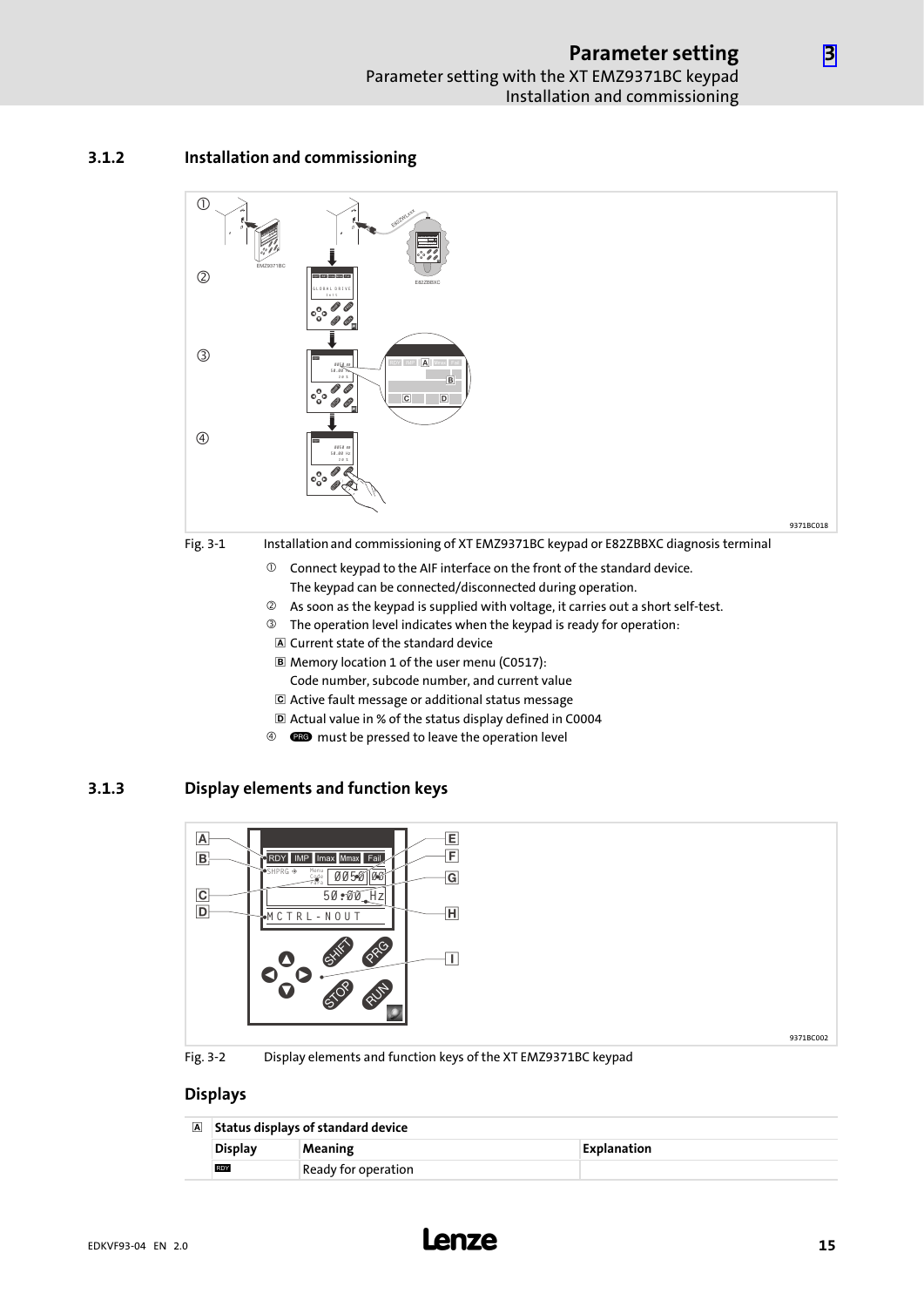#### Parameter setting Parameter setting with the XT EMZ9371BC keypad Display elements and function keys

|   | IMP                                                                                                | Pulse inhibit is active                                                        | Power outputs are inhibited                                                                              |  |  |  |  |
|---|----------------------------------------------------------------------------------------------------|--------------------------------------------------------------------------------|----------------------------------------------------------------------------------------------------------|--|--|--|--|
|   | Imax                                                                                               | The set current limit is exceeded in motor or<br>generator mode                |                                                                                                          |  |  |  |  |
|   | Mmax                                                                                               | Speed controller 1 in the limitation                                           | Drive is torque-controlled<br>(Only active for operation with standard<br>devices of the 9300 series)    |  |  |  |  |
|   | Fail                                                                                               | <b>Active fault</b>                                                            |                                                                                                          |  |  |  |  |
| B | <b>Acceptance of the parameters</b>                                                                |                                                                                |                                                                                                          |  |  |  |  |
|   | <b>Display</b>                                                                                     | Meaning                                                                        | <b>Explanation</b>                                                                                       |  |  |  |  |
|   | ◈                                                                                                  | Parameter is accepted immediately                                              | Standard device operates immediately with<br>the new parameter value                                     |  |  |  |  |
|   | SHPRG $\rightarrow$                                                                                | Parameter must be acknowledged with<br>SHIP PRG                                | Standard device operates with the new<br>parameter value after being acknowledged                        |  |  |  |  |
|   | <b>SHPRG</b>                                                                                       | Parameter must be acknowledged in case of<br>controller inhibit <b>GID PRG</b> | Standard device operates with the new<br>parameter value after the controller is<br>enabled again        |  |  |  |  |
|   | None                                                                                               | Display parameter                                                              | Change is not possible                                                                                   |  |  |  |  |
| ⊡ | <b>Active level</b>                                                                                |                                                                                |                                                                                                          |  |  |  |  |
|   | <b>Display</b>                                                                                     | Meaning                                                                        | <b>Explanation</b>                                                                                       |  |  |  |  |
|   | Menu                                                                                               | Menu level is active                                                           | Select main menu and submenus                                                                            |  |  |  |  |
|   | Code                                                                                               | Code level is active                                                           | Select codes and subcodes                                                                                |  |  |  |  |
|   | Para                                                                                               | Parameter level is active                                                      | Change parameters in the codes or<br>subcodes                                                            |  |  |  |  |
|   | None                                                                                               | Operating level is active                                                      | Display operating parameters                                                                             |  |  |  |  |
| D | <b>Short text</b>                                                                                  |                                                                                |                                                                                                          |  |  |  |  |
|   | <b>Display</b>                                                                                     | Meaning                                                                        | <b>Explanation</b>                                                                                       |  |  |  |  |
|   | al                                                                                                 | alphanumeric Contents of the menus, meaning of the codes<br>and parameters     |                                                                                                          |  |  |  |  |
|   |                                                                                                    | In the operating level display of C0004 in % and<br>the active fault           |                                                                                                          |  |  |  |  |
| 间 | <b>Number</b>                                                                                      |                                                                                |                                                                                                          |  |  |  |  |
|   | <b>Active level</b>                                                                                | Meaning                                                                        | <b>Explanation</b>                                                                                       |  |  |  |  |
|   | Menu level                                                                                         | Menu number                                                                    | Display is only active for operation with<br>standard devices of the 8200 vector or 8200<br>motec series |  |  |  |  |
|   | Code level                                                                                         | Four-digit code number                                                         |                                                                                                          |  |  |  |  |
| 冝 | <b>Number</b>                                                                                      |                                                                                |                                                                                                          |  |  |  |  |
|   | <b>Active level</b>                                                                                | Meaning                                                                        | <b>Explanation</b>                                                                                       |  |  |  |  |
|   | Menu level                                                                                         | Submenu number                                                                 | Display is only active for operation with<br>standard devices of the 8200 vector or 8200<br>motec series |  |  |  |  |
|   | Code level                                                                                         | Two-digit subcode number                                                       |                                                                                                          |  |  |  |  |
| G | <b>Parameter value</b>                                                                             |                                                                                |                                                                                                          |  |  |  |  |
|   | Parameter value with unit                                                                          |                                                                                |                                                                                                          |  |  |  |  |
| 圓 | Cursor                                                                                             |                                                                                |                                                                                                          |  |  |  |  |
|   |                                                                                                    |                                                                                |                                                                                                          |  |  |  |  |
| ◫ | In the parameter level, the digit above the cursor can be directly changed<br><b>Function keys</b> |                                                                                |                                                                                                          |  |  |  |  |
|   |                                                                                                    | For description see the following table                                        |                                                                                                          |  |  |  |  |
|   |                                                                                                    |                                                                                |                                                                                                          |  |  |  |  |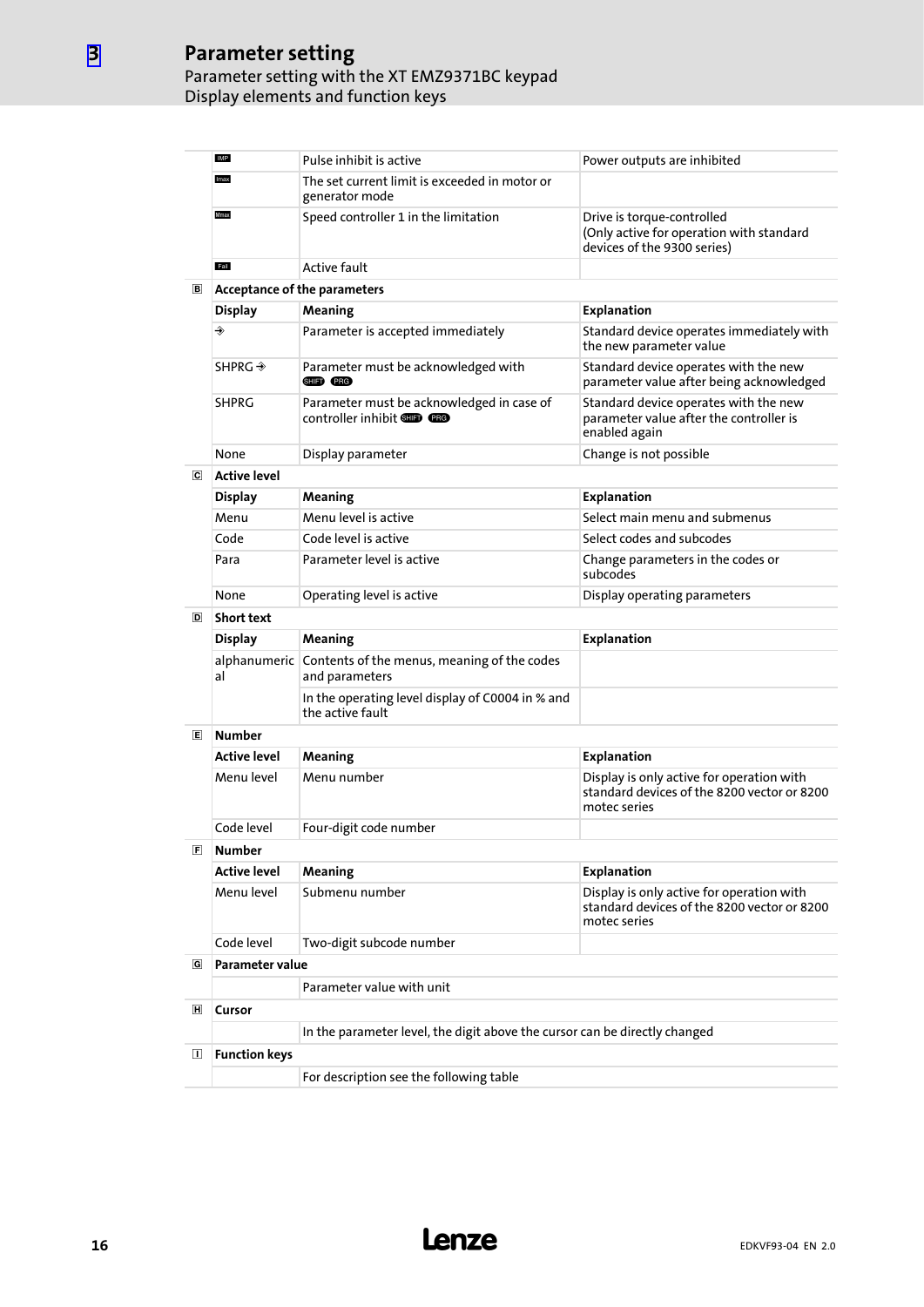#### <span id="page-16-0"></span>Function keys

| $\bf{1}$ | Note!<br>Shortcuts with $\square$ :<br>Press and hold <b>SID</b> , then press the second key in addition. |                                                |                                                                        |                                 |  |
|----------|-----------------------------------------------------------------------------------------------------------|------------------------------------------------|------------------------------------------------------------------------|---------------------------------|--|
| Key      | <b>Function</b>                                                                                           |                                                |                                                                        |                                 |  |
| (PRG)    | Menu level                                                                                                | Code level<br>Change to the<br>parameter level | Parameter level<br>Change to the operating Change to the code<br>level | <b>Operating level</b><br>level |  |

| SHIFT (PRG)            | Go to the "Short setup"<br>menu and load<br>predefined<br>configurations <sup>1)</sup> |                                                                                                | Accept parameters<br>when SHPRG $\rightarrow \infty$ or<br>SHPRG is displayed |  |
|------------------------|----------------------------------------------------------------------------------------|------------------------------------------------------------------------------------------------|-------------------------------------------------------------------------------|--|
| $\bullet$<br>$\bullet$ | Change between menu<br>items                                                           | Change of code number                                                                          | Change of digit via<br>cursor                                                 |  |
| ▥◑<br>go o             | Quick change between<br>menu items                                                     | Quick change of code<br>number                                                                 | Quick change of digit<br>via cursor                                           |  |
| $\circ$<br>$\bullet$   | Change between main menu, submenu and code<br>level                                    |                                                                                                | Cursor to the right<br>Cursor to the left                                     |  |
| <b>RUIN</b>            | Deactivate the function of the key <b>SOD</b> , the LED in the key goes off            |                                                                                                |                                                                               |  |
| <b>STOP</b>            | Inhibit the controller, the LED in the key is lit.                                     |                                                                                                |                                                                               |  |
|                        |                                                                                        | Reset fault (TRIP-Reset): 1. Remove the cause of malfunction<br>2. Press STOP<br>3. Press GUND |                                                                               |  |

1) Only active for operation with standard devices of the 8200 vector or 8200 motec series

#### 3.1.4 Changing and saving parameters



## $\begin{bmatrix} 1 \\ 1 \end{bmatrix}$  Note!

Your settings have an effect on the current parameters in the main memory. You must save your settings in a parameter set so that they are not lost when the mains are connected.

If you only need one parameter set, save your settings as parameter set 1, since parameter set 1 is loaded automatically after mains connection.

| <b>Step</b>    |                                                    | Key<br>sequence | <b>Action</b>                                    |                                               |  |
|----------------|----------------------------------------------------|-----------------|--------------------------------------------------|-----------------------------------------------|--|
| $\mathbf{1}$ . | Select the menu                                    |                 | $\begin{array}{ccc}\n0 & 0 & 0 & 0\n\end{array}$ | Use the arrow keys to select the desired menu |  |
| 2.             | Change to the code level                           |                 | O                                                | Display of the first code in the menu         |  |
| 3.             | Select code or subcode                             |                 | $\bm{o} \bm{o}$                                  | Display of the current parameter value        |  |
| 4.             | Change to the parameter level                      |                 | (PRG)                                            |                                               |  |
| 5.             | When SHPRG is displayed, inhibit the<br>controller |                 | STOP <sub>1</sub>                                | The drive coasts                              |  |
| 6.             | Change parameter                                   |                 |                                                  |                                               |  |
|                |                                                    | A               | $\circ \circ$                                    | Move cursor below the digit to be changed     |  |
|                |                                                    | <sub>B</sub>    | $\bm{o} \bm{o}$                                  | Change of digit                               |  |
|                |                                                    |                 | ghid o<br>gid o                                  | Quick change of digit                         |  |
| 7.             | Accept the changed parameter                       |                 |                                                  |                                               |  |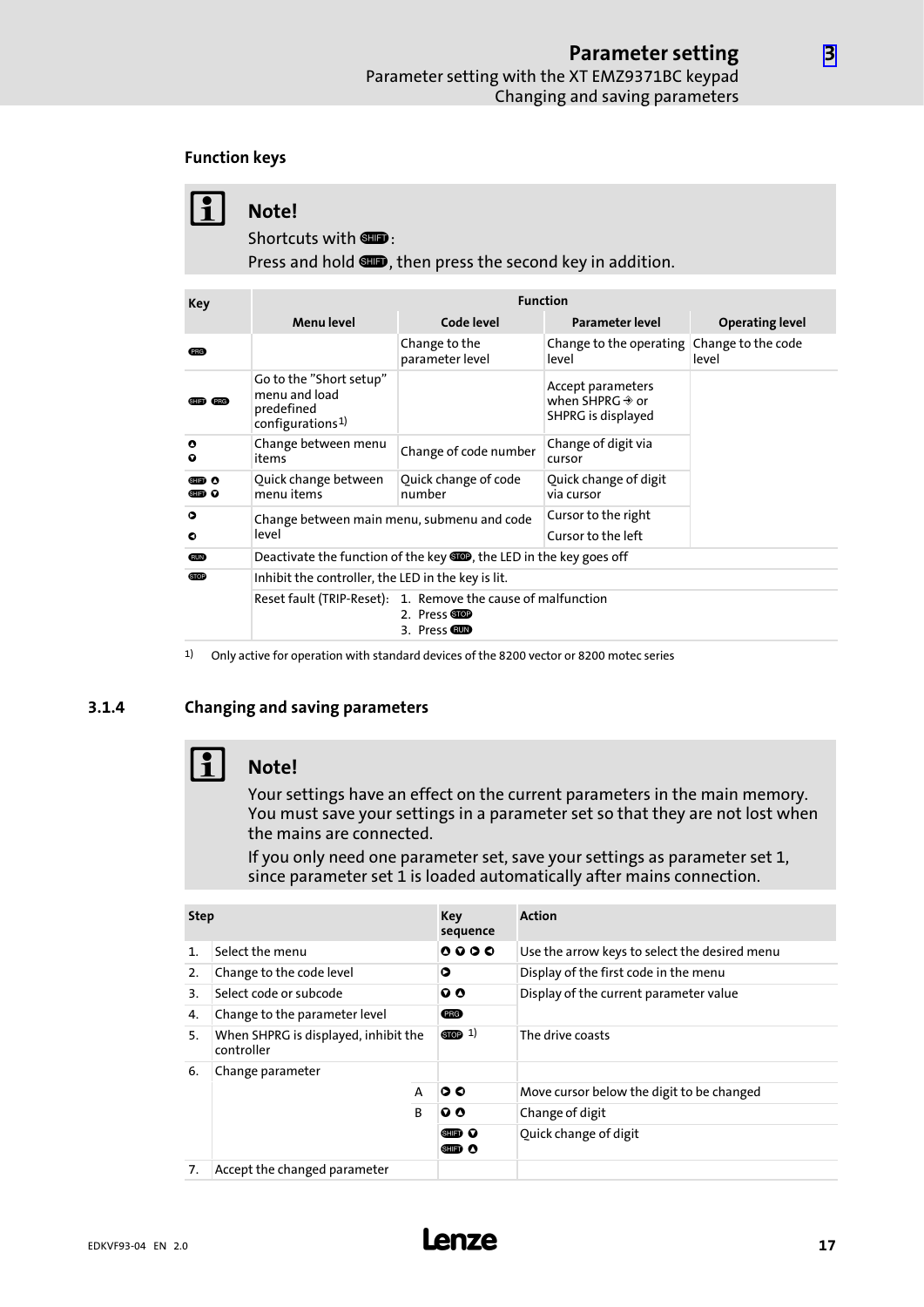### Parameter setting Parameter setting with the XT EMZ9371BC keypad Changing and saving parameters

| <b>Step</b> |                                                                       |              | Key<br>sequence | <b>Action</b>                                                                                |  |  |
|-------------|-----------------------------------------------------------------------|--------------|-----------------|----------------------------------------------------------------------------------------------|--|--|
|             | Display of SHPRG or SHPRG $\triangleq$                                |              | SHIFT (PRG)     | Confirm change to accept the parameter<br>Display "OK"                                       |  |  |
|             | Display $\hat{\mathcal{P}}$                                           |              | $\frac{1}{2}$   | The parameter has been accepted immediately                                                  |  |  |
| 8.          | Enable the controller, if required                                    |              | $RUN$ 1)        | The drive runs again                                                                         |  |  |
| 9.          | Change to the code level                                              |              |                 |                                                                                              |  |  |
|             | A                                                                     |              | (PRG)           | Display of the operating level                                                               |  |  |
|             |                                                                       | B            | (PRG)           | Display of the code with changed parameter                                                   |  |  |
| 10.1        | Change further parameters                                             |              |                 | Restart the "loop" with step 1. or 3.                                                        |  |  |
| 11.         | Save changed parameters                                               |              |                 |                                                                                              |  |  |
|             |                                                                       |              | $0000$          | Select the code C0003 "PAR SAVE" in the menu<br>"Load/Store"                                 |  |  |
|             |                                                                       | B            | (PRG)           | Change to the parameter level<br>Display "0" and "READY"                                     |  |  |
|             | Select the parameter set in which C<br>the parameters are to be saved |              | O               | Save as parameter set 1:<br>$\Rightarrow$ Set "1" "Save PS1"                                 |  |  |
| permanently |                                                                       |              |                 | Save as parameter set 2:<br>⇒ Set "2" "Save PS2"                                             |  |  |
|             |                                                                       |              |                 | Save as parameter set 3:<br>⇒ Set "3" "Save PS3"                                             |  |  |
|             |                                                                       |              |                 | Save as parameter set 4:<br>⇒ Set "4" "Save PS4"                                             |  |  |
|             | D                                                                     |              | SHIFT PRG       | When "OK" is displayed, the settings are permanently<br>saved in the selected parameter set. |  |  |
| 12.1        | Change to the code level                                              |              |                 |                                                                                              |  |  |
|             | A                                                                     |              | <b>PRG</b>      | Display of the operating level                                                               |  |  |
|             |                                                                       | <sub>R</sub> | (PRG)           | Display of C0003 "PAR SAVE"                                                                  |  |  |
|             | Set parameters for another parameter<br>13.1<br>set                   |              |                 | Restart the "loop" with step 1. or 3.                                                        |  |  |

<sup>1)</sup> The function of the  $\blacksquare$  key can be programmed: C0469 = 1: Controller inhibit

C0469 = 2: Quick stop (Lenze setting)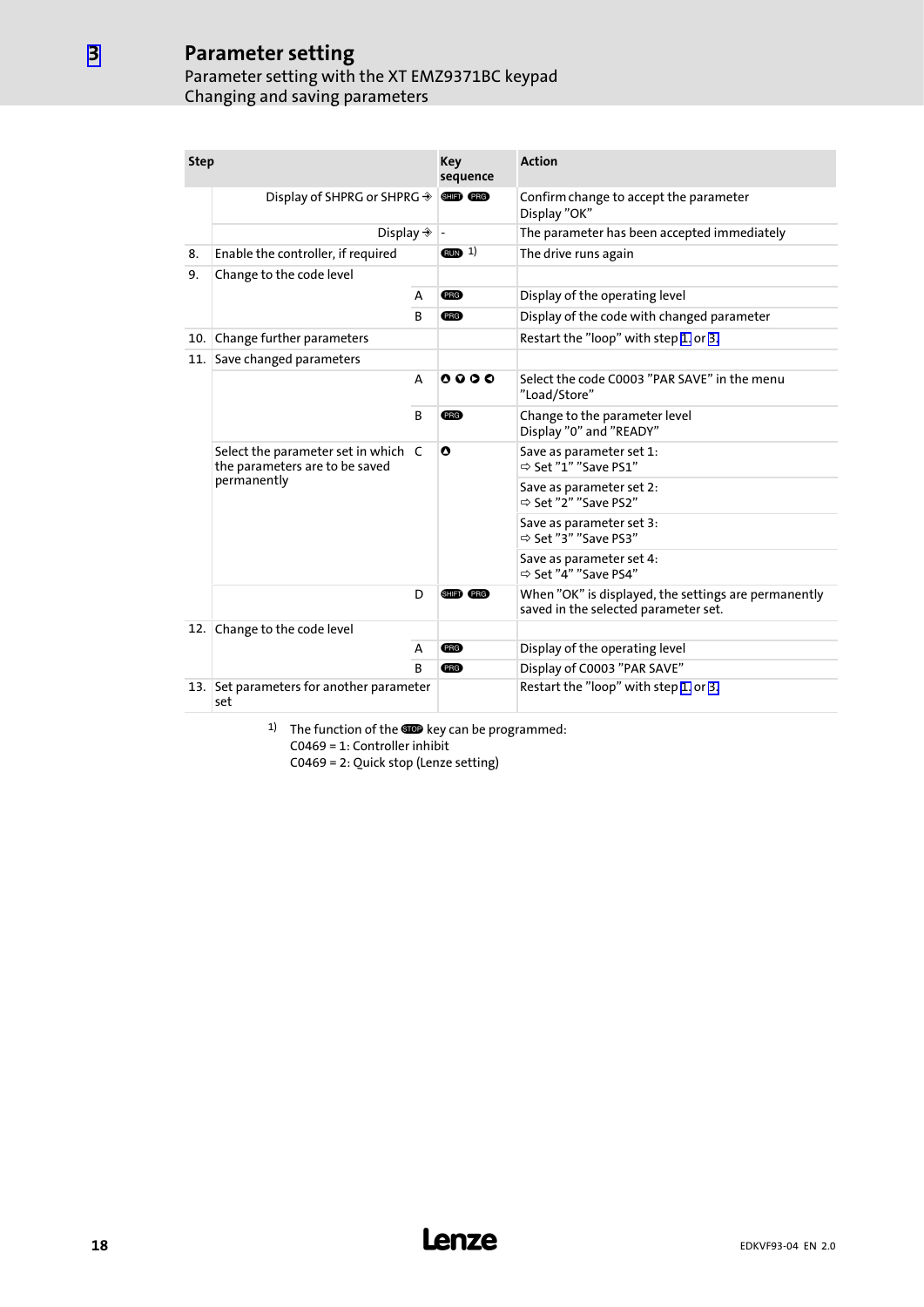#### <span id="page-18-0"></span>3.1.5 Loading a parameter set

The keypad serves to load a saved parameter set into the main memory when the controller is inhibited. After the controller is enabled, it operates with the new parameters.

# Danger!

- $\triangleright$  When a new parameter set is loaded, the controller is reinitialised and acts as if it had been connected to the mains:
	- System configurations and terminal assignments can be changed. Make sure that your wiring and drive configuration comply with the settings of the parameter set.
- ▶ Only use terminal X5/28 as source for the controller inhibit! Otherwise the drive may start in an uncontrolled way when switching over to another parameter set.

### Note!

- $\triangleright$  After switching on the supply voltage, the controller always loads parameter set 1 into the main memory.
- $\blacktriangleright$  It is also possible to load other parameter sets into the main memory via the digital inputs or bus commands.

| <b>Step</b>                                                |                                               | Key<br>sequence | <b>Action</b>                                                |                                                                                                                                                                                  |
|------------------------------------------------------------|-----------------------------------------------|-----------------|--------------------------------------------------------------|----------------------------------------------------------------------------------------------------------------------------------------------------------------------------------|
| 1.                                                         | Inhibit controller                            |                 |                                                              | Terminal $X5/28 = LOW$                                                                                                                                                           |
| Load the saved parameter set into the<br>2.<br>main memory |                                               |                 |                                                              |                                                                                                                                                                                  |
| A                                                          |                                               | $0000$          | Select the code C0002 "PAR LOAD" in the menu<br>"Load/Store" |                                                                                                                                                                                  |
|                                                            |                                               | <sub>B</sub>    | (PRG)                                                        | Change to the parameter level<br>The active parameter set is displayed, e. g. display "0"<br>and "Load Default"<br>If you want to restore the delivery status, proceed with<br>D |
|                                                            | Select the parameter set to be<br>C<br>loaded |                 | O                                                            | Load parameter set 1:<br>$\Rightarrow$ Set "1" "Load PS1"                                                                                                                        |
|                                                            |                                               |                 |                                                              | Load parameter set 2:<br>⇒ Set "2" "Load PS2"                                                                                                                                    |
|                                                            |                                               |                 |                                                              | Load parameter set 3:<br>$\Rightarrow$ Set "3" "Load PS3"                                                                                                                        |
|                                                            |                                               |                 |                                                              | Load parameter set 4:<br>$\Rightarrow$ Set "4" "Load PS4"                                                                                                                        |
|                                                            |                                               | D               | SHIFT PRG                                                    | "RDY" goes off. The parameter set is loaded completely<br>into the main memory if "RDY" is displayed again.                                                                      |
| 3.<br>Change to the code level                             |                                               |                 |                                                              |                                                                                                                                                                                  |
|                                                            |                                               | A               | (PRG)                                                        | Display of the operating level                                                                                                                                                   |
|                                                            |                                               | <sub>B</sub>    | (PRG)                                                        | Display of C0002 "PAR LOAD"                                                                                                                                                      |
| $\mathbf{4}$                                               | <b>Enable controller</b>                      |                 |                                                              | Terminal X5/28 = HIGH                                                                                                                                                            |
|                                                            |                                               |                 |                                                              | The drive is running with the settings of the loaded<br>parameter set                                                                                                            |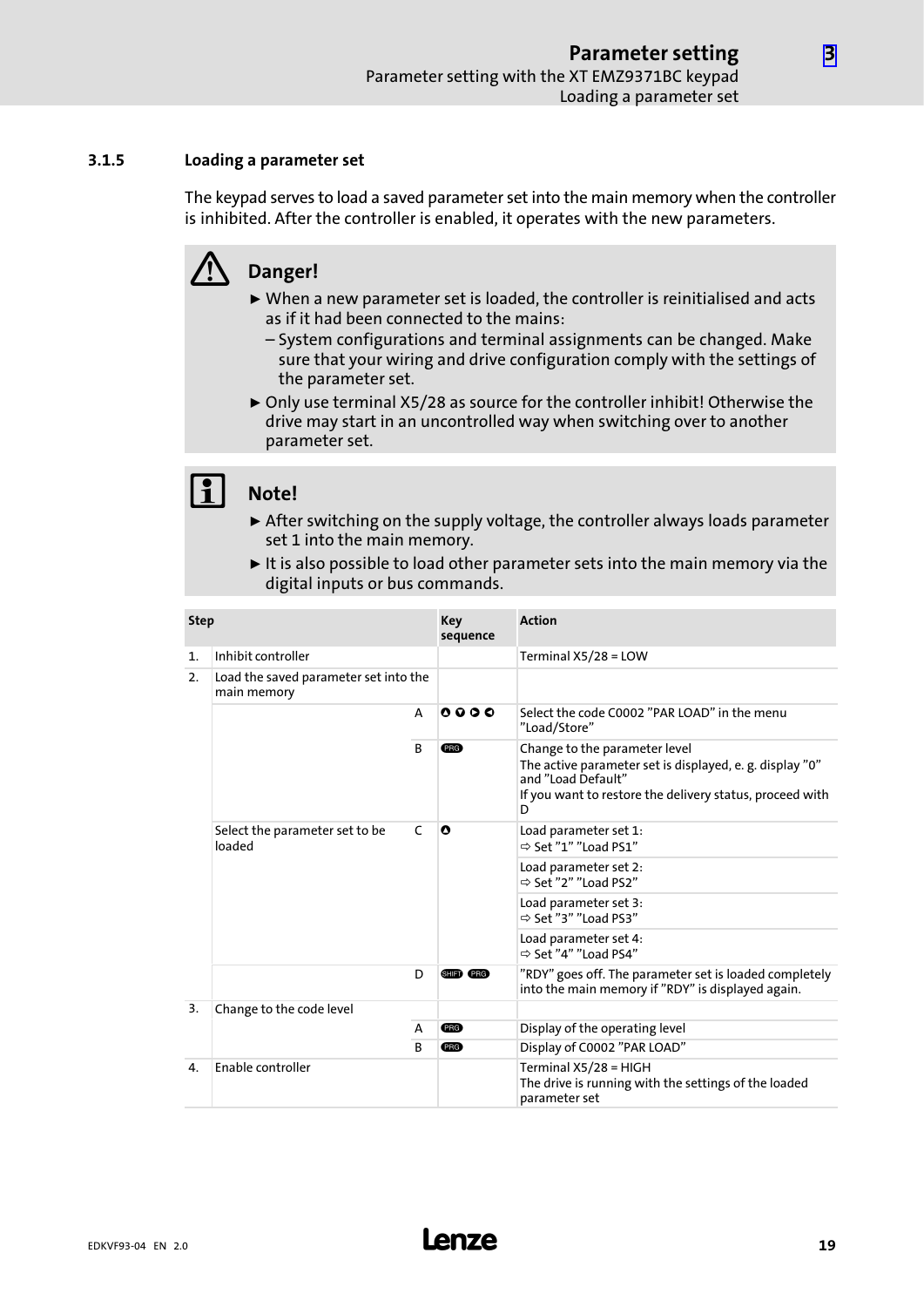#### <span id="page-19-0"></span>Parameter setting [3](#page-13-0)

Parameter setting with the XT EMZ9371BC keypad Transferring parameters to other standard devices

#### 3.1.6 Transferring parameters to other standard devices

Parameter settings can be easily copied from one standard device to another by using the keypad.

For this purpose use the "Load/Store" menu

# Danger!

During the parameter transfer from the keypad to the standard device the control terminals can adopt undefined states!

Therefore the plugs X5 and X6 must be disconnected from the standard device before the transfer takes place. This ensures that the controller is inhibited and all control terminals have the defined state "LOW".

#### Copying parameter sets from the standard device into the keypad

## Note!

After copying the parameter sets into the XT keypad (C0003 = 11), always the parameter set that was loaded last via C0002 is activated.

Like this the current parameters also remain active after copying:

 $\triangleright$  Save the current parameters in the parameter set before copying and load this parameter set in the controller via C0002.

| <b>Step</b>                           |                                            | Key<br>sequence | <b>Action</b> |                                                                                                                                                                                                                      |  |  |
|---------------------------------------|--------------------------------------------|-----------------|---------------|----------------------------------------------------------------------------------------------------------------------------------------------------------------------------------------------------------------------|--|--|
| $\mathbf{1}$ .                        | Connect the keypad to standard<br>device 1 |                 |               |                                                                                                                                                                                                                      |  |  |
| 2.                                    | Inhibit controller                         |                 |               | Terminal $X5/28 = LOW$<br>The drive coasts.                                                                                                                                                                          |  |  |
| 3.                                    | Select C0003 in the "Load/Store"<br>menu   |                 | 0000          | Select code C0003 "PAR SAVE" in the "Load/Store"<br>menu using the arrow keys.                                                                                                                                       |  |  |
| 4.                                    | Change to the parameter level              |                 | <b>ERG</b>    | Display "0" and "READY"                                                                                                                                                                                              |  |  |
| Copy all parameter set into the<br>5. |                                            |                 |               | The settings saved in the keypad are overwritten.                                                                                                                                                                    |  |  |
|                                       | keypad                                     |                 | $\bullet$     | Set "11" "Save extern"                                                                                                                                                                                               |  |  |
| 6.                                    | Start copying                              |                 | SHIFT (PRG)   | The "RDY" status display goes off. As parameter value<br>"BUSY" is displayed.<br>If "BUSY" goes off after approx. one minute, all<br>parameter sets were copied into the keypad. The<br>"RDY" status display is lit. |  |  |
| 7.                                    | Change to the code level                   |                 |               |                                                                                                                                                                                                                      |  |  |
|                                       |                                            | A               | <b>ERG</b>    | Display of the operating level                                                                                                                                                                                       |  |  |
|                                       | <sub>B</sub>                               |                 | <b>ERG</b>    | Display C0003 and "PAR SAVE"                                                                                                                                                                                         |  |  |
| 8.                                    | Enable controller                          |                 |               | Terminal $X5/28 = HIGH$                                                                                                                                                                                              |  |  |
| 9.                                    | Remove keypad from standard device<br>1    |                 |               |                                                                                                                                                                                                                      |  |  |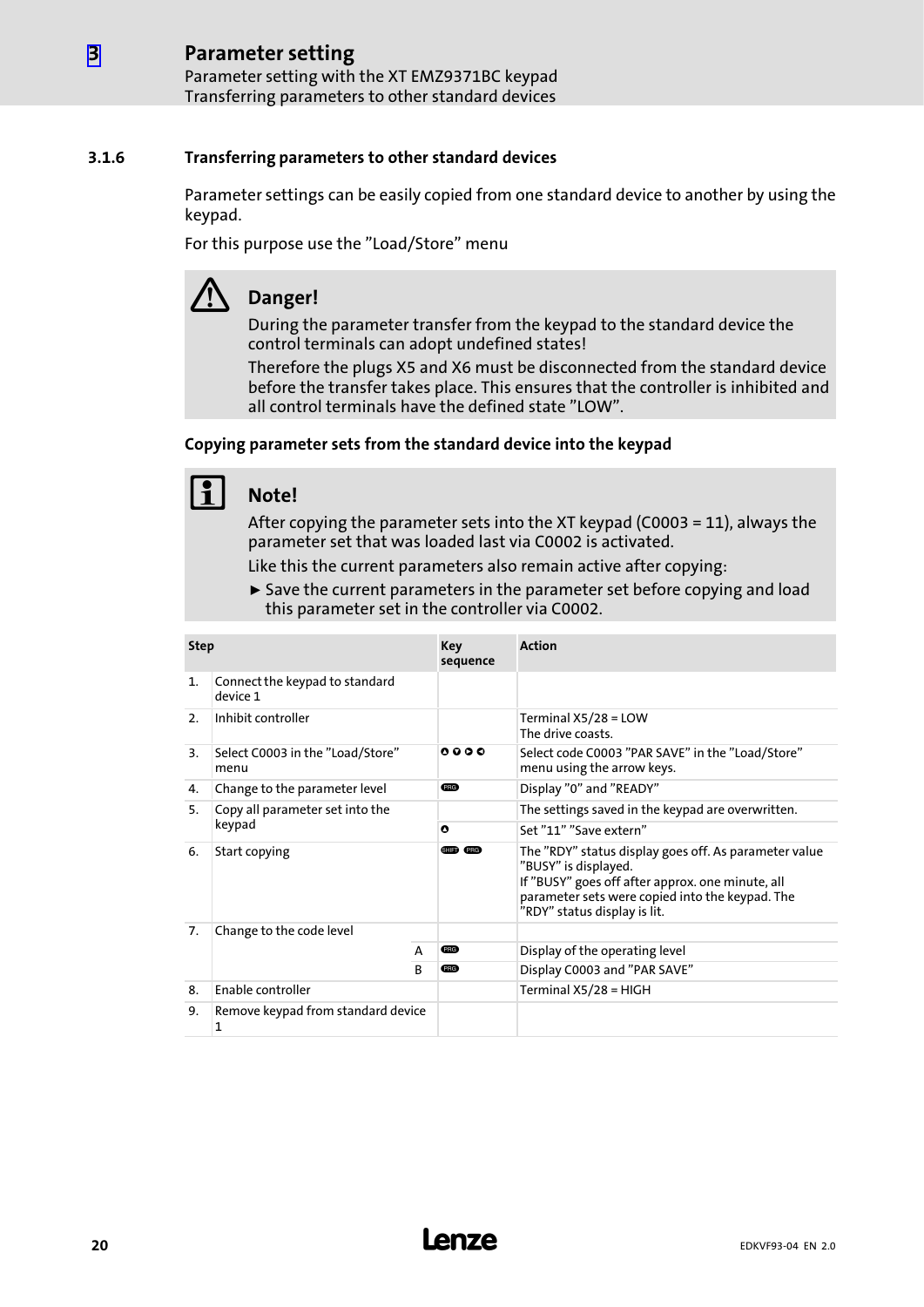| <b>Step</b>                                                                                                            |                                                                                                                                                                                                                                                                                                                                                 | <b>Key</b><br>sequence | <b>Action</b>                                                                                                                                                                                                 |  |  |
|------------------------------------------------------------------------------------------------------------------------|-------------------------------------------------------------------------------------------------------------------------------------------------------------------------------------------------------------------------------------------------------------------------------------------------------------------------------------------------|------------------------|---------------------------------------------------------------------------------------------------------------------------------------------------------------------------------------------------------------|--|--|
| 1.                                                                                                                     | Connect the keypad to standard<br>device 2                                                                                                                                                                                                                                                                                                      |                        |                                                                                                                                                                                                               |  |  |
| 2.                                                                                                                     | Inhibit controller                                                                                                                                                                                                                                                                                                                              |                        | Terminal X5/28 = LOW<br>The "IMP" status display is it.<br>The drive coasts                                                                                                                                   |  |  |
| 3.                                                                                                                     | Pull the plugs X5 and X6                                                                                                                                                                                                                                                                                                                        |                        | All control terminals have the defined "LOW" status.                                                                                                                                                          |  |  |
| 4.                                                                                                                     | Select C0002 in the "Load/Store"<br>menu                                                                                                                                                                                                                                                                                                        | 0000                   | Select code C0002 "PAR LOAD" in the "Load/Store"<br>menu using the arrow keys.                                                                                                                                |  |  |
| 5.                                                                                                                     | Change to the parameter level                                                                                                                                                                                                                                                                                                                   | <b>PRG</b>             | The active parameter set is shown, e. g. display "0" and<br>"Load Default"                                                                                                                                    |  |  |
| 6.                                                                                                                     | Select the correct copy function                                                                                                                                                                                                                                                                                                                |                        | The settings saved in the standard device are<br>overwritten.                                                                                                                                                 |  |  |
| Copy all parameter sets available into the<br>$\bullet$<br>EEPROM of the standard device and save them<br>permanently. |                                                                                                                                                                                                                                                                                                                                                 |                        | • The parameter set that was active before copying is<br>overwritten.<br>• The parameters are not yet active after copying.<br>Select parameter set and load it in the main<br>memory. $\Box$ 19              |  |  |
|                                                                                                                        |                                                                                                                                                                                                                                                                                                                                                 | $\bullet$              | Set "20" "ext -> EEPROM"                                                                                                                                                                                      |  |  |
|                                                                                                                        | Copy individual parameter sets into the main<br>memory of the standard device.                                                                                                                                                                                                                                                                  |                        |                                                                                                                                                                                                               |  |  |
|                                                                                                                        |                                                                                                                                                                                                                                                                                                                                                 | $\bullet$              | Copy parameter set 1 into the main memory:<br>Set $\Rightarrow$ "11" "Load ext PS1"                                                                                                                           |  |  |
|                                                                                                                        |                                                                                                                                                                                                                                                                                                                                                 |                        | Copy parameter set 2 into the main memory:<br>Set $\Rightarrow$ "12" "Load ext PS2"                                                                                                                           |  |  |
|                                                                                                                        |                                                                                                                                                                                                                                                                                                                                                 |                        | Copy parameter set 3 into the main memory:<br>Set ⇒ "13" "Load ext PS3"                                                                                                                                       |  |  |
|                                                                                                                        |                                                                                                                                                                                                                                                                                                                                                 |                        | Copy parameter set 4 into the main memory:<br>Set $\Rightarrow$ "14" "Load ext PS4"                                                                                                                           |  |  |
| 7.                                                                                                                     | SHIFT PRG<br>Start copying                                                                                                                                                                                                                                                                                                                      |                        | The "RDY" status display goes off. As parameter value<br>"BUSY" is displayed.<br>If "BUSY" goes off, the parameter sets selected were<br>copied into the standard device. The "RDY" status<br>display is lit. |  |  |
| 8.                                                                                                                     | Change to the code level                                                                                                                                                                                                                                                                                                                        |                        |                                                                                                                                                                                                               |  |  |
|                                                                                                                        | А                                                                                                                                                                                                                                                                                                                                               | PRG                    | Display of the operating level                                                                                                                                                                                |  |  |
|                                                                                                                        | B                                                                                                                                                                                                                                                                                                                                               | <b>PRG</b>             | Display C0002 and "PAR LOAD"                                                                                                                                                                                  |  |  |
| 9.                                                                                                                     | If the function "Copy all parameter<br>sets into the EEPROM"<br>$(C0002 = 20)$ is selected, they<br>might have to be loaded in the<br>main memory manually.<br>• If the function "Copy individual<br>parameter sets into the main<br>memory" (C0002 = 1x) is selected,<br>they might have to be saved<br>permanently in the EEPROM<br>manually. | 0000                   | Select code C0003 "PAR SAVE" in the "Load/Store"<br>menu using the arrow keys and store the contents of<br>the main memory permanently.                                                                       |  |  |
| 10.                                                                                                                    | Plug in plugs X5 and X6                                                                                                                                                                                                                                                                                                                         |                        |                                                                                                                                                                                                               |  |  |
| 11. I                                                                                                                  | Enable controller                                                                                                                                                                                                                                                                                                                               |                        | Terminal X5/28 = HIGH<br>The drive is running with the new settings.                                                                                                                                          |  |  |

## Copying parameter sets fom keypad into the standard device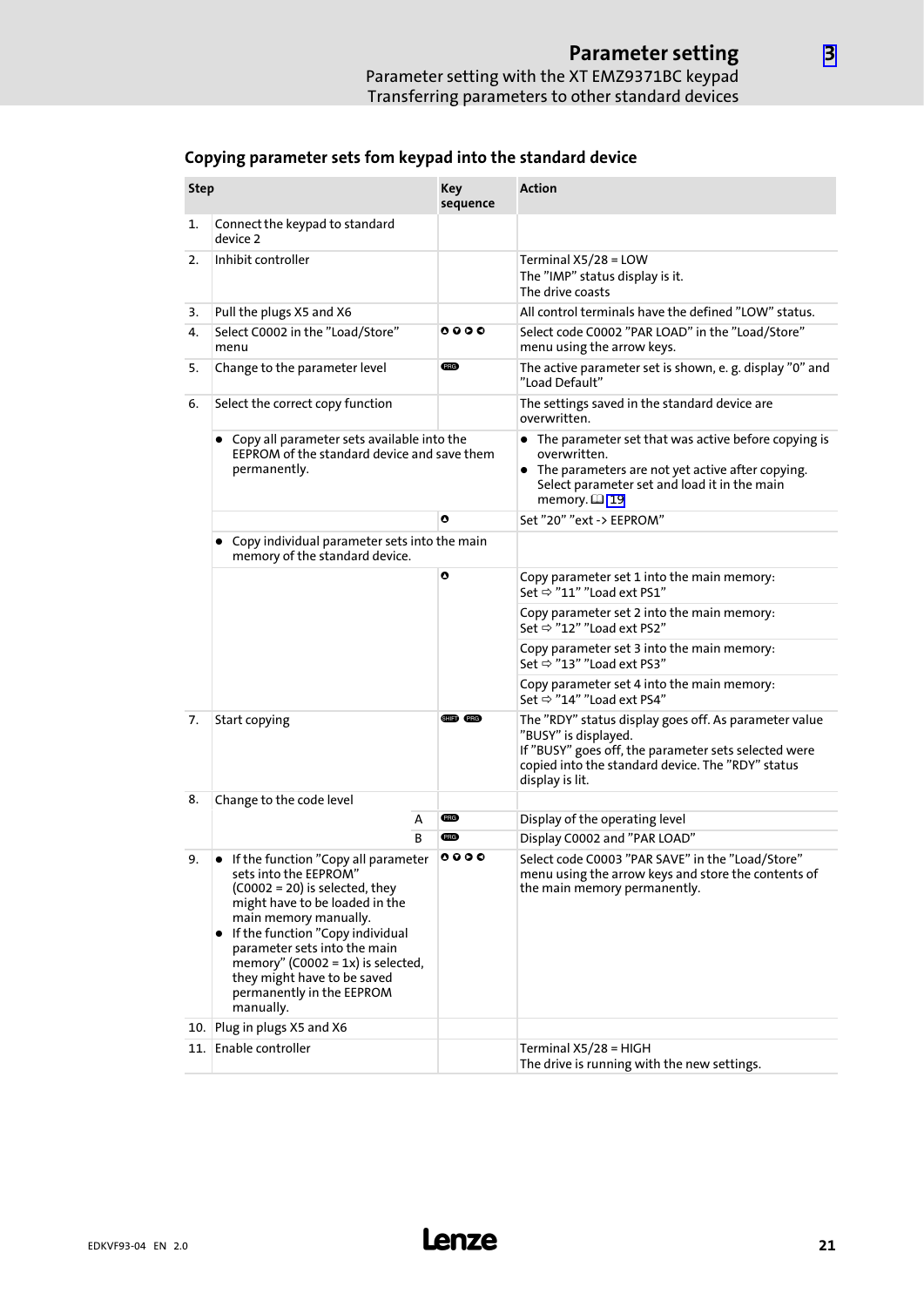#### 3.1.7 Activating password protection

<span id="page-21-0"></span>[3](#page-13-0)

## Note!

- $\blacktriangleright$  If the password protection is activated (C0094 = 1 ... 9999), you only have free access to the user menu.
- $\triangleright$  To access the other menus, you must enter the password. By this, the password protection is annulled until you enter a new password.
- ► Please observe that the password-protected parameters can be overwritten as well when transferring the parameter sets to other standard devices. The password is not transferred.
- ▶ Do not forget your password! If you have forgotten your password, it can only be reset via a PC or a bus system!

#### Activate password protection

| <b>Step</b>    |                               | Key<br>sequence | <b>Action</b>                    |                                              |  |
|----------------|-------------------------------|-----------------|----------------------------------|----------------------------------------------|--|
| $\mathbf{1}$ . | Select the "USER menu"        |                 | $0000$                           | Change to the user menu using the arrow keys |  |
| 2.             | Change to the code level      |                 | ο                                | Display of code C0051 "MCTRL-NACT"           |  |
| 3.             | Select C0094                  |                 | O                                | Display of code C0094 "Password"             |  |
| 4.             | Change to the parameter level |                 | <b>PRG</b>                       | Display "0" = no password protection         |  |
| 5.             | Set password                  |                 |                                  |                                              |  |
|                |                               |                 | O                                | Select password (1  9999)                    |  |
|                |                               | <sub>B</sub>    | <b>SHIFT</b><br>PRG <sup>1</sup> | Confirm password                             |  |
| 6.             | Change to the code level      |                 |                                  |                                              |  |
|                |                               | A               | (PRG)                            | Display of the operating level               |  |
|                |                               | B               | (PRG)                            | Display of C0094 and "Password"              |  |
| 7.             | Change to the "USER menu"     |                 | 000                              |                                              |  |

The password protection is active now.

You can only quit the user menu if you re-enter the password and confirm it with  $\blacksquare$   $\blacksquare$ .

#### Remove password protection

| <b>Step</b>                                        |                                                                                     | Key<br>sequence | <b>Action</b>                    |                                                                                           |  |
|----------------------------------------------------|-------------------------------------------------------------------------------------|-----------------|----------------------------------|-------------------------------------------------------------------------------------------|--|
| Change to the code level in the user<br>1.<br>menu |                                                                                     | O               |                                  |                                                                                           |  |
| Select C0094<br>2.                                 |                                                                                     | O               | Display of code C0094 "Password" |                                                                                           |  |
| 3.                                                 | Change to the parameter level                                                       |                 | <b>PRG</b>                       | Display "9999" = password protection is active                                            |  |
| 4.<br>Enter password                               |                                                                                     |                 |                                  |                                                                                           |  |
|                                                    |                                                                                     |                 | $\mathbf o$                      | Set valid password                                                                        |  |
|                                                    |                                                                                     | B               | (PRG)<br><b>SHIFT</b>            | Confirm<br>The password protection is deactivated by entering the<br>password once again. |  |
| 5.                                                 | Change to the code level                                                            |                 |                                  |                                                                                           |  |
|                                                    |                                                                                     | A               | (PRG)                            | Display of the operating level                                                            |  |
| B                                                  |                                                                                     |                 | (PRG)                            | Display of C0094 and "Password"                                                           |  |
|                                                    | The password protection is deactivated now. All menus can be freely accessed again. |                 |                                  |                                                                                           |  |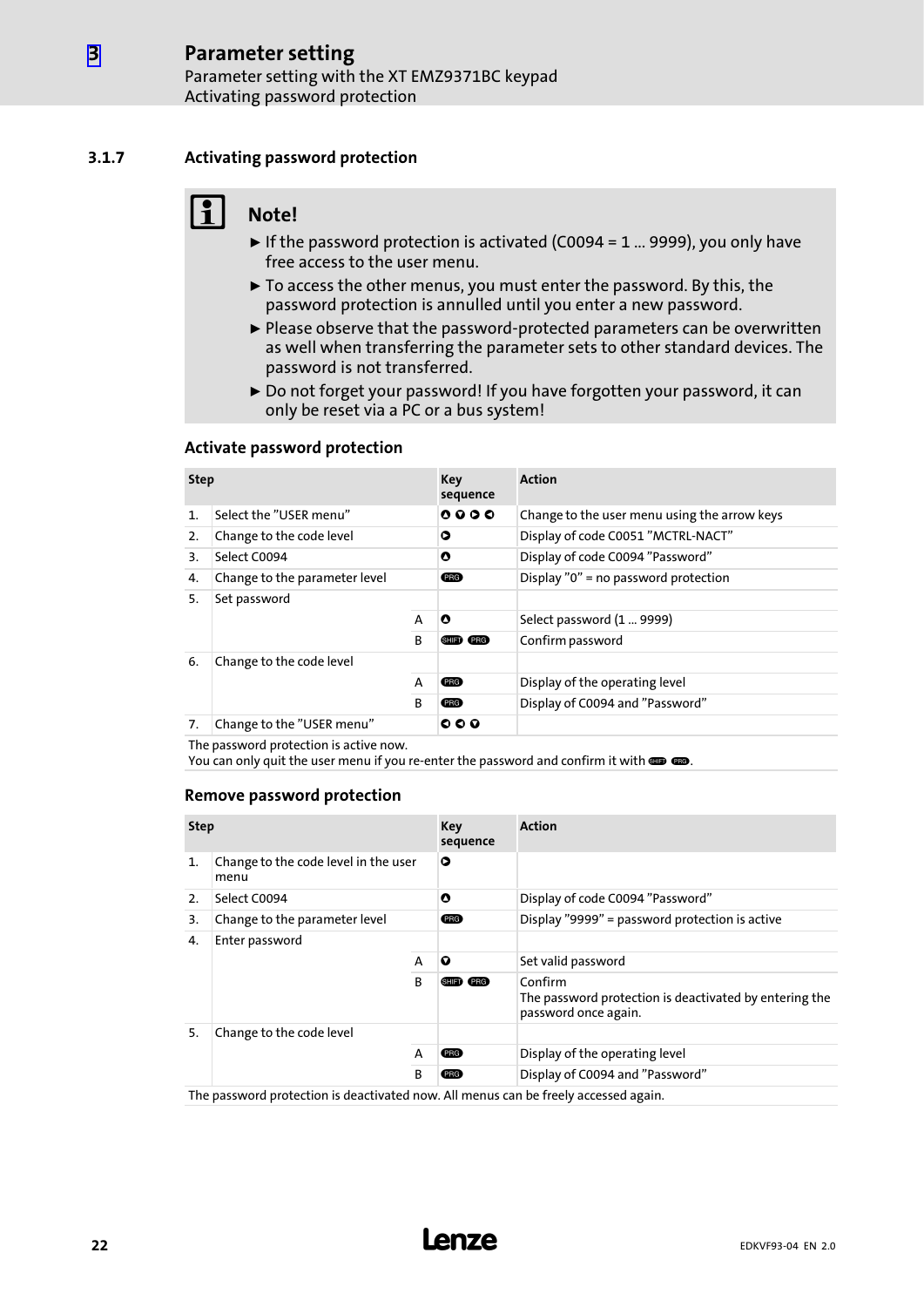#### <span id="page-22-0"></span>3.1.8 Diagnostics

In the "Diagnostic" menu the two submenus "Actual info" and "History" contain all codes for

- $\blacktriangleright$  monitoring the drive
- $\blacktriangleright$  fault/error diagnosis

In the operating level, more status messages are displayed. If several status messages are active, the message with the highest priority is displayed.

| <b>Priority</b> | <b>Display</b>                                                                  | Meaning                                                                |                                                                    |  |  |  |  |  |  |  |
|-----------------|---------------------------------------------------------------------------------|------------------------------------------------------------------------|--------------------------------------------------------------------|--|--|--|--|--|--|--|
| 1               | <b>GLOBAL DRIVE INIT</b>                                                        | Initialisation or communication error between<br>keypad and controller |                                                                    |  |  |  |  |  |  |  |
| $\overline{2}$  | <b>XXX - TRIP</b>                                                               | Active TRIP (contents of C0168/1)                                      |                                                                    |  |  |  |  |  |  |  |
| 3               | XXX - MESSAGE                                                                   |                                                                        | Active message (contents of C0168/1)                               |  |  |  |  |  |  |  |
| 4               | Special device states:                                                          |                                                                        |                                                                    |  |  |  |  |  |  |  |
|                 |                                                                                 | Switch-on inhibit                                                      |                                                                    |  |  |  |  |  |  |  |
| 5               | Source for controller inhibit (the value of C0004 is displayed simultaneously): |                                                                        |                                                                    |  |  |  |  |  |  |  |
|                 | STP1                                                                            | 9300 servo:                                                            | Terminal X5/28                                                     |  |  |  |  |  |  |  |
|                 |                                                                                 | ECSxS/P/M/A:                                                           | Terminal X6/SI1                                                    |  |  |  |  |  |  |  |
|                 | STP3                                                                            | Operating module or LECOM A/B/LI                                       |                                                                    |  |  |  |  |  |  |  |
|                 | STP4                                                                            | <b>INTERBUS or PROFIBUS-DP</b>                                         |                                                                    |  |  |  |  |  |  |  |
|                 | STP <sub>5</sub>                                                                | 9300 servo, ECSxA/E:                                                   | System bus (CAN)                                                   |  |  |  |  |  |  |  |
|                 |                                                                                 | ECSxS/P/M:                                                             | MotionBus (CAN)                                                    |  |  |  |  |  |  |  |
|                 | STP <sub>6</sub>                                                                | C0040                                                                  |                                                                    |  |  |  |  |  |  |  |
| 6               | Source for quick stop (QSP):                                                    |                                                                        |                                                                    |  |  |  |  |  |  |  |
|                 | QSP-term-Ext                                                                    |                                                                        | The MCTRL-QSP input of the MCTRL function block is on HIGH signal. |  |  |  |  |  |  |  |
|                 | OSP-C0135                                                                       | Operating module or LECOM A/B/LI                                       |                                                                    |  |  |  |  |  |  |  |
|                 | OSP-AIF                                                                         | <b>INTERBUS or PROFIBUS-DP</b>                                         |                                                                    |  |  |  |  |  |  |  |
|                 | QSP-CAN                                                                         | 9300 servo, ECSxA:                                                     | System bus (CAN)                                                   |  |  |  |  |  |  |  |
|                 |                                                                                 | ECSxS/P/M:                                                             | MotionBus (CAN)                                                    |  |  |  |  |  |  |  |
| $\overline{7}$  | <b>XXX - WARNING</b>                                                            | Active warning (contents of C0168/1)                                   |                                                                    |  |  |  |  |  |  |  |
| 8               | <b>XXXX</b>                                                                     | Value below C0004                                                      |                                                                    |  |  |  |  |  |  |  |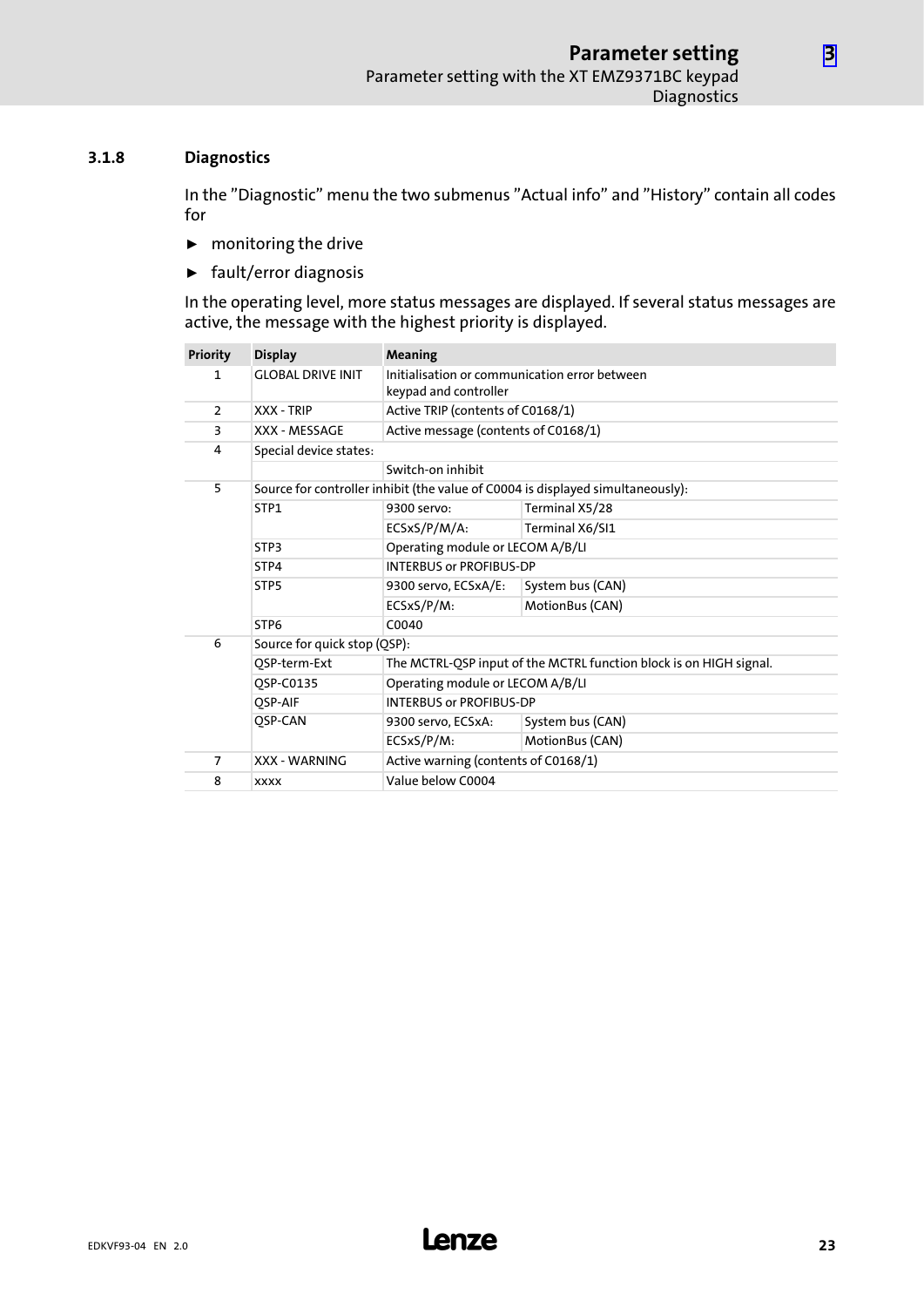#### <span id="page-23-0"></span>3.1.9 Menu structure

For simple, user−friendly operation, the codes are clearly arranged in function−related menus:

| Main menu         | <b>Submenus</b> | Description                                                                                                                                                                                                              |  |  |  |  |  |  |
|-------------------|-----------------|--------------------------------------------------------------------------------------------------------------------------------------------------------------------------------------------------------------------------|--|--|--|--|--|--|
| <b>Display</b>    | <b>Display</b>  |                                                                                                                                                                                                                          |  |  |  |  |  |  |
| User-Menu         |                 | Codes defined in C0517                                                                                                                                                                                                   |  |  |  |  |  |  |
| Code list         |                 | All available codes                                                                                                                                                                                                      |  |  |  |  |  |  |
|                   | ALL             | All available codes listed in ascending order (C0001  C7999)                                                                                                                                                             |  |  |  |  |  |  |
|                   | <b>PS 1</b>     | Codes in parameter set 1 (C0001  C1999)                                                                                                                                                                                  |  |  |  |  |  |  |
|                   | PS <sub>2</sub> | Codes in parameter set 2 (C2001  C3999)                                                                                                                                                                                  |  |  |  |  |  |  |
|                   | PS <sub>3</sub> | Codes in parameter set 3 (C4001  C5999)                                                                                                                                                                                  |  |  |  |  |  |  |
|                   | PS <sub>4</sub> | Codes in parameter set 4 (C6001  C7999)                                                                                                                                                                                  |  |  |  |  |  |  |
| Load/Store        |                 | Parameter set management<br>Parameter set transfer, restore delivery status                                                                                                                                              |  |  |  |  |  |  |
| <b>Diagnostic</b> |                 | <b>Diagnostic</b>                                                                                                                                                                                                        |  |  |  |  |  |  |
|                   | Actual info     | Display codes to monitor the drive                                                                                                                                                                                       |  |  |  |  |  |  |
|                   | History         | Fault analysis with history buffer                                                                                                                                                                                       |  |  |  |  |  |  |
| Short setup       |                 | Quick configuration of predefined applications<br>Configuration of the user menu<br>The predefined applications depend on the type of the standard device (frequency<br>inverter, servo inverter, position controller, ) |  |  |  |  |  |  |
| <b>Main FB</b>    |                 | Configuration of the main function blocks                                                                                                                                                                                |  |  |  |  |  |  |
|                   | NSET            | Setpoint processing                                                                                                                                                                                                      |  |  |  |  |  |  |
|                   | NSET-JOG        | Fixed setpoints                                                                                                                                                                                                          |  |  |  |  |  |  |
|                   | NSET-RAMP1      | Ramp function generator                                                                                                                                                                                                  |  |  |  |  |  |  |
|                   | <b>MCTRL</b>    | Motor control                                                                                                                                                                                                            |  |  |  |  |  |  |
|                   | <b>DFSET</b>    | Digital frequency processing                                                                                                                                                                                             |  |  |  |  |  |  |
|                   | <b>DCTRL</b>    | Internal control                                                                                                                                                                                                         |  |  |  |  |  |  |
| Terminal I/O      |                 | Connection of inputs and outputs with internal signals                                                                                                                                                                   |  |  |  |  |  |  |
|                   | AIN1 X6.1/2     | Analog input 1                                                                                                                                                                                                           |  |  |  |  |  |  |
|                   | AIN2 X6.3/4     | Analog input 2                                                                                                                                                                                                           |  |  |  |  |  |  |
|                   | AOUT1 X6.62     | Analog output 1                                                                                                                                                                                                          |  |  |  |  |  |  |
|                   | AOUT2 X6.63     | Analog output 2                                                                                                                                                                                                          |  |  |  |  |  |  |
|                   | <b>DIGIN</b>    | Digital inputs                                                                                                                                                                                                           |  |  |  |  |  |  |
|                   | <b>DIGOUT</b>   | Digital outputs                                                                                                                                                                                                          |  |  |  |  |  |  |
|                   | <b>DFIN</b>     | Digital frequency input                                                                                                                                                                                                  |  |  |  |  |  |  |
|                   | <b>DFOUT</b>    | Digital frequency output                                                                                                                                                                                                 |  |  |  |  |  |  |
|                   | State bus       | State bus (not with 9300 frequency inverter)                                                                                                                                                                             |  |  |  |  |  |  |
| Controller        |                 | Configuration of internal control parameters                                                                                                                                                                             |  |  |  |  |  |  |
|                   | Speed           | Speed controller                                                                                                                                                                                                         |  |  |  |  |  |  |
|                   | Current         | Current controller or torque controller                                                                                                                                                                                  |  |  |  |  |  |  |
|                   | Phase           | Phase controller (not with 9300 frequency inverter)                                                                                                                                                                      |  |  |  |  |  |  |
| Motor/Feedb.      |                 | Input of motor data, configuration of speed feedback                                                                                                                                                                     |  |  |  |  |  |  |
|                   | Motor adj       | Motor data                                                                                                                                                                                                               |  |  |  |  |  |  |
|                   | Feedback        | Configuration of feedback systems                                                                                                                                                                                        |  |  |  |  |  |  |
| Monitoring        |                 | <b>Configuration of monitoring functions</b>                                                                                                                                                                             |  |  |  |  |  |  |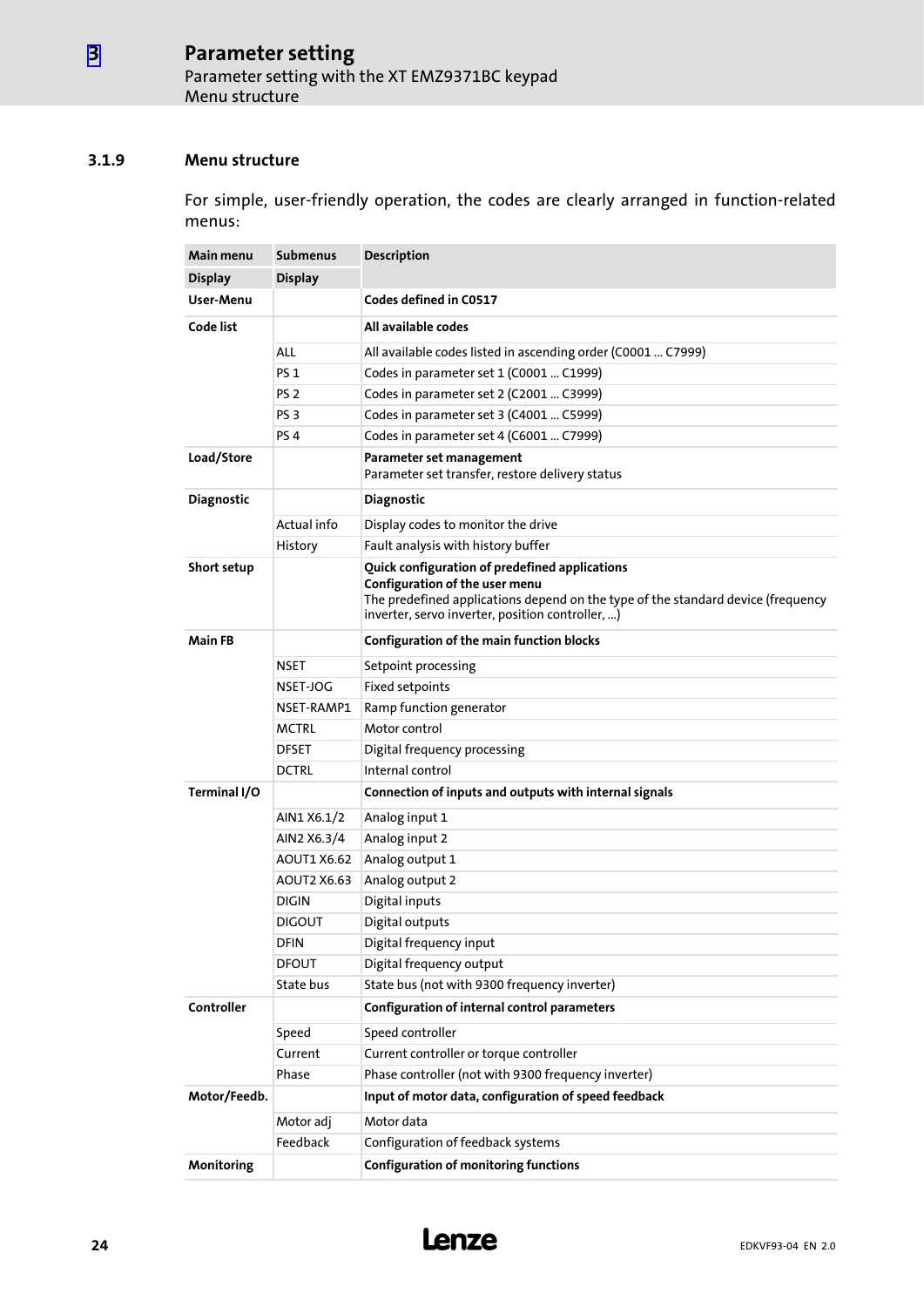#### Parameter setting Parameter setting with the XT EMZ9371BC keypad Menu structure

| Main menu          | <b>Submenus</b> | <b>Description</b>                                                                               |  |  |  |  |
|--------------------|-----------------|--------------------------------------------------------------------------------------------------|--|--|--|--|
| <b>Display</b>     | <b>Display</b>  |                                                                                                  |  |  |  |  |
| <b>LECOM/AIF</b>   |                 | Configuration of operation with communication modules                                            |  |  |  |  |
|                    | LECOM A/B       | Serial interface                                                                                 |  |  |  |  |
|                    | AIF interface   | Process data                                                                                     |  |  |  |  |
|                    | Status word     | Display of status words                                                                          |  |  |  |  |
| System bus         |                 | Configuration of system bus (CAN)                                                                |  |  |  |  |
|                    | Management      | CAN communication parameters                                                                     |  |  |  |  |
|                    | CAN-IN1         |                                                                                                  |  |  |  |  |
|                    | CAN-OUT1        | CAN object 1                                                                                     |  |  |  |  |
|                    | CAN-IN2         |                                                                                                  |  |  |  |  |
|                    | CAN-OUT2        | CAN object 2                                                                                     |  |  |  |  |
|                    | CAN-IN3         |                                                                                                  |  |  |  |  |
|                    | CAN-OUT3        | CAN object 3                                                                                     |  |  |  |  |
|                    | Status word     | Display of status words                                                                          |  |  |  |  |
|                    | <b>FDO</b>      | Free digital outputs                                                                             |  |  |  |  |
|                    | Diagnostic      | CAN diagnostic                                                                                   |  |  |  |  |
| FB config          |                 | <b>Configuration of function blocks</b>                                                          |  |  |  |  |
| <b>Func blocks</b> |                 | <b>Parameterisation of function blocks</b><br>The submenus contain all available function blocks |  |  |  |  |
| <b>FCODE</b>       |                 | <b>Configuration of free codes</b>                                                               |  |  |  |  |
| Identify           |                 | Identification                                                                                   |  |  |  |  |
|                    | <b>Drive</b>    | Software version of standard device                                                              |  |  |  |  |
|                    | Op Keypad       | Software version of keypad                                                                       |  |  |  |  |

[3](#page-13-0)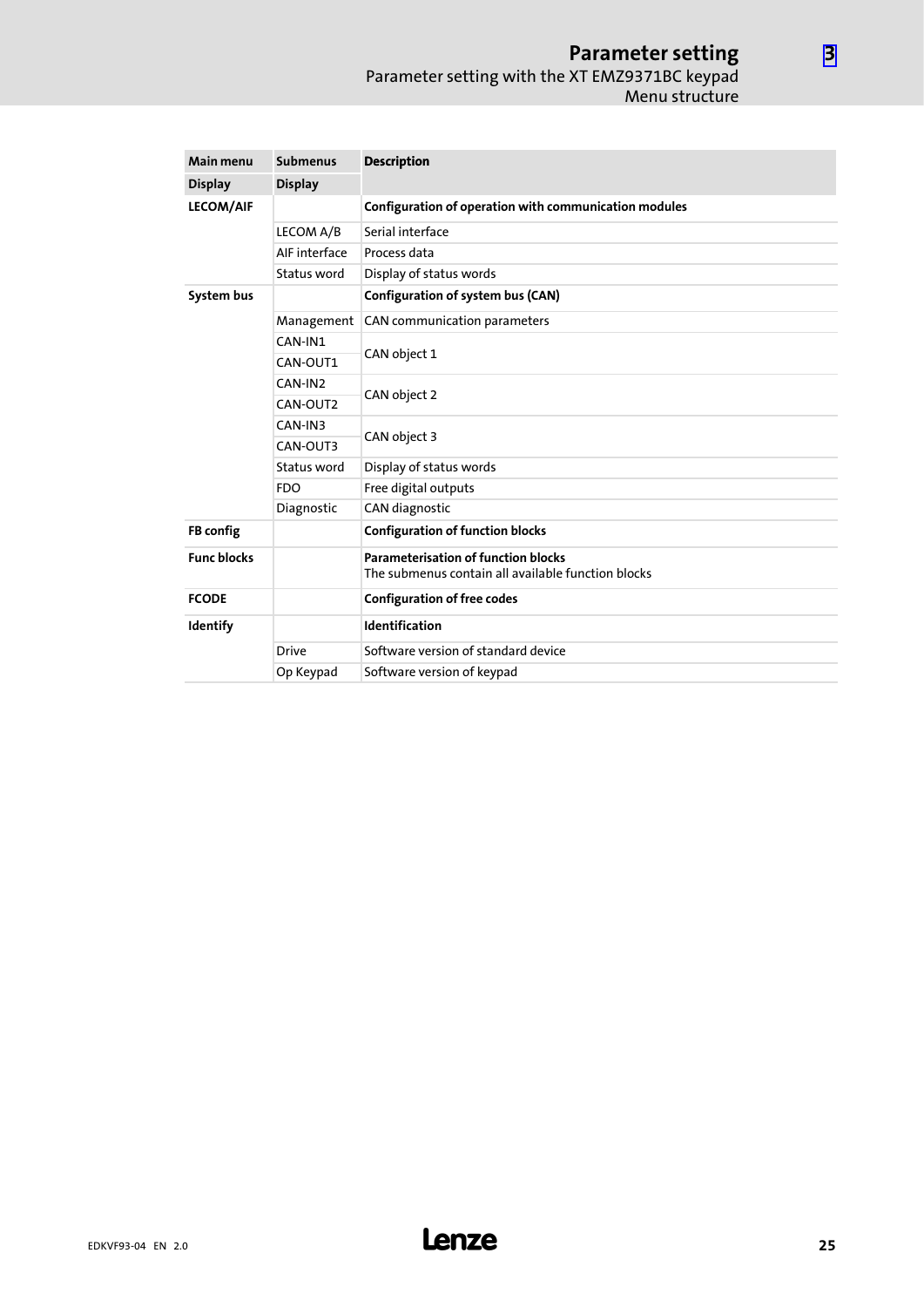#### <span id="page-25-0"></span>4.1 Display of operating data, diagnostics

#### 4.1.1 Display of operating data

#### Description

Important operating parameters are measured by the controller. They can be displayed with the keypad or PC.

Some operating data can be calibrated to be displayed or selected directly with the unit of the process quantity (e.g. pressure, temperature, speed).

# Note!

The calibration always affects all specified codes simultaneously.

#### Codes for parameter setting

| Code  |                   |       | <b>Possible settings</b> |                | <b>IMPORTANT</b> |                                                                                                                                                                                                                                                                                                                         |
|-------|-------------------|-------|--------------------------|----------------|------------------|-------------------------------------------------------------------------------------------------------------------------------------------------------------------------------------------------------------------------------------------------------------------------------------------------------------------------|
| No.   | <b>Name</b>       | Lenze | <b>Selection</b>         |                |                  |                                                                                                                                                                                                                                                                                                                         |
| C0051 | <b>MCTRL-NACT</b> |       | $-36000$                 | ${1$ rpm $}$   |                  | 36000 Actual speed value, function block<br><b>MCTRL</b><br>• Read only                                                                                                                                                                                                                                                 |
| C0052 | MCTRL-Umot        |       | $\Omega$                 | $\{1 V\}$      |                  | 800 Motor voltage, function block MCTRL<br>• Read only<br>• MCTRL-VACT = $100\%$ = C0090                                                                                                                                                                                                                                |
| C0053 | <b>UG-VOLTAGE</b> |       | 0                        | $\{1 V\}$      |                  | 900 DC-bus voltage, function block MCTRL<br>Read only<br>MCTRL-DCVOLT = 100 % = 1000 V                                                                                                                                                                                                                                  |
| C0054 | Imot              |       | 0.0                      | ${0.1 A}$      |                  | 5000.0 Actual motor current, function block<br><b>MCTRL</b><br>Read only<br>٠<br>$MCTRL-IACT = 100 % = CO022$                                                                                                                                                                                                           |
| C0061 | Heatsink temp     |       | $\Omega$                 | ${1^{\circ}C}$ |                  | 100 Heatsink temperature<br>• Read only<br>If the temperature of the heatsink<br>> 85 °C, the controller sets TRIP OH<br>Early warning is possible via DHY,<br>$\bullet$<br>temperature is set in C0122                                                                                                                 |
| C0063 | Mot temp          |       | 0                        | ${1^{\circ}C}$ |                  | 200 Motor temperature<br>Read only<br>٠<br>Monitoring of the motor<br>temperature must be activated.<br>KTY at X8/5, X8/8:<br>$\bullet$<br>- At 150 °C, TRIP 0H3 is set<br>- Early warning is possible via DH7,<br>temperature is set in C0121<br>PTC, thermal contact at T1, T2:<br>- Release sets TRIP or warning OHB |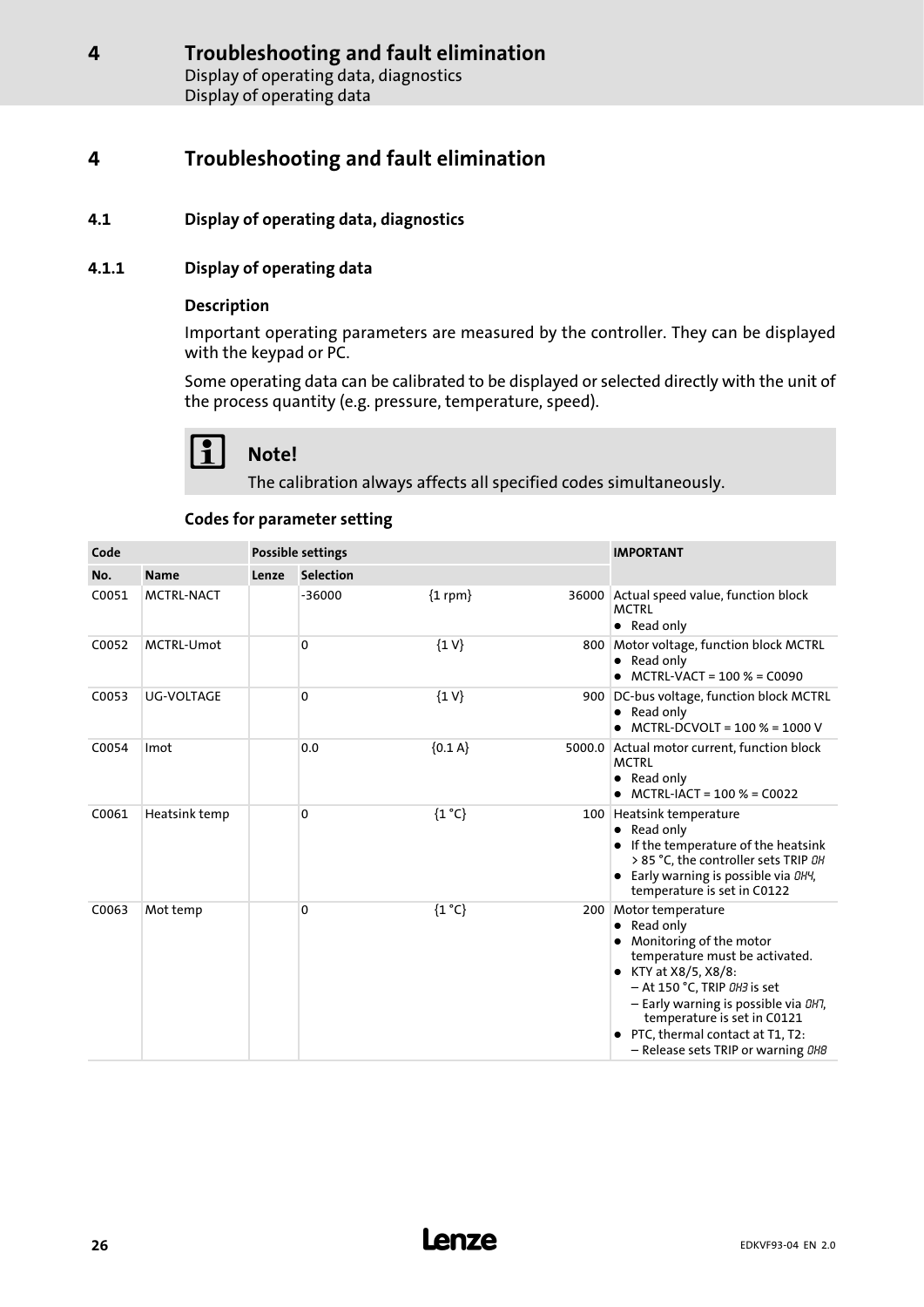### Troubleshooting and fault elimination Display of operating data, diagnostics **Diagnostics**

<span id="page-26-0"></span>

| Code  |             |       | Possible settings                                                                                                                |                                                               |                                                                                                     | <b>IMPORTANT</b>                                                                    |     |                                                                                                                                                                                                                                                                        |
|-------|-------------|-------|----------------------------------------------------------------------------------------------------------------------------------|---------------------------------------------------------------|-----------------------------------------------------------------------------------------------------|-------------------------------------------------------------------------------------|-----|------------------------------------------------------------------------------------------------------------------------------------------------------------------------------------------------------------------------------------------------------------------------|
| No.   | <b>Name</b> | Lenze | <b>Selection</b>                                                                                                                 |                                                               |                                                                                                     |                                                                                     |     |                                                                                                                                                                                                                                                                        |
| C0064 | Utilization |       | 0                                                                                                                                |                                                               | ${1\%}$                                                                                             |                                                                                     | 150 | Device utilisation lxt<br>$\bullet$ Read only<br>Device utilisation during the last<br>180 s of operating time<br>$C0064 > 100$ % releases warning<br>OC5<br>$C0064 > 140$ % limits the output<br>current of the controller to 67 % of<br>the maximum current in C0022 |
| C0150 | Status word |       | Bit00<br>Bit01<br>Bit <sub>02</sub><br>Bit <sub>03</sub><br>Bit <sub>04</sub><br>Bit <sub>05</sub><br>Bit <sub>06</sub><br>Bit07 | —<br><b>IMP</b><br>-<br>—<br>-<br>-<br>$n = 0$<br><b>CINH</b> | Bit <sub>08</sub><br>Bit <sub>09</sub><br>Bit10<br>Bit11<br>Bit12<br>Bit13<br>Bit14<br><b>Bit15</b> | Status code<br>Status code<br>Status code<br>Status code<br>Warning<br>Message<br>- |     | Read only<br>Decimal status word for networking<br>via automation interface (AIF)<br>Binary interpretation indicates the<br>bit states                                                                                                                                 |

### 4.1.2 Diagnostics

## Description

Display codes for diagnostics

## Codes for parameter setting

| Code  |             | Possible settings |                                                                  |                                                                                           | <b>IMPORTANT</b>                                 |  |
|-------|-------------|-------------------|------------------------------------------------------------------|-------------------------------------------------------------------------------------------|--------------------------------------------------|--|
| No.   | <b>Name</b> |                   | Lenze Selection                                                  |                                                                                           |                                                  |  |
| C0093 | Drive ident |                   |                                                                  |                                                                                           | Controller identification<br>$\bullet$ Read only |  |
|       |             |                   | $\mathbf{0}$                                                     | Invalid                                                                                   | Defective power section                          |  |
|       |             |                   | 1                                                                | None                                                                                      | No power section                                 |  |
|       |             |                   | 14<br>$\cdots$<br>20<br>21<br><br>28<br>9321<br>$\cdots$<br>9333 | 9335VC 400V<br><br>9383VC 400V<br>9334VC 500V<br><br>9383VC 500V<br>9321 VC<br><br>9333VC | Display of the controller used                   |  |
| C0099 | S/W version |                   | x.y<br>x<br>٧                                                    | Main version<br>Subversion                                                                | Software version<br>$\bullet$ Read only          |  |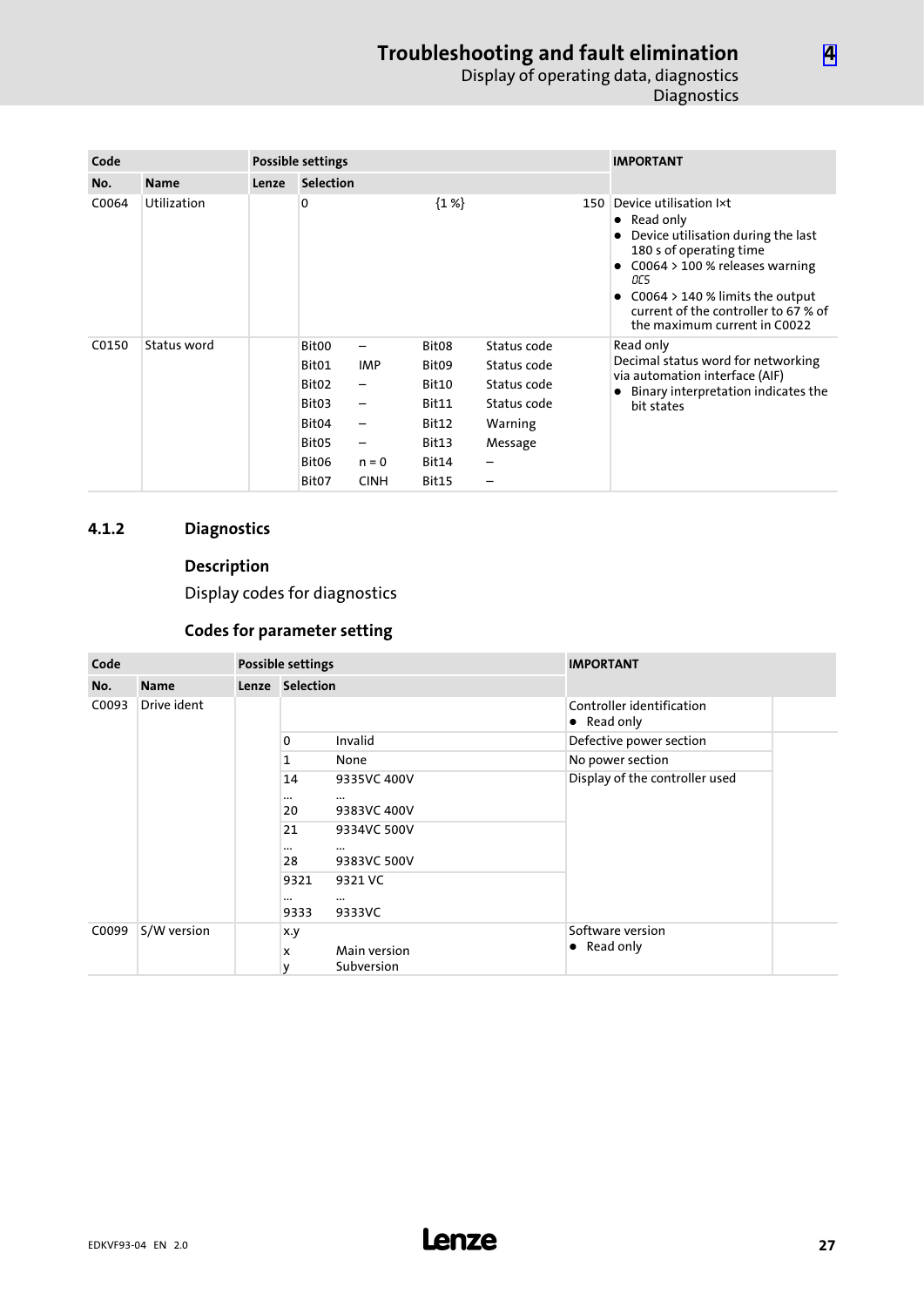#### <span id="page-27-0"></span>4.2 Troubleshooting

#### Detecting breakdowns

A breakdown can be detected quickly via the LEDs at the controller or via the status information at the keypad.

#### Analysing errors

Analyse the error using the history buffer. The list of fault messages gives you advice how to remove the fault.  $(\bar{\mathbb{Q}}$  [35\)](#page-34-0)

#### 4.2.1 Status display via LEDs at the controller

During operation the operating status of the controller is shown by 2 LEDs.

| <b>LED</b>             |                 | <b>Operating status</b>                                  |                            |
|------------------------|-----------------|----------------------------------------------------------|----------------------------|
| $Red$ $0$              | Green 2         |                                                          |                            |
| Off                    | On              | Controller is enabled                                    |                            |
| On                     | On              | Mains is switched on and automatic start is<br>inhibited | 1ze-Str. 1<br><b>Jenze</b> |
| Off                    | Blinking slowly | Controller is inhibited                                  | Aerzen                     |
| Off                    | On              | Motor data identification is being performed             | rsion: 1A1H<br>r.-No: 1234 |
| Blinking quickly       | Off             | Undervoltage                                             | 0/240V                     |
| <b>Blinking slowly</b> | Off             | <b>Active fault</b>                                      |                            |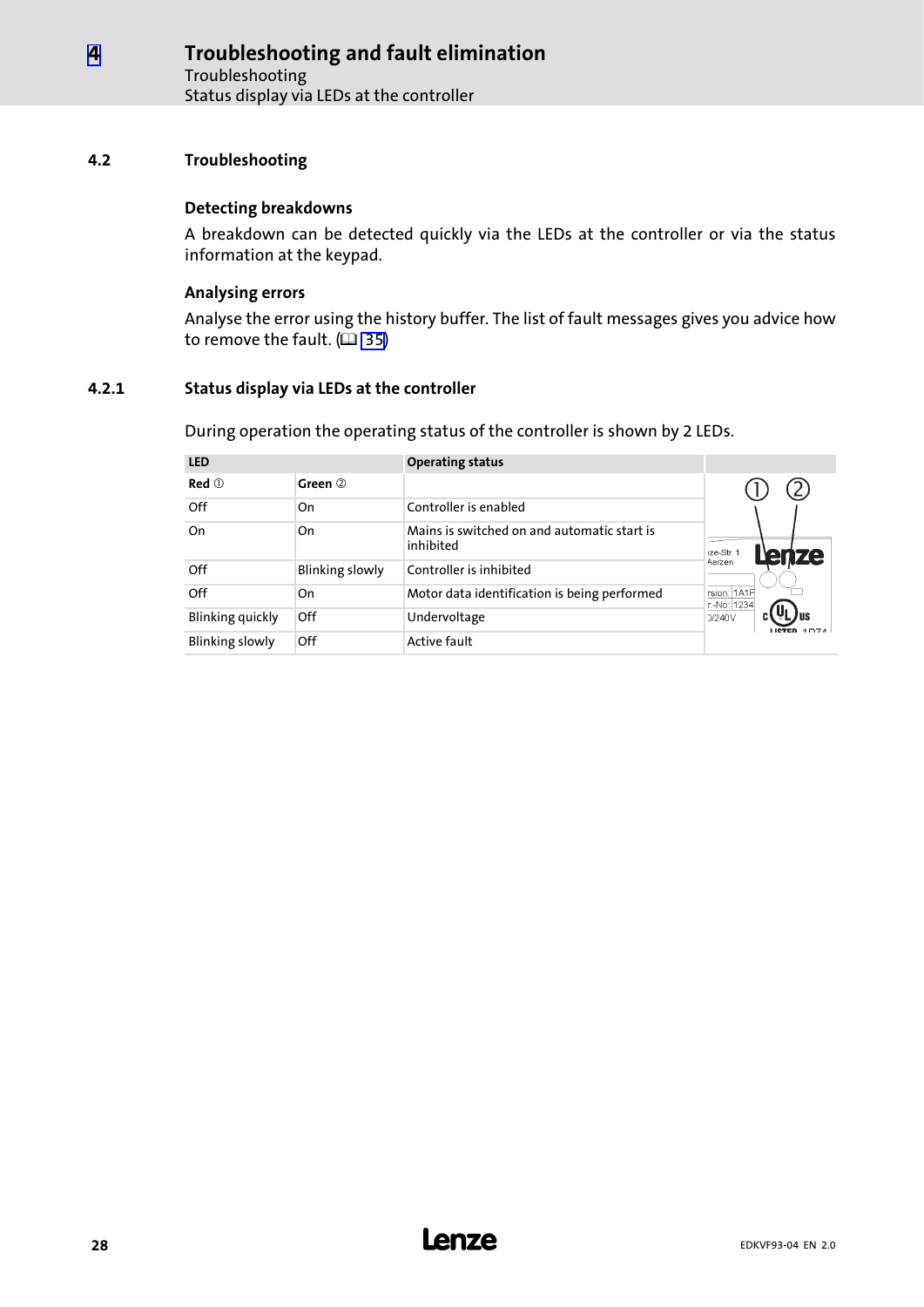#### <span id="page-28-0"></span>4.2.2 Fault analysis with the history buffer

#### Retracing faults

Faults can be retraced via the history buffer. Fault messages are stored in the 8 memory locations in the order of their appearance.

The memory locations can be retrieved via codes.

#### Structure of the history buffer

| Code    |                     | <b>Memory location</b>            | <b>Entry</b>         | <b>Note</b>                                                                         |
|---------|---------------------|-----------------------------------|----------------------|-------------------------------------------------------------------------------------|
| CO168/1 | $CO169/1$ $CO170/1$ | <b>Memory location 1</b>          | Active fault         | If the fault is no longer pending or has been                                       |
| CO168/2 |                     | C0169/2 C0170/2 Memory location 2 | Last fault           | acknowledged:<br>• The contents of the memory locations                             |
| CO168/3 |                     | C0169/3 C0170/3 Memory location 3 | Last but one fault   | 1  7 are shifted "up" to the next memory                                            |
| C0168/4 |                     | C0169/4 C0170/4 Memory location 4 | Last but two fault   | location.                                                                           |
| CO168/5 |                     | C0169/5 C0170/5 Memory location 5 | Last but three fault | • The content of memory location 8 is<br>deleted from the history buffer and cannot |
| CO168/6 |                     | C0169/6 C0170/6 Memory location 6 | Last but four fault  | be retrieved anymore.                                                               |
| C0168/7 | CO169/7             | C0170/7 Memory location 7         | Last but five fault  | • Memory location 1 is deleted $(=$ no active<br>fault).                            |
| CO168/8 |                     | C0169/8 C0170/8 Memory location 8 | Last but six fault   |                                                                                     |

| Explanations regarding the codes |
|----------------------------------|

| C0168 | <b>Fault indication and response</b><br>• The entry is effected as a LECOM error number<br>• If several faults with different responses occur at the same time:<br>- Only the fault with the highest priority response is entered (1. TRIP, 2. message,<br>3. warning).<br>$\bullet$ If several faults with the same response (e.g. 2 messages) occur at the same time:<br>- Only the fault which occurred first is entered. |
|-------|------------------------------------------------------------------------------------------------------------------------------------------------------------------------------------------------------------------------------------------------------------------------------------------------------------------------------------------------------------------------------------------------------------------------------|
| C0169 | Time of fault occurence<br>• The reference time is provided by the power-on time meter (C0179).<br>• If the same fault occurs several times in succession, only the time of the last occurrence<br>is stored.                                                                                                                                                                                                                |
| C0170 | <b>Fault frequency</b><br>• Only the time of the last occurrence is stored.                                                                                                                                                                                                                                                                                                                                                  |

#### Clear history buffer

Set C0167 = 1 to clear the history buffer.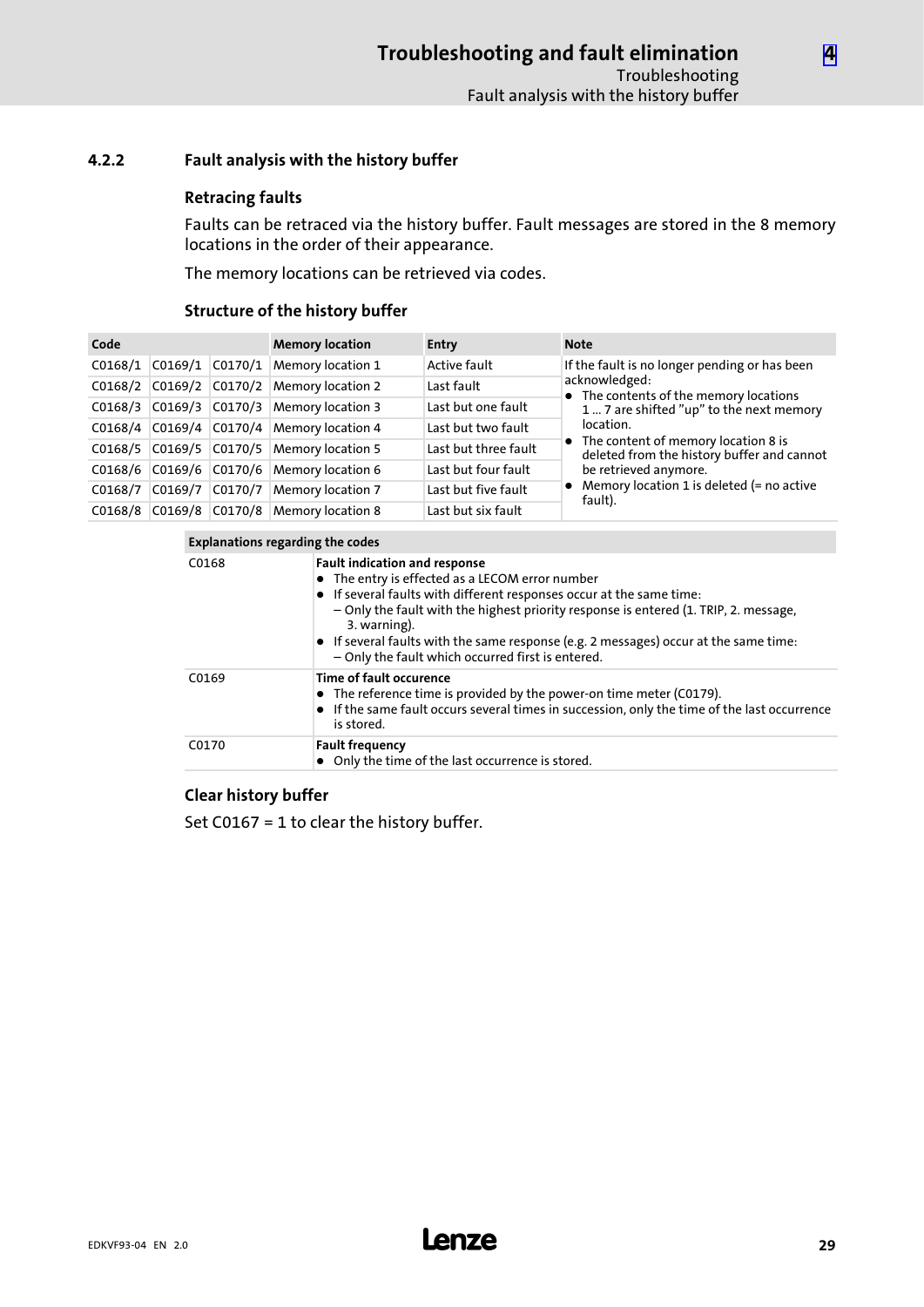Drive behaviour in the event of faults Fault analysis with the history buffer

#### <span id="page-29-0"></span>4.3 Drive behaviour in the event of faults

The controller responds differently to the three possible fault types TRIP, message, or warning:

#### TRIP

#### TRIP (display in keypad  $XT:$   $\blacksquare$   $\blacksquare$

- ƒ Switches the power outputs U, V, W to a high−resistance state until TRIP reset is executed.
- $\triangleright$  The fault indication is entered into the history buffer as "current fault" in C0168/1.
- $\blacktriangleright$  The drive coasts without any control!
- After TRIP reset  $(41 40)$  $(41 40)$ :
	- The drive travels along the ramps to its setpoint.
	- The fault indication is moved to C0168/2 as "last fault".

#### Messages

#### Message (display in keypad  $XT: \blacksquare \blacksquare \blacksquare$ )

- ► Switches the power outputs U, V, W to a high-resistance state.
- $\blacktriangleright$  The fault indication is entered into the history buffer as "current fault" in C0168/1.
- $\blacktriangleright$  In case of a fault  $\leq$ 5 s:
	- The drive coasts without any control as long as the message is active!
	- If the message is not active anymore, the drive travels to its setpoint with maximum torque.
- $\blacktriangleright$  In case of a fault  $>$  5 s:
	- The drive coasts without any control as long as the message is active!
	- If the message is not active anymore, the drive travels to its setpoint along the adjusted ramps.
- $\triangleright$  If the message is not active anymore, the fault indication is moved to C0168/2 as "last fault".

#### Warnings

#### "Heatsink overtemperature" (keypad XT: OH MP Eau)

- $\blacktriangleright$  The drive continues to travel in a controlled way!
- $\blacktriangleright$  The warning signal goes off when the fault is not active anymore.

#### "Error in motor phase" (keypad  $XT:LP$ 1)

#### "PTC monitoring" (keypad XT:0H51)

- $\blacktriangleright$  The drive continues to travel in a controlled way!
- $\triangleright$  The fault indication is entered into the history buffer as "current fault" in C0168/1.
- ▶ After TRIP reset, the fault indication is moved to C0168/2 as "last fault".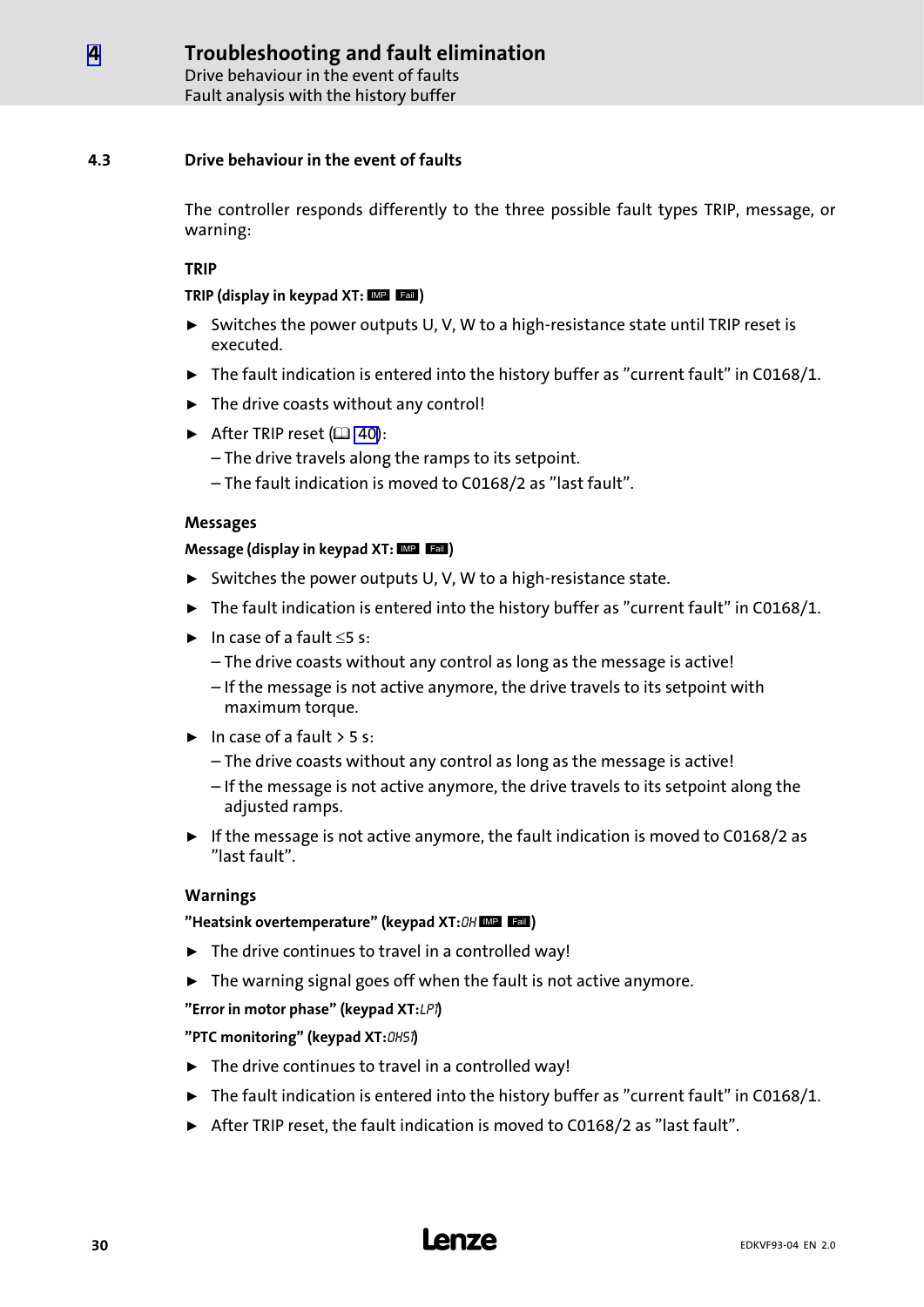#### <span id="page-30-0"></span>4.4 Fault elimination

#### 4.4.1 Drive errors

| <b>Malfunction</b>                                                                                                                     | Cause                                                                                                                                                                                                                                                                                                                                                                                                                                                                                                                                                                                                                                                                                                                                                                                                                                                                                                                                                                                                                                                                                                                  | Remedy                                                                                                                                                                                                                                                                                                |
|----------------------------------------------------------------------------------------------------------------------------------------|------------------------------------------------------------------------------------------------------------------------------------------------------------------------------------------------------------------------------------------------------------------------------------------------------------------------------------------------------------------------------------------------------------------------------------------------------------------------------------------------------------------------------------------------------------------------------------------------------------------------------------------------------------------------------------------------------------------------------------------------------------------------------------------------------------------------------------------------------------------------------------------------------------------------------------------------------------------------------------------------------------------------------------------------------------------------------------------------------------------------|-------------------------------------------------------------------------------------------------------------------------------------------------------------------------------------------------------------------------------------------------------------------------------------------------------|
| An asynchronous motor<br>with feedback rotates in an<br>uncontrolled manner and<br>with low speed                                      | The motor phases are reversed so that the rotating field<br>of the motor is not identical with the rotating field of<br>the feedback system. The drive shows the following<br>behaviour:<br>• V/f characteristic control (C0006 = 5)<br>- The motor rotates faster than the speed setpoint by<br>the value set in C0074 (influence of the speed<br>controller, Lenze setting 10 % of $n_{max}$ ). After the<br>controller is enabled, it does not stop at zero speed<br>setpoint or quick stop (QSP).<br>- The final motor current depends, among other<br>things, on the set value of the V <sub>min</sub> boost (C0016)<br>and can rise to $I_{max}$ (C0022). This may activate the<br>fault message OC5.<br>• Vector control (C0006 = 1)<br>- The motor rotates slowly with maximum slip speed<br>(depending on motor data and maximum current)<br>and does not react to a speed setpoint. The<br>direction of rotation, however, is determined by<br>the sign of the speed setpoint.<br>- The motor current rises up to I <sub>max</sub> (C0022). This<br>may activate the fault message OC5 with a time<br>delay. | • Check motor cable for correct phase<br>relation.<br>• If possible, operate the motor with<br>deactivated feedback (C0025 = 1) and<br>check the direction of rotation of the<br>motor.                                                                                                               |
| Motor does not rotate<br>although the controller is<br>enabled ( $\blacksquare$ is off) and a<br>speed setpoint has been<br>specified. | The two terminal strips X5 are reversed. Since X5/A1 and<br>X5/28 face each other, the controller can be enabled if<br>the control terminals are internally supplied. All other<br>connections, however, are assigned incorrectly so that<br>the motor cannot start.                                                                                                                                                                                                                                                                                                                                                                                                                                                                                                                                                                                                                                                                                                                                                                                                                                                   | Check the position of the terminal strips:<br>• If you look at the connection unit in<br>reading direction, the left terminal<br>strip X5 must be connected with the<br>input signals and the right terminal<br>strip X5 must be connected with the<br>output signals.                                |
| The monitoring of the<br>motor phases (LP1) does<br>not respond if a motor<br>phase is interrupted,<br>although $C0597 = 0$ or 2       | The function block MLP1 is not entered into the<br>processing table.                                                                                                                                                                                                                                                                                                                                                                                                                                                                                                                                                                                                                                                                                                                                                                                                                                                                                                                                                                                                                                                   | Enter the function block MLP1 into the<br>processing table. The function block MLP1<br>requires $30 \mu s$ of calculating time.                                                                                                                                                                       |
| If during high speeds<br>DC-injection braking (GSB)<br>is activated, the fault OC1<br>(TRIP) or OU (TRIP) occurs                       | During DC-injection braking the controller sets pulse<br>inhibit for a short time (DCTRL-IMP) to reduce the<br>magnetisation in the motor before a DC voltage is<br>injected into the motor. At high speeds (e.g. in case of<br>mid-frequency motors) the residual voltage which<br>develops from the residual magnetism and high speed<br>can generate such a high motor current that OC1 or OU<br>are activated.                                                                                                                                                                                                                                                                                                                                                                                                                                                                                                                                                                                                                                                                                                     | Prolong the duration of the pulse inhibit:<br>• Connect the output signal DCTRL-IMP<br>to the function block TRANSx and<br>adjust the desired switch-off time<br>there (usually 500 ms). If<br>DCTRL-CINH1 is set to HIGH, the<br>duration of the pulse inhibit is<br>prolonged by the time adjusted. |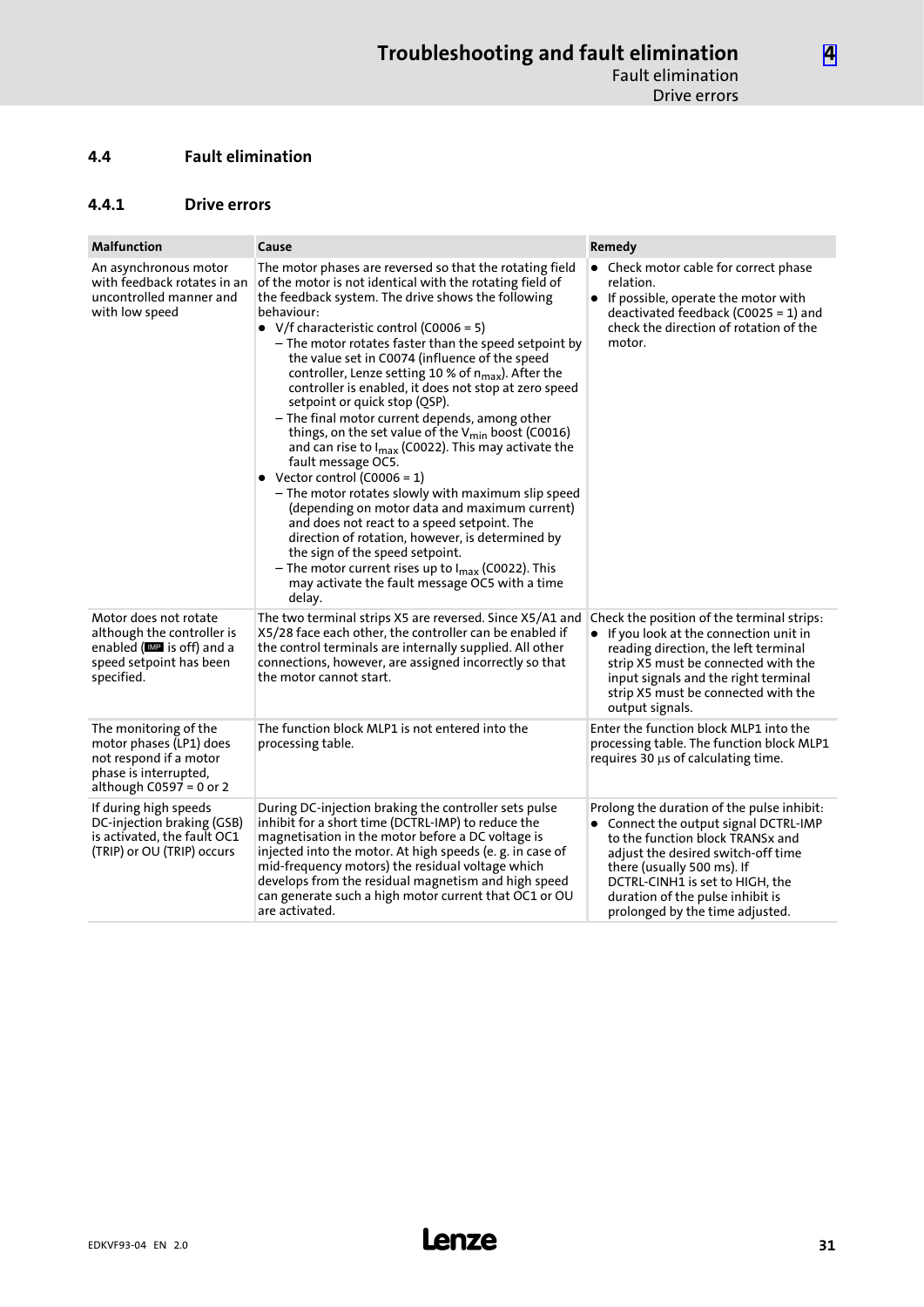#### <span id="page-31-0"></span>4.4.2 Controller in clamp operation

The clamp operation is a permissible operating mode. But since, however, pulse inhibit is set again and again, the controller cannot provide the optimum power.

If the output power is optimal, the output current mainly is right below the clamp threshold.





Output current

#### Function

- 1. When the output current reaches 2.25  $\times$  I<sub>r</sub>, a software clamp is activated.
- 2. The controller sets pulse inhibit for a short time. The motor current decreases as a function of the inductance in the motor circuit.
	- An internal counter is increased by the value one.
- 3. After max. 250  $\mu$ s the pulse inhibit is deactivated.
- 4. If a software clamp reoccurs within 2 s, the internal counter is again increased by the value one. Otherwise the counter is set to zero.
	- If the counter reaches the value 4300, OC3 (TRIP) is activated.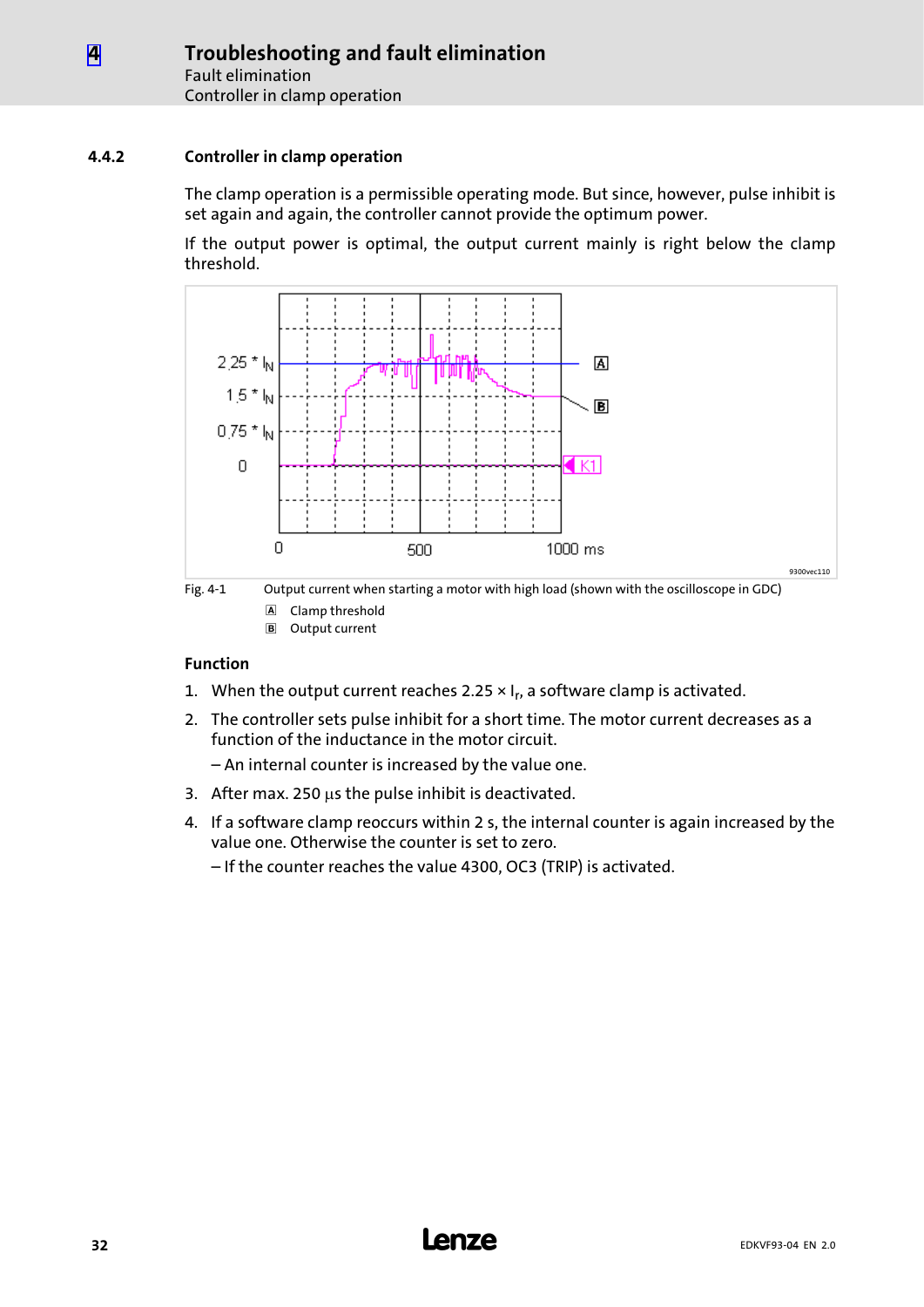If the DC-bus voltage (U<sub>DC</sub>) exceeds the switch-off threshold OU, pulse inhibit will be set. At the same time, an internal timer for a delay time (C0912) will be started.

Pulse inhibit will be reset, if the voltage falls below the switch−on threshold OU and the delay time has elapsed.

| Types EVF93xx-EVV210, EVF93xx-EVV240, EVF93xx-EVV270 and EVF93xx-EVV300 |                                               |               |                         |                        |
|-------------------------------------------------------------------------|-----------------------------------------------|---------------|-------------------------|------------------------|
| Mains voltage range                                                     |                                               | C0173         | Switch-off threshold OU | Switch-on threshold OU |
| < 400 V                                                                 | Operation with or without<br>brake transistor | 0             | 770 V                   | 755 V                  |
| 400 V                                                                   | Operation with or without<br>brake transistor | $1^*$         | 770 V                   | 755 V                  |
| 460 V                                                                   | Operation with or without<br>brake transistor | $\mathcal{P}$ | 770 V                   | 755 V                  |
| 480 V                                                                   | <b>Brake transistor</b>                       | 3             | 770 V                   | 755 V                  |
| 480 V                                                                   | <b>Brake transistor</b>                       | 4             | 800 V                   | 785 V                  |
| 500 V                                                                   | Operation with or without<br>brake transistor | 5             | 900 V                   | 885 V                  |

#### Thresholds for DC−bus overvoltage (OU)

Lenze setting

#### Types EVF93xx−EV, EVF93xx−EVV060 and EVF93xx−EVV110

| Mains voltage range                                    |  | C <sub>0173</sub> | Switch-off threshold OU | Switch-on threshold OU |
|--------------------------------------------------------|--|-------------------|-------------------------|------------------------|
| Operation with or without<br>400 V<br>brake transistor |  | Read only         | 700 V                   | 685 V                  |

#### Codes for parameter setting

| Code  |               | <b>Possible settings</b> |                  |                     | <b>IMPORTANT</b>                                                                                                                                                                                                                                                                                              |
|-------|---------------|--------------------------|------------------|---------------------|---------------------------------------------------------------------------------------------------------------------------------------------------------------------------------------------------------------------------------------------------------------------------------------------------------------|
| No.   | <b>Name</b>   | Lenze                    | <b>Selection</b> |                     |                                                                                                                                                                                                                                                                                                               |
| C0912 | OV delay time | $\rightarrow$            |                  | $\{1 \text{ ms}\}\$ | Delay time of the pulse enable after<br>an OU message<br>$\rightarrow$ Depending on C0082, C0086,<br>C0087, C0088, C0089, C0090,<br>C0091, C0092<br>A change of one of the codes<br>resets C0912 to the time of the<br>selected motor<br>$\bullet$ The time is derived from the<br>double rotor time constant |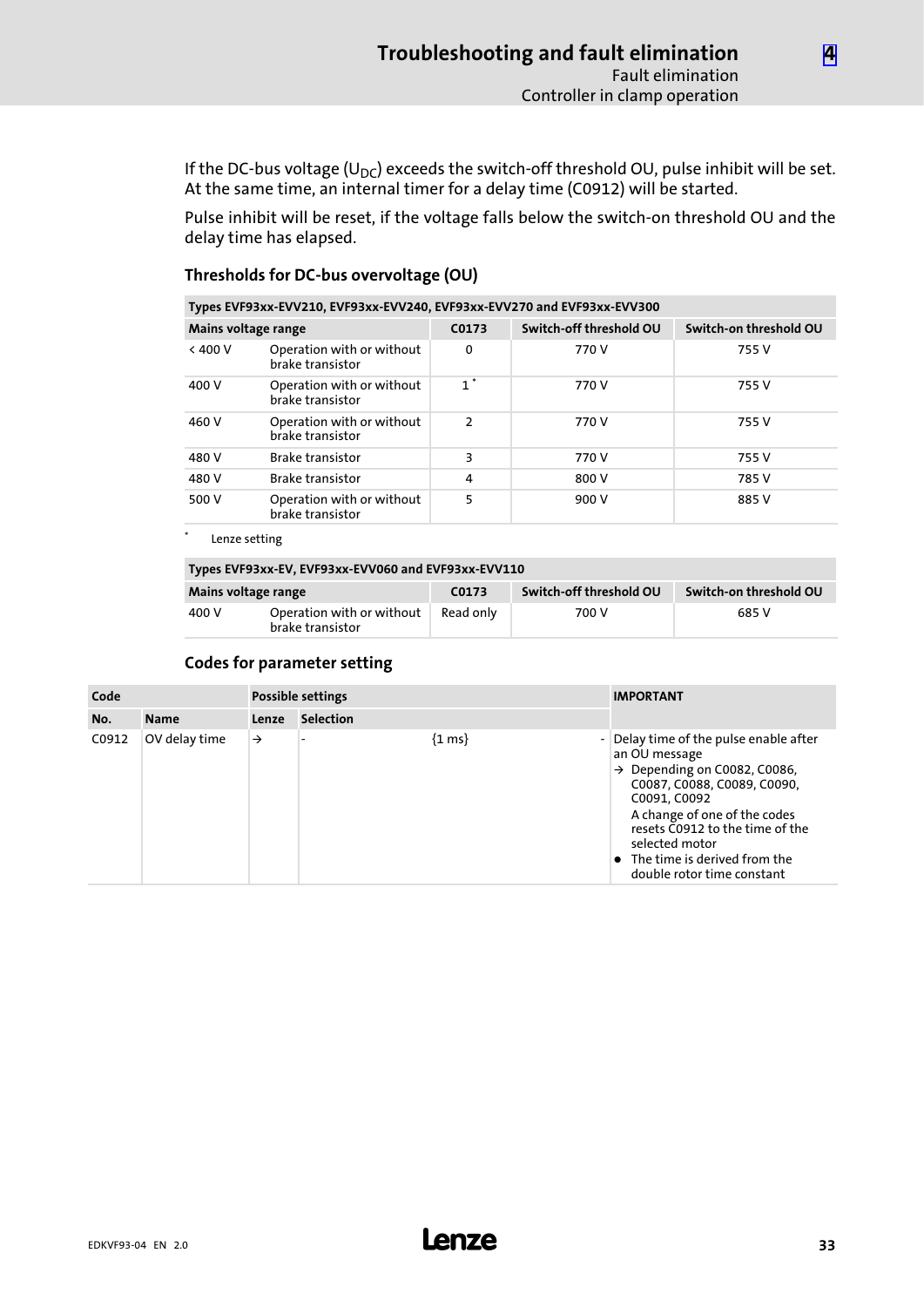Controller in clamp operation





switch−on threshold OU is lower than the delay time set in C0912. The pulse inhibit is deactivated after the delay time in C0912 has elapsed.

► The delay time in [ms] is set under C0912. The Lenze setting can be changed by the factor 0.5 ... 2.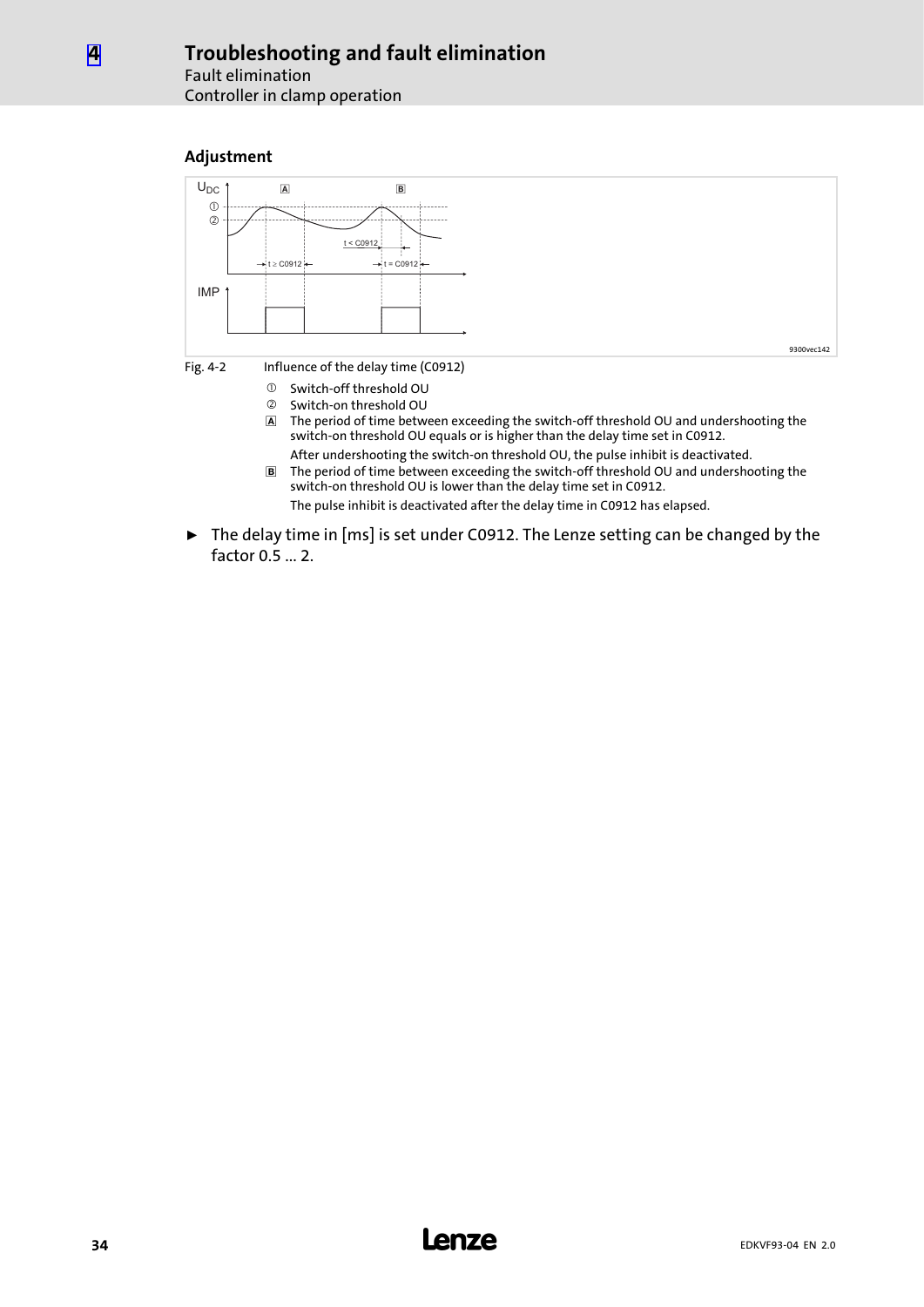#### <span id="page-34-0"></span>4.5 System error messages

### 4.5.1 General error messages



# 1 Note!

If you use GDC or a fieldbus module to retrieve the fault (C0168/x), the error message will be represented by an error number.

|                 | Display Error number<br>$x = 0$ : TRIP<br>$x = 1$ : Message<br>$x = 2$ : Warning | Error                                                                 | Cause                                                                                                                                                                                           | Remedy                                                                                                                                                                                                                                                                  |  |
|-----------------|----------------------------------------------------------------------------------|-----------------------------------------------------------------------|-------------------------------------------------------------------------------------------------------------------------------------------------------------------------------------------------|-------------------------------------------------------------------------------------------------------------------------------------------------------------------------------------------------------------------------------------------------------------------------|--|
|                 | $---$                                                                            | No fault                                                              |                                                                                                                                                                                                 |                                                                                                                                                                                                                                                                         |  |
| CCr             | x071                                                                             | System fault                                                          | Processor is overloaded or there is a<br>fault in the program processing                                                                                                                        | Reduce processor load. Remove function<br>blocks that are not needed from the<br>processing table                                                                                                                                                                       |  |
|                 |                                                                                  |                                                                       | Strong interference on control cables                                                                                                                                                           | Shield control cables                                                                                                                                                                                                                                                   |  |
|                 |                                                                                  |                                                                       | Ground or earth loops in the wiring                                                                                                                                                             | Check wiring                                                                                                                                                                                                                                                            |  |
| <b>CEO</b>      | x061                                                                             | Communication<br>error                                                | Fault during transmission of control<br>commands via automation interface X1                                                                                                                    | Plug in automation module firmly, bolt<br>down, if necessary                                                                                                                                                                                                            |  |
| CE1             | x062                                                                             | Communication<br>error at the process<br>data input object<br>CAN-IN1 | CAN-IN1 object receives faulty data, or<br>communication is interrupted                                                                                                                         | • Check cable at X4<br>Check sender<br>$\bullet$<br>Increase monitoring time under<br>C0357/1 if necessary                                                                                                                                                              |  |
| CE <sub>2</sub> | x063                                                                             | Communication<br>error at the process<br>data input object<br>CAN-IN2 | CAN-IN2 object receives faulty data, or<br>communication is interrupted                                                                                                                         | $\bullet$ Check cable at X4<br>Check sender<br>• Increase monitoring time under<br>C0357/2 if necessary                                                                                                                                                                 |  |
| CE3             | x064                                                                             | Communication<br>error at the process<br>data input object<br>CAN-IN3 | CAN-IN3 object receives faulty data, or<br>communication is interrupted                                                                                                                         | • Check cable at X4<br>• Check sender<br>Increase monitoring time under<br>C0357/3 if necessary                                                                                                                                                                         |  |
| CE4             | x065                                                                             | <b>BUS-OFF state</b>                                                  | Controller has received too many<br>incorrect telegrams via system bus X4,<br>and has disconnected from the bus                                                                                 | • Check wiring<br>Check bus termination (if any)<br>Check shield contact of the cables<br><b>Check PE connection</b><br>$\bullet$<br>Check bus load<br>Reduce baud rate (observe cable<br>length)                                                                       |  |
| EEr             | x091                                                                             | <b>External fault</b><br>(TRIP-Set)                                   | A digital input assigned with TRIP-set<br>function has been activated (in the most $\bullet$<br>basic configurations the input X5/E4 is<br>LOW-active and linked with the TRIP-set<br>function) | $\bullet$ Check external encoder<br>Check signal at the digital input<br>X5/E4:<br>- Either connect HIGH level or<br>- Change polarity in C0114 to<br>HIGH-active. CAUTION! When<br>changing to HIGH level, the<br>wire-break protection gets lost.                     |  |
|                 |                                                                                  |                                                                       | The two terminal strips at X5 are<br>reversed                                                                                                                                                   | Check the position of the terminal<br>strips:<br>If you look at the connection unit in<br>reading direction, the left terminal<br>strip X5 must be connected with the<br>input signals and the right terminal<br>strip X5 must be connected with the<br>output signals. |  |
| H <sub>05</sub> | x105                                                                             | Internal fault                                                        |                                                                                                                                                                                                 | <b>Contact Lenze</b>                                                                                                                                                                                                                                                    |  |
| H07             | x107                                                                             | Wrong power<br>stage                                                  | During initialisation of the controller, a<br>wrong power stage was detected                                                                                                                    | Contact Lenze                                                                                                                                                                                                                                                           |  |

[4](#page-25-0)

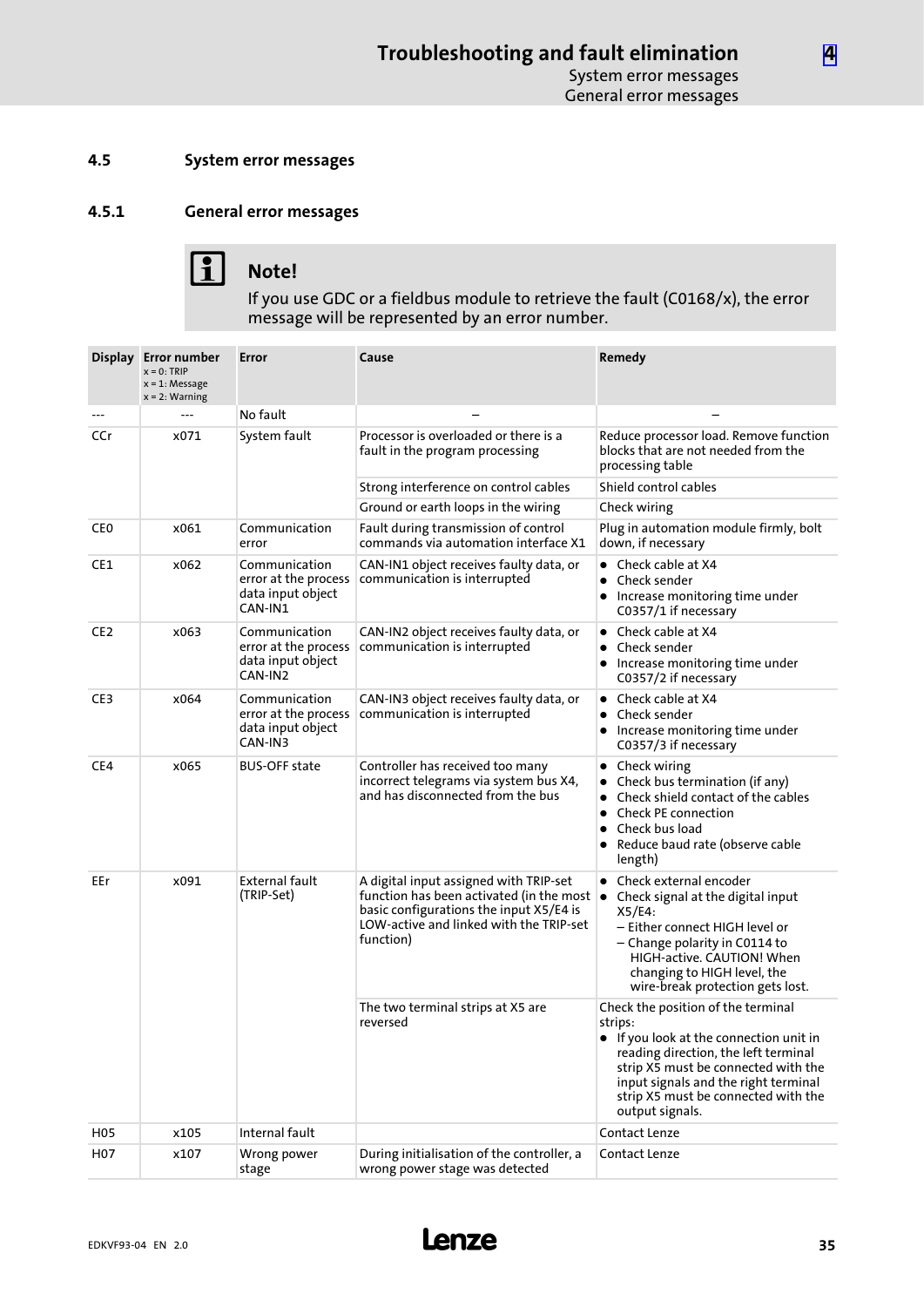|                 | Display Error number<br>$x = 0$ : TRIP<br>$x = 1$ : Message<br>$x = 2$ : Warning | Error                                                                                                | Cause                                                                                                | Remedy                                                                                                                                                                                                                                                                                                                                                                                         |  |
|-----------------|----------------------------------------------------------------------------------|------------------------------------------------------------------------------------------------------|------------------------------------------------------------------------------------------------------|------------------------------------------------------------------------------------------------------------------------------------------------------------------------------------------------------------------------------------------------------------------------------------------------------------------------------------------------------------------------------------------------|--|
| H10             | x110                                                                             | Sensor fault -<br>heatsink<br>temperature                                                            | Sensor of the heatsink temperature<br>detection indicates undefined values                           | Contact Lenze<br>• Fault message can only be reset by<br>mains switching                                                                                                                                                                                                                                                                                                                       |  |
| H11             | x111                                                                             | Sensor fault -<br>temperature inside<br>the device                                                   | Sensor of the internal temperature<br>detection indicates undefined values                           | Contact Lenze<br>• Fault message can only be reset by<br>mains switching                                                                                                                                                                                                                                                                                                                       |  |
| ID <sub>1</sub> | x140                                                                             | Error during motor<br>data identification                                                            | • No motor connected<br>Stator resistance too high<br>$\bullet$<br>• Controller inhibited externally | • Check motor connection<br>Check motor data entry<br>• Enable controller and repeat motor<br>data identification. The controller<br>enable must be pending<br>continuously until the end of the<br>identification process.                                                                                                                                                                    |  |
| ID <sub>2</sub> | x141                                                                             | Error during motor<br>data identification                                                            | Motor too small                                                                                      | • Check entered motor data<br>– When setting parameters with<br>Global Drive Control, use the input<br>assistant for motor data<br>$\bullet$ The measurements for the inverter<br>error characteristic and the stator<br>resistance are correct (save measured<br>values in C0003). In the operating<br>mode U/f characteristic control, the<br>motor data identification can be<br>completed. |  |
|                 |                                                                                  |                                                                                                      | Controller inhibited externally                                                                      | Enable controller and repeat motor data<br>identification. The controller enable<br>must be pending continuously until the<br>end of the identification process.                                                                                                                                                                                                                               |  |
| LP1             | x032                                                                             | Motor phase<br>failure                                                                               | A current-carrying motor phase has<br>failed                                                         | $\bullet$ Check motor<br>• Check supply cables                                                                                                                                                                                                                                                                                                                                                 |  |
|                 |                                                                                  |                                                                                                      | The current limit is set too high                                                                    | Set a lower current limit value under<br>C0599                                                                                                                                                                                                                                                                                                                                                 |  |
|                 |                                                                                  |                                                                                                      | This monitoring is not suitable for field<br>frequencies >480 Hz and synchronous<br>servo motors     | Deactivate monitoring with C0597=3                                                                                                                                                                                                                                                                                                                                                             |  |
| LU              | x030                                                                             | Undervoltage                                                                                         | DC bus voltage is smaller than the value<br>set under C0173                                          | • Check mains voltage<br>• Check supply module                                                                                                                                                                                                                                                                                                                                                 |  |
| <b>NMAX</b>     | x200                                                                             | Maximum system                                                                                       | Active load too high                                                                                 | Check drive dimensioning                                                                                                                                                                                                                                                                                                                                                                       |  |
|                 |                                                                                  | speed exceeded<br>(C0596)                                                                            | Drive is not speed-controlled, torque<br>excessively limited                                         | If required, increase torque limit                                                                                                                                                                                                                                                                                                                                                             |  |
|                 |                                                                                  |                                                                                                      | Current speed is detected incorrectly                                                                | Check parameter setting of the<br>incremental encoder (C0025)                                                                                                                                                                                                                                                                                                                                  |  |
| OC1             | x011                                                                             | Overcurrent<br>(motor current ><br>2.25-fold rated<br>controller current,<br>hardware<br>monitoring) | Short circuit/earth fault                                                                            | • Remove cause of short circuit/earth<br>fault<br>• Check motor and cable<br>• If required, measure the insulation<br>resistance                                                                                                                                                                                                                                                               |  |
|                 |                                                                                  |                                                                                                      | Capacitive charging current of the<br>motor cable too high (especially with<br>lower powers)         | Use shorter or low-capacitance motor<br>cable                                                                                                                                                                                                                                                                                                                                                  |  |
|                 |                                                                                  |                                                                                                      | Acceleration/deceleration times too<br>short in proportion to the load (C0012,<br>C0013, C0105)      | • Increase the gain (P component) of<br>the current controller (C0075)<br>• Reduce integral-action time (integral<br>action component) of the Imax<br>controller (C0076)                                                                                                                                                                                                                       |  |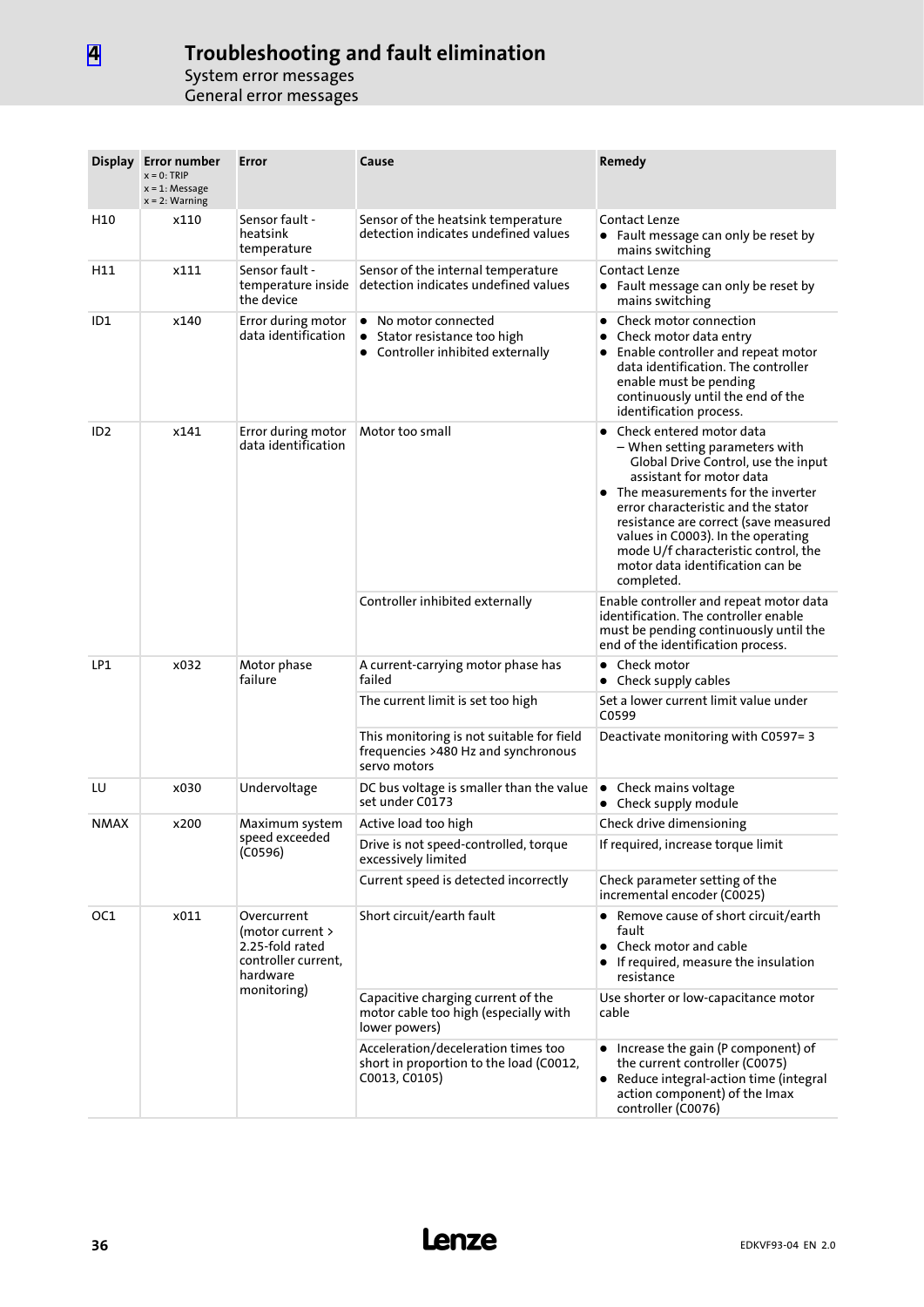|                 | Display Error number<br>$x = 0$ : TRIP<br>$x = 1$ : Message<br>$x = 2$ : Warning | Error                           | Cause                                                                                                                                                                                                | Remedy                                                                                                                                                                                                                                                                                                                                                                                                                                                                                                                                                                                                                                              |
|-----------------|----------------------------------------------------------------------------------|---------------------------------|------------------------------------------------------------------------------------------------------------------------------------------------------------------------------------------------------|-----------------------------------------------------------------------------------------------------------------------------------------------------------------------------------------------------------------------------------------------------------------------------------------------------------------------------------------------------------------------------------------------------------------------------------------------------------------------------------------------------------------------------------------------------------------------------------------------------------------------------------------------------|
|                 |                                                                                  |                                 | The drive is connected to the coasting<br>machine. The coasting is caused by a<br>short-time pulse inhibit, e.g. at<br>• OU (overvoltage in the DC bus)<br>• external or internal controller inhibit | • Activate flying restart circuit<br>• Operate with speed feedback in the<br>vector control operating mode                                                                                                                                                                                                                                                                                                                                                                                                                                                                                                                                          |
|                 |                                                                                  |                                 | Encoder error<br>$\bullet$ Tracks for encoder feedback of the<br>motor speed are reversed                                                                                                            | • Check wiring of the encoder<br>• In case of drive problems with<br>activated feedback, the feedback can<br>be analysed. Here, the signal of the<br>feedback is not used for control. For<br>this test the function block DFIN<br>must be entered into the processing<br>table. In the Lenze setting, DFIN is<br>entered at position 1 of the<br>processing table (C0465/1 = 200).<br>– Deactivate feedback with<br>$C0025 = 1$<br>- Connect feedback at the digital<br>frequency input DFIN (X9)<br>- Set DFIN constant (C0425) to the<br>number of increments of the<br>encoder<br>- In C0426, the speed detected by<br>the encoder is indicated |
|                 |                                                                                  |                                 | DC-injection braking at high speeds                                                                                                                                                                  | $\bullet$ See $\boxplus$ 31                                                                                                                                                                                                                                                                                                                                                                                                                                                                                                                                                                                                                         |
| OC <sub>2</sub> | x012                                                                             | Earth fault                     | One of the motor phases has earth<br>contact                                                                                                                                                         | Check motor<br>$\bullet$<br>• Check supply cables                                                                                                                                                                                                                                                                                                                                                                                                                                                                                                                                                                                                   |
|                 |                                                                                  |                                 | Excessive capacitive charging current of<br>the motor cable                                                                                                                                          | Use motor cable which is shorter or of<br>lower capacitance                                                                                                                                                                                                                                                                                                                                                                                                                                                                                                                                                                                         |
| OC <sub>3</sub> | x013                                                                             | Overload during<br>acceleration | Acceleration/deceleration times too<br>short in proportion to the load (C0012,<br>C0013, C0105)                                                                                                      | • Increase the gain (P component) of<br>the current controller (C0075)<br>• Reduce integral-action time (integral<br>action component) of the $I_{\text{max}}$<br>controller (C0076)<br>• Increase ramp times<br>$\bullet$ $\Box$ 32, "controller in clamp operation<br>(fault OC3)"                                                                                                                                                                                                                                                                                                                                                                |
| OC5             | x015                                                                             | I × t overload                  | The utilisation of the controller exceeds<br>100 % (C0064 > 100 %)                                                                                                                                   | Check drive dimensioning<br>• The utilisation of the controller is<br>calculated from the mean value of<br>the motor current over a time of<br>180 s. When operating with rated<br>power (150 % overload capacity), the<br>controller can be operated at a<br>utilisation of up to 100 %.<br>• When $C0064 = 95 %$ , the warning is<br>cancelled.                                                                                                                                                                                                                                                                                                   |
|                 |                                                                                  |                                 | The utilisation of the controller exceeds<br>110 % (C0064 > 110 %)<br>• The maximum current is reduced                                                                                               | Check drive dimensioning<br>• When C0064 = 95 %, the reduction of<br>the maximum current is cancelled.<br>The warning is cancelled.<br>• NOTE: Operation at increased rated<br>power (120 % overload capacity) is<br>not possible.                                                                                                                                                                                                                                                                                                                                                                                                                  |
|                 |                                                                                  |                                 | Reversed motor phases when operating<br>with feedback or reversed encoder<br>tracks so that the direction of rotation<br>has changed                                                                 | • Check the motor cable connection for<br>correct phase relation<br>• If possible, operate the motor with<br>deactivated feedback (C0025 = $1$ )<br>and check the direction of rotation of<br>the motor.<br>• See also $\square$ 31                                                                                                                                                                                                                                                                                                                                                                                                                 |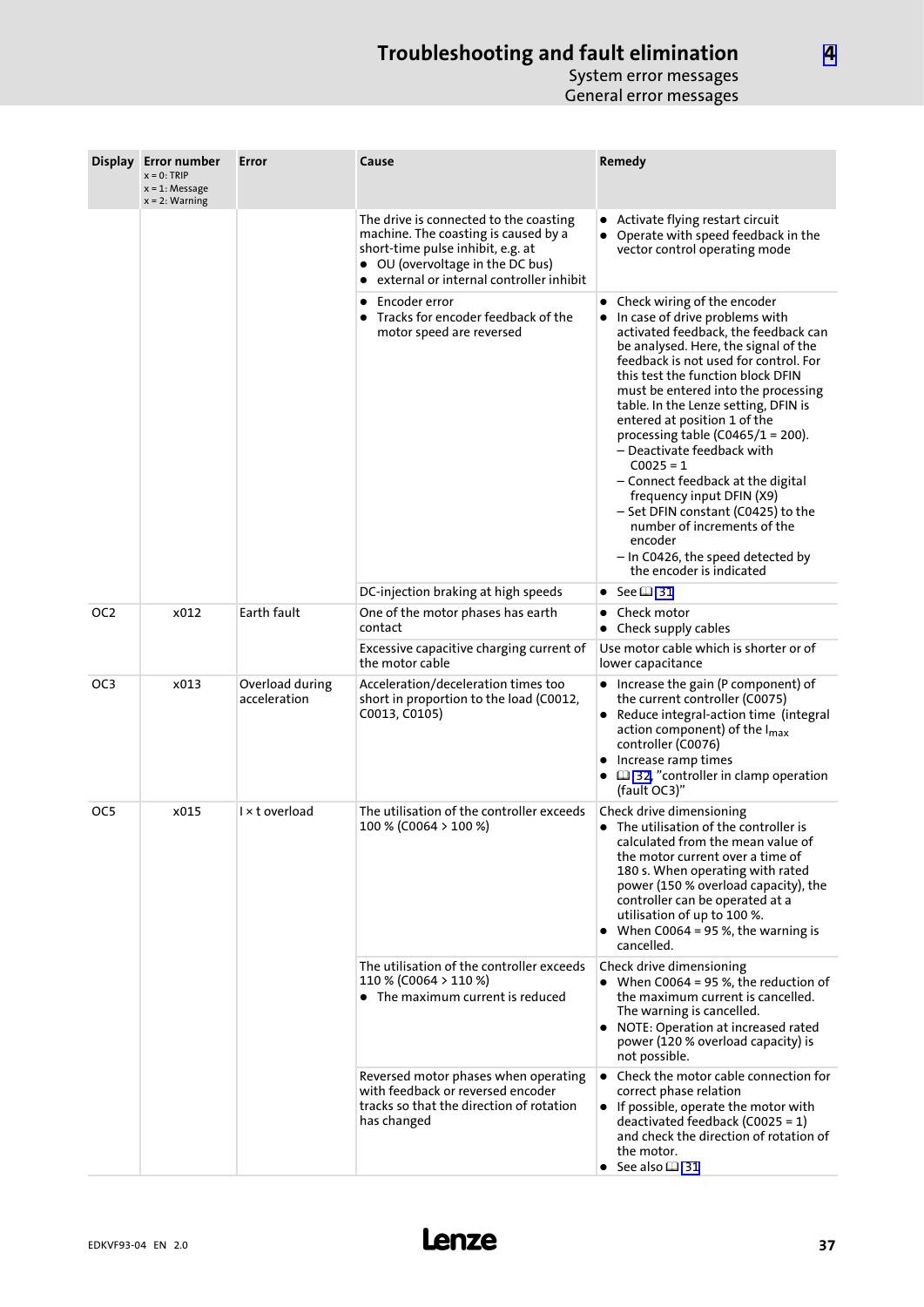|                                                  | Display Error number<br>$x = 0$ : TRIP<br>$x = 1$ : Message<br>$x = 2$ : Warning | Error                                                                                  | Cause                                                                                                                                                                                                                                                                     | Remedy                                                                                                               |  |
|--------------------------------------------------|----------------------------------------------------------------------------------|----------------------------------------------------------------------------------------|---------------------------------------------------------------------------------------------------------------------------------------------------------------------------------------------------------------------------------------------------------------------------|----------------------------------------------------------------------------------------------------------------------|--|
| OН                                               | x050                                                                             | <b>Heatsink</b><br>temperature is<br>higher than the<br>value set in the<br>controller | Ambient temperature T <sub>u</sub> > 40 °C or 50 °C $\bullet$ Allow controller to cool and ensure                                                                                                                                                                         | better ventilation<br>• Check ambient temperature in the<br>control cabinet                                          |  |
|                                                  |                                                                                  |                                                                                        | Heatsink very dirty                                                                                                                                                                                                                                                       | Clean heatsink                                                                                                       |  |
|                                                  |                                                                                  |                                                                                        | Wrong mounting position                                                                                                                                                                                                                                                   | Change mounting position                                                                                             |  |
| OH3<br>x053                                      |                                                                                  | Motor temperature<br>is higher than the<br>value set in the                            | Motor too hot because of excessive<br>current or frequent and too long<br>acceleration                                                                                                                                                                                    | Check drive dimensioning                                                                                             |  |
|                                                  |                                                                                  | controller                                                                             | No KTY is connected to X8                                                                                                                                                                                                                                                 | Connect KTY or switch off monitoring<br>$(C0583 = 3)$                                                                |  |
| OH <sub>4</sub>                                  | x054                                                                             | <b>Heatsink</b><br>temperature is<br>higher than the<br>value set in C0122             | Ambient temperature $T_u > 40$ °C or<br>50 °C.                                                                                                                                                                                                                            | • Allow controller to cool and ensure<br>better ventilation<br>• Check ambient temperature in the<br>control cabinet |  |
|                                                  |                                                                                  |                                                                                        | Heatsink very dirty                                                                                                                                                                                                                                                       | Clean heatsink                                                                                                       |  |
|                                                  |                                                                                  |                                                                                        | Wrong mounting position                                                                                                                                                                                                                                                   | Change mounting position                                                                                             |  |
|                                                  |                                                                                  |                                                                                        | The value entered in C0122 is too low                                                                                                                                                                                                                                     | Enter higher value                                                                                                   |  |
| OH <sub>7</sub>                                  | x057                                                                             | Motor temperature<br>is higher than the<br>value set in C0121                          | Motor too hot because of excessive<br>current or frequent and too long<br>acceleration                                                                                                                                                                                    | Check drive dimensioning                                                                                             |  |
|                                                  |                                                                                  |                                                                                        | No KTY is connected to X8                                                                                                                                                                                                                                                 | Connect KTY or switch off monitoring<br>$(C0584 = 3)$                                                                |  |
|                                                  |                                                                                  |                                                                                        | The value entered in C0121 is too low                                                                                                                                                                                                                                     | Enter higher value                                                                                                   |  |
| OH <sub>8</sub><br>x058                          |                                                                                  | PTC at terminals<br>T1, T2 indicates<br>motor overheating                              | Motor too hot because of excessive<br>current or frequent and too long<br>acceleration                                                                                                                                                                                    | Check drive dimensioning                                                                                             |  |
|                                                  |                                                                                  |                                                                                        | Terminals T1, T2 are not assigned                                                                                                                                                                                                                                         | Connect PTC or thermal contact or<br>switch off monitoring (C0585=3)                                                 |  |
| ΟU                                               | x020                                                                             | Overvoltage in the<br>DC bus                                                           | Only for variants V210, V240, V270,<br>V300:<br>• Wrong values in C0173<br>Wrong values in C0174                                                                                                                                                                          | • Set correct values in C0173<br>• Set correct values in C0174                                                       |  |
| PEr                                              | x074                                                                             | Program fault                                                                          | An error has been detected in the<br>program flow. The parameter set 1 is<br>loaded automatically. Parameter data<br>which has been changed and not has<br>been saved, will get lost.                                                                                     | Contact Lenze                                                                                                        |  |
| PI                                               | x079                                                                             | Initialisation error                                                                   | • A fault was detected during transfer<br>of parameter sets between the<br>controllers<br>• Parameter set does not match the<br>controller                                                                                                                                | Correct parameter set                                                                                                |  |
| <b>PRO</b>                                       | x075                                                                             | Parameter set error                                                                    | Error while loading a parameter set. The<br>parameters saved do not match the<br>software version of the controller.<br><b>CAUTION! The Lenze setting is loaded</b><br>automatically.                                                                                     | • Correct parameter set<br>• Save all parameter sets with C0003<br>and reset the fault message by mains<br>switching |  |
| PR1<br>PR <sub>2</sub><br>PR <sub>3</sub><br>PR4 | x072<br>x073<br>x077<br>x078                                                     |                                                                                        | Parameter set error $\bullet$ Fault while loading a parameter set<br>• The transmission of parameter sets<br>with keypad XT has been interrupted<br>(e.g. by an early disconnection of the<br>keypad XT)<br><b>CAUTION! The Lenze setting is loaded</b><br>automatically. | Set the required parameters and save<br>them with C0003                                                              |  |
| Sd3                                              | x083                                                                             | Encoder error at X9                                                                    | Cable interrupted                                                                                                                                                                                                                                                         | Check cable for wire breakage                                                                                        |  |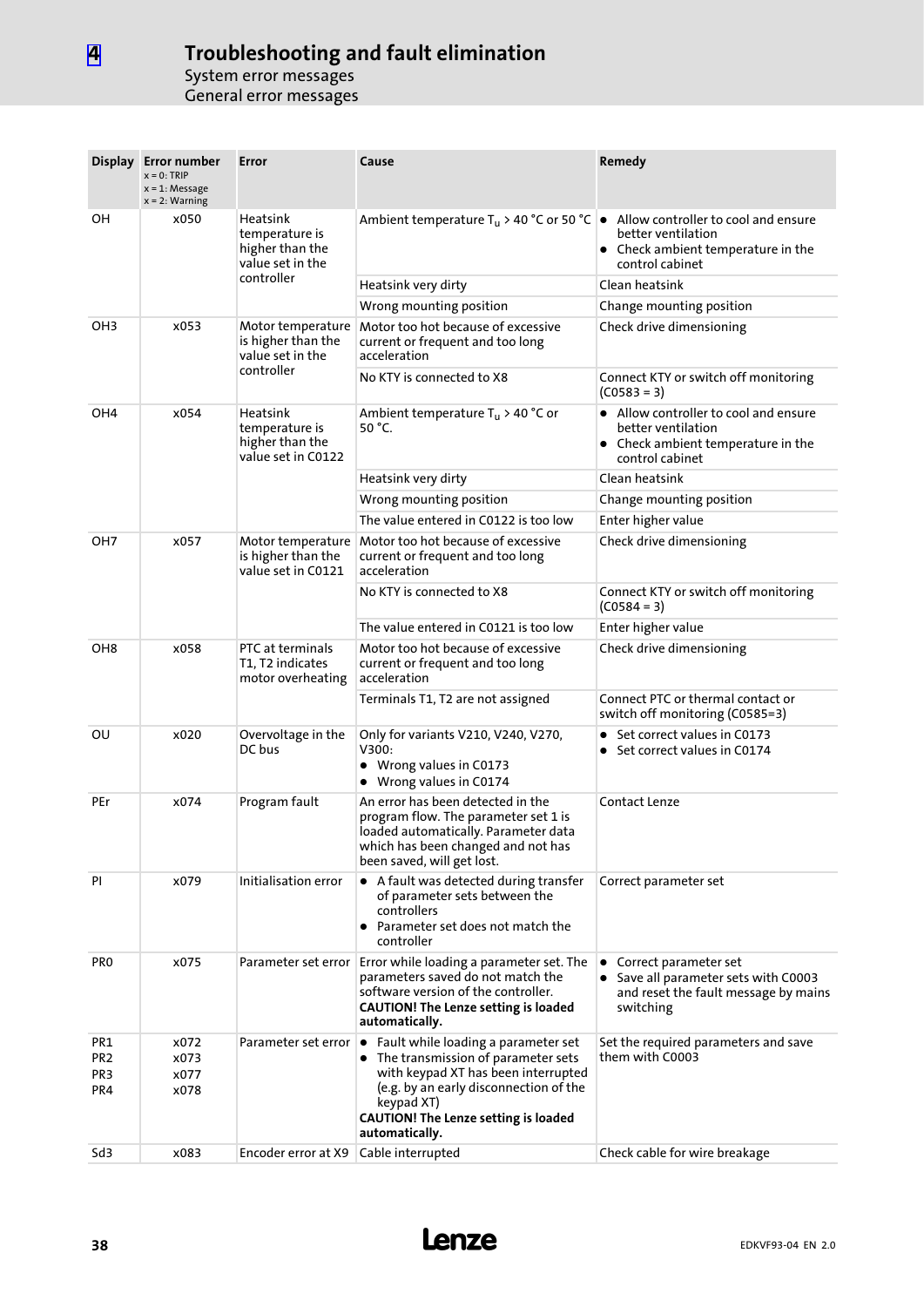| <b>Display</b>  | <b>Error number</b><br>$x = 0$ : TRIP<br>$x = 1$ : Message<br>$x = 2$ : Warning | Error                                 | Cause                                | Remedy                                                                                                          |
|-----------------|---------------------------------------------------------------------------------|---------------------------------------|--------------------------------------|-----------------------------------------------------------------------------------------------------------------|
|                 |                                                                                 |                                       | Pin X9/8 is not assigned             | Assign pin X9/8 with 5 V or switch off<br>monitoring $(C0587 = 3)$                                              |
| Sd <sub>5</sub> | x085                                                                            | Encoder at X6/1.<br>X6/2 is defective | Current at $X6/1$ , $X6/2 < 2$ mA    | • Check cable for wire breakage<br>• Check encoder                                                              |
| Sd6             | x086                                                                            | Sensor error at X8                    | KTY at X8 indicates undefined values | $\bullet$ Check supply cable for firm<br>connection<br>• Switch off monitoring with<br>$C0594 = 3$ if necessary |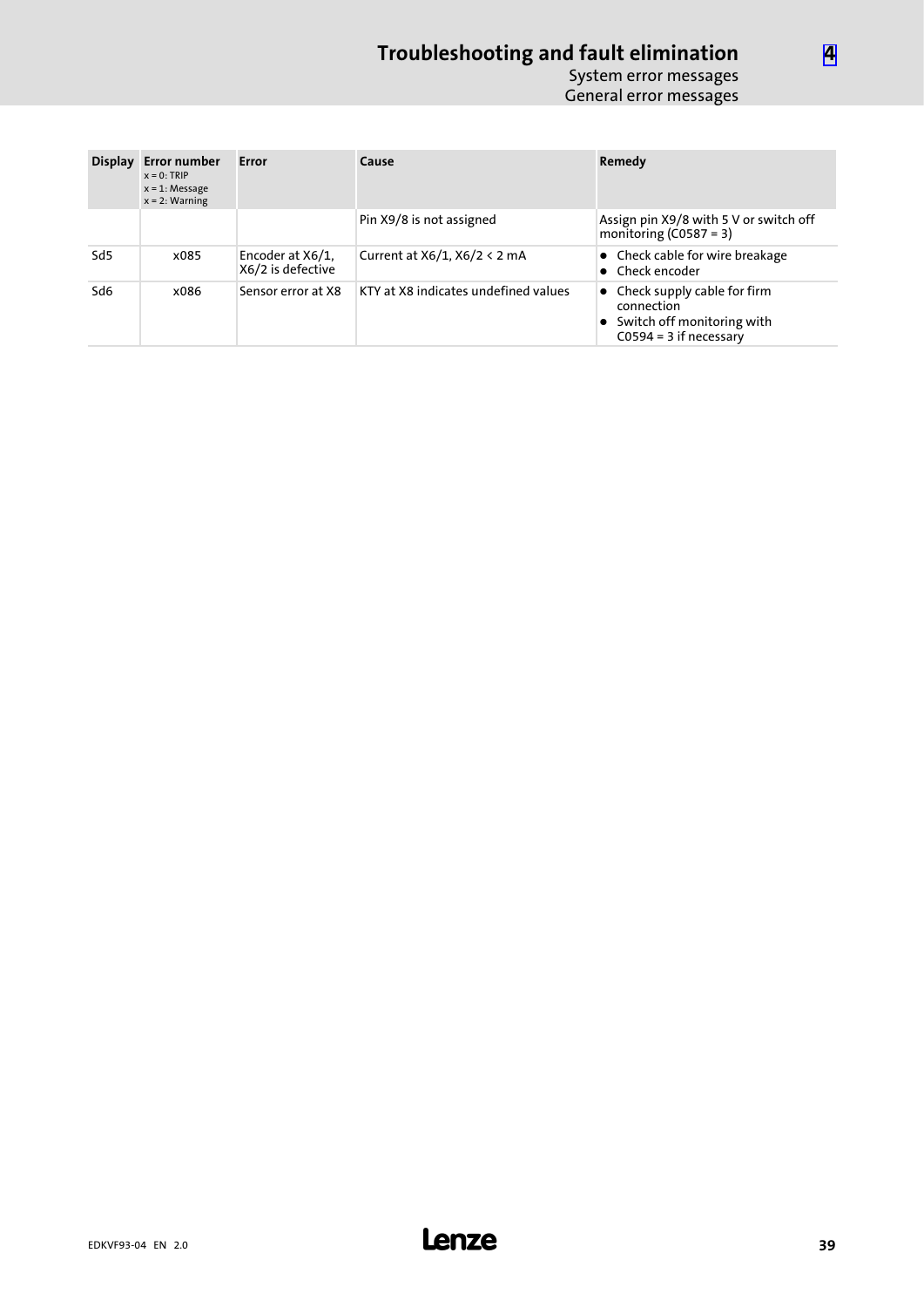System error messages Resetting system error messages

#### <span id="page-39-0"></span>4.5.2 Resetting system error messages

#### Eliminate the cause of TRIP fault message

After you have eliminated the cause of a TRIP fault message, you must reset the fault message with the command "TRIP reset". Only then the drive restarts.

# 1 Note!

A TRIP fault message can have several causes. Only if all causes of the TRIP have been eliminated, the TRIP reset can be executed.

#### TRIP reset

- ► Keypad XT: Press  $\bullet\bullet\bullet$ . Then press  $\bullet\bullet\bullet\bullet$  to enable the controller.
- $\blacktriangleright$  Fieldbus module: Set C0043 = 0
- ► Control word: C0135
- $\blacktriangleright$  Terminal: X5/E5 = HIGH
- $\blacktriangleright$  Control word via AIF
- ► Control word via system bus (CAN)

Mains switching always executes TRIP reset.

#### Codes for parameter setting

| Code  |             | <b>Possible settings</b> |                 |               | <b>IMPORTANT</b>      |  |  |
|-------|-------------|--------------------------|-----------------|---------------|-----------------------|--|--|
| No.   | <b>Name</b> |                          | Lenze Selection |               |                       |  |  |
| C0043 | Trip reset  |                          | 0               | no/trip reset | Reset actual error    |  |  |
|       |             |                          |                 | trip active   | There is a TRIP error |  |  |